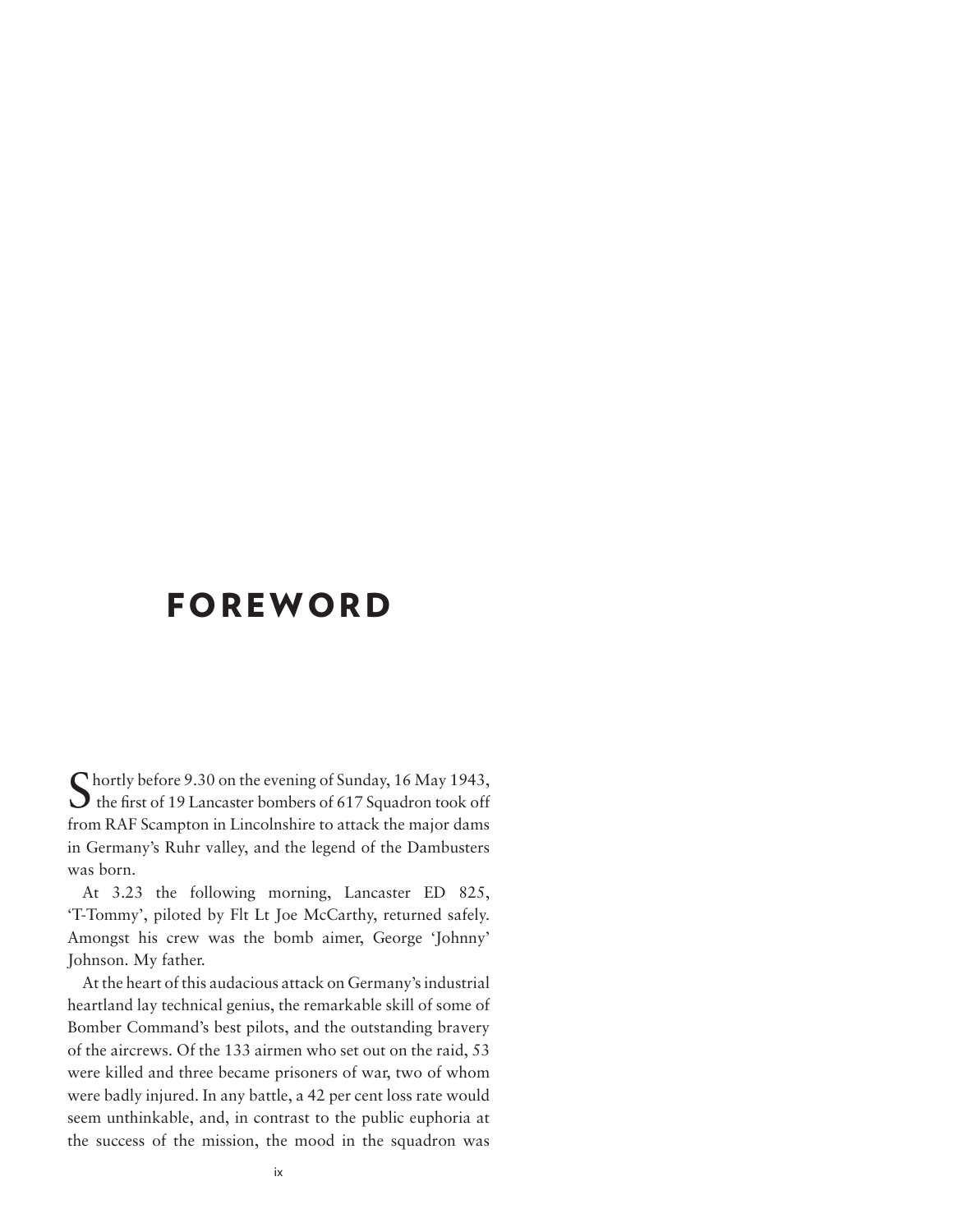sombre. Everyone knew several people who had failed to return. Barnes Wallis, the scientific wizard who had made the raid possible, was said to have been in tears, blaming himself for 'sending so many young men to their deaths'.

 Within four months, following two disastrous nights over the Dortmund–Ems canal in September 1943, where 617 Squadron suffered heavy losses, 11 of the original 21 crews that had founded the squadron less than seven months earlier were gone. By the end of the war, only 44 (one in three) of those who took part in the Dams Raid were still alive. Today, 71 years later, only the last three survive – Les Munro in New Zealand, Fred Sutherland in Canada, and Johnny Johnson in Britain.

 It is impossible to overstate the sheer courage of these young men, most of whom were in their early twenties. In Bomber Command, over 55,000 airmen out of a total force of 125,000 (44 per cent) lost their lives in World War II. Of course, they knew the risks. It did not take a degree in mathematics to work out the odds of survival. Yet night after night they climbed into their bombers and took their chance. They were all volunteers, young men from all walks of life and from many different parts of the globe, united in their belief that somehow they had to win this war.

 The origins of this book lie in a series of conversations I had with my father beginning in late 2007. My mother, whom he had adored for 65 years, had recently lost a long fight with liver cancer. A couple of years prior to that, there had been a resurgence of interest in the Dambusters' story. As my father was one of the surviving originals, he had regularly been asked to appear in television programmes and to give press interviews. He largely declined. We, his family,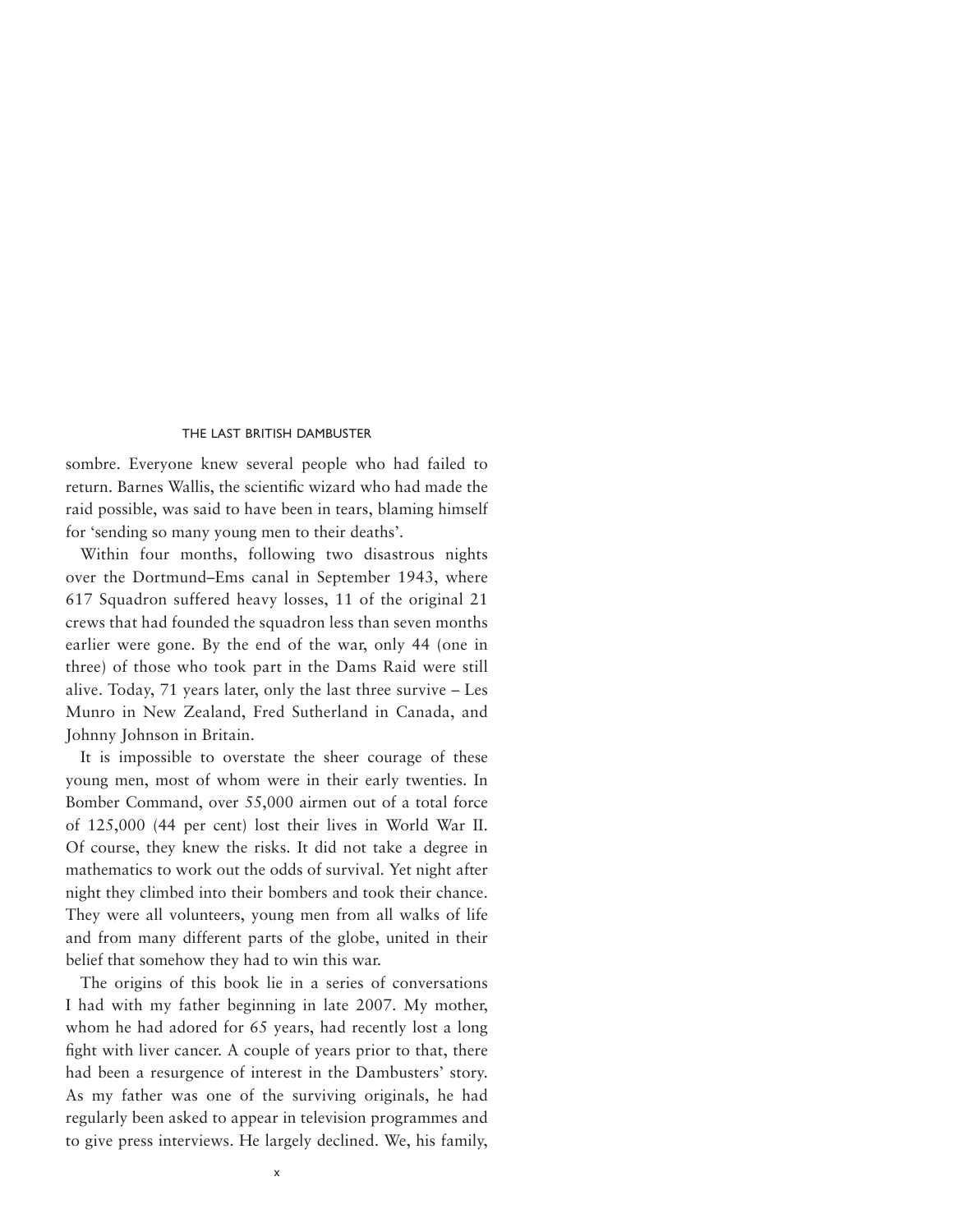#### **FOREWORD**

had heard some of the stories about his wartime experiences over the years. After a glass of wine at a family gathering or under questioning he would relate a little anecdote or two, but not much else. After my mother died, however, and with no let-up in interest from the media and the memorabilia business, he changed tack. He appeared in a number of television documentaries, gave any number of speeches, and signed many hundreds of autographs. Most of the payments for these activities found their way to various RAF charities. The reason for this change of heart was obvious. It gave him a reason to live, and to live a life he could enjoy.

 When he then said, completely out of the blue, 'I would quite like to write the story of my life,' I was considerably taken aback. I could see that, given the interest that was being shown in him as a Dambuster, his personal account might be something that people would want to read. But with so many hours having been given over to film and television programmes, together with so many millions of words in books and articles, would there be anything new to say? It would, of course, be a unique personal account of a young man going to war with the RAF and of a remarkable six weeks culminating in a piece of RAF history, but would my father's version really provide significant new insights?

 As we continued talking over the following months and years, during long hours of conversation, he revealed stories I had never heard before. It became clear that the answer to my question was yes – he did have something new to say. He talked in depth about his childhood, his RAF training, what it was really like going to war in a Lancaster bomber and his life after leaving the RAF in 1961. As he did so, it became clear that this was indeed a remarkable tale but for different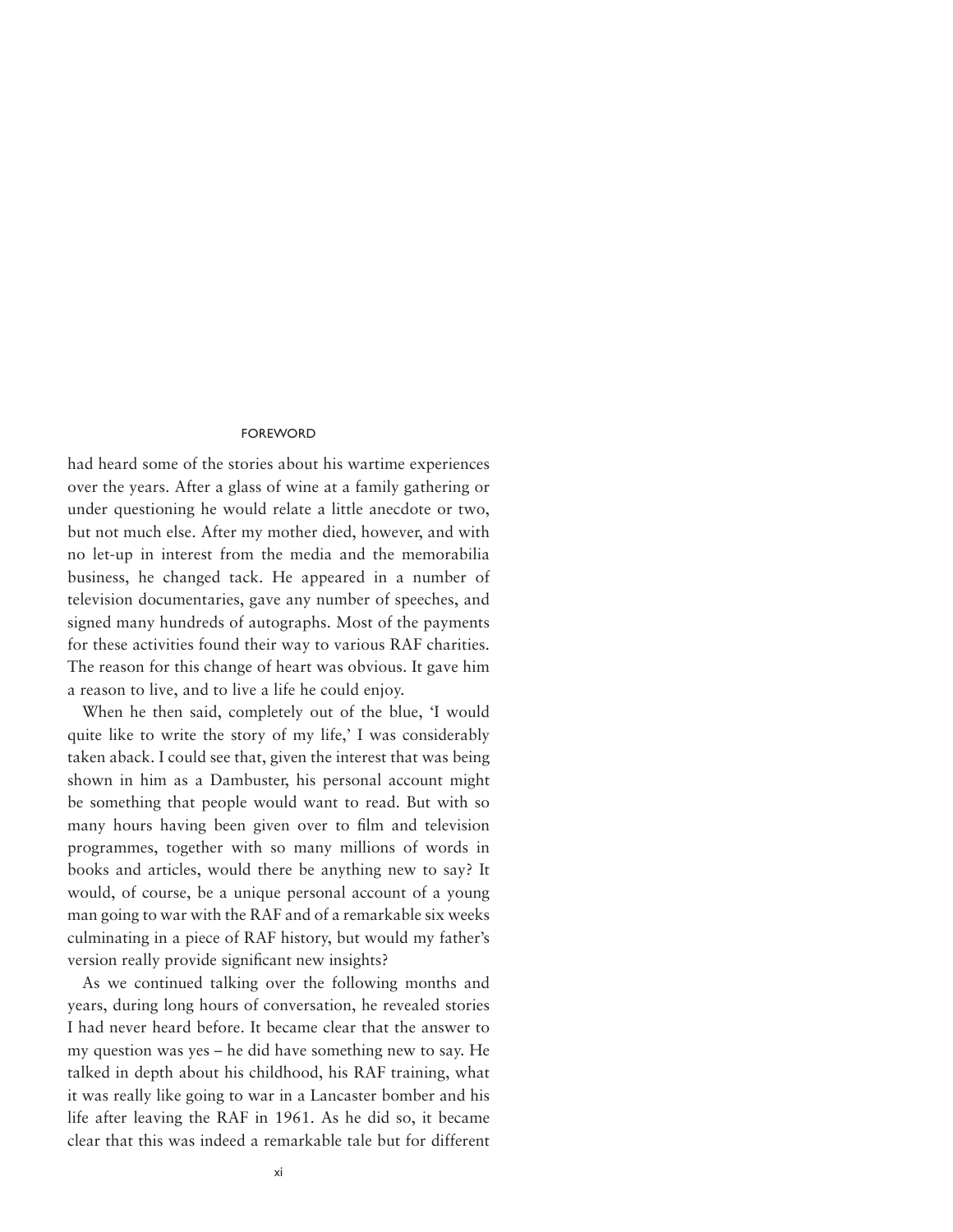reasons than either he or I might originally have envisaged. Gradually, I began to realise that his stories had something to offer on a number of different levels.

 He was born in November 1921, the sixth child of an impoverished farmworker. Today, at the age of 92, he lives alone in a small apartment in a well-run retirement village in Bristol. He suffers the inconveniences and indignities that old age inevitably brings but he is well supported locally and by a large and devoted family. Had it not been for those six weeks in 1943, his life would probably have gone by unnoticed by anyone apart from our family and a few close friends. Yes, he is a 'war hero', and, like many many others who served in Bomber Command during World War II, he deserves to be recognised as such. But this is also the story of a young child who, in today's world, would be called 'neglected' or 'abused' and might even be taken into care. His is the story of someone who, through a series of accidents or twists of fate, was able to serve his country in a number of different ways and whose life has been far more fulfilling than anyone could possibly have imagined in those early years back on the farm. Throughout his life, a number of events, totally outside his control, have shaped his destiny. At first, he wanted to call this book *How Lucky Can You Get?*, and I understand why he would want to use this wartime expression. But there was far more to the way my father's life took shape than mere luck.

 This is not a technical history book. It is a personal story of a young man growing up, beginning to make his way in the world and then fighting for his country, devoting himself to serving his country both in uniform and, in later years of public service, either through teaching or through caring for people with mental health problems. It is the story of a young man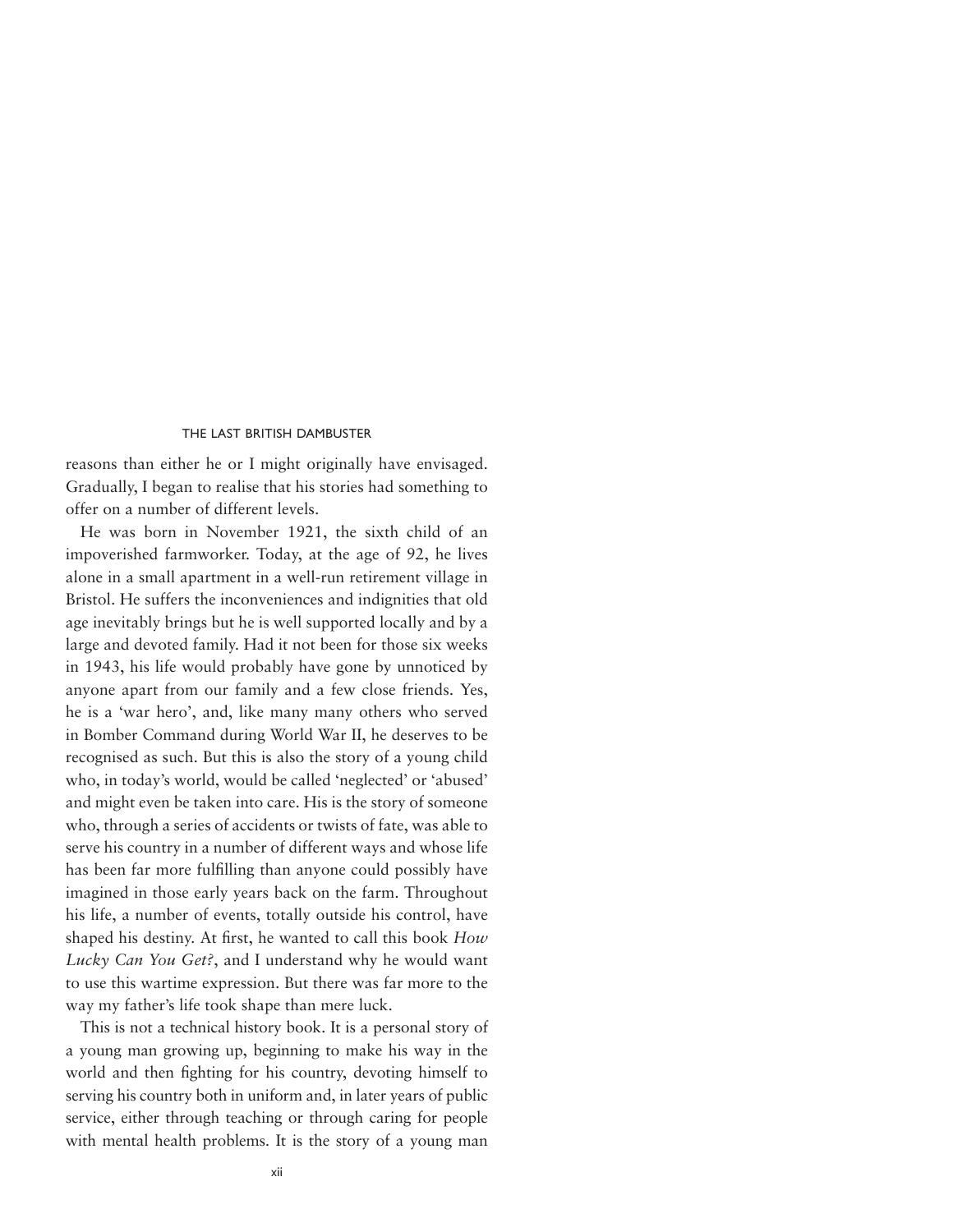# FOREWORD

leaving behind a beleaguered beginning and embarking on a quest for happiness and fulfilment. It is also a record of what it was like to live through most of the twentieth century and illustrates just how much our society has changed in one man's lifetime.

> Morgan Johnson January 2014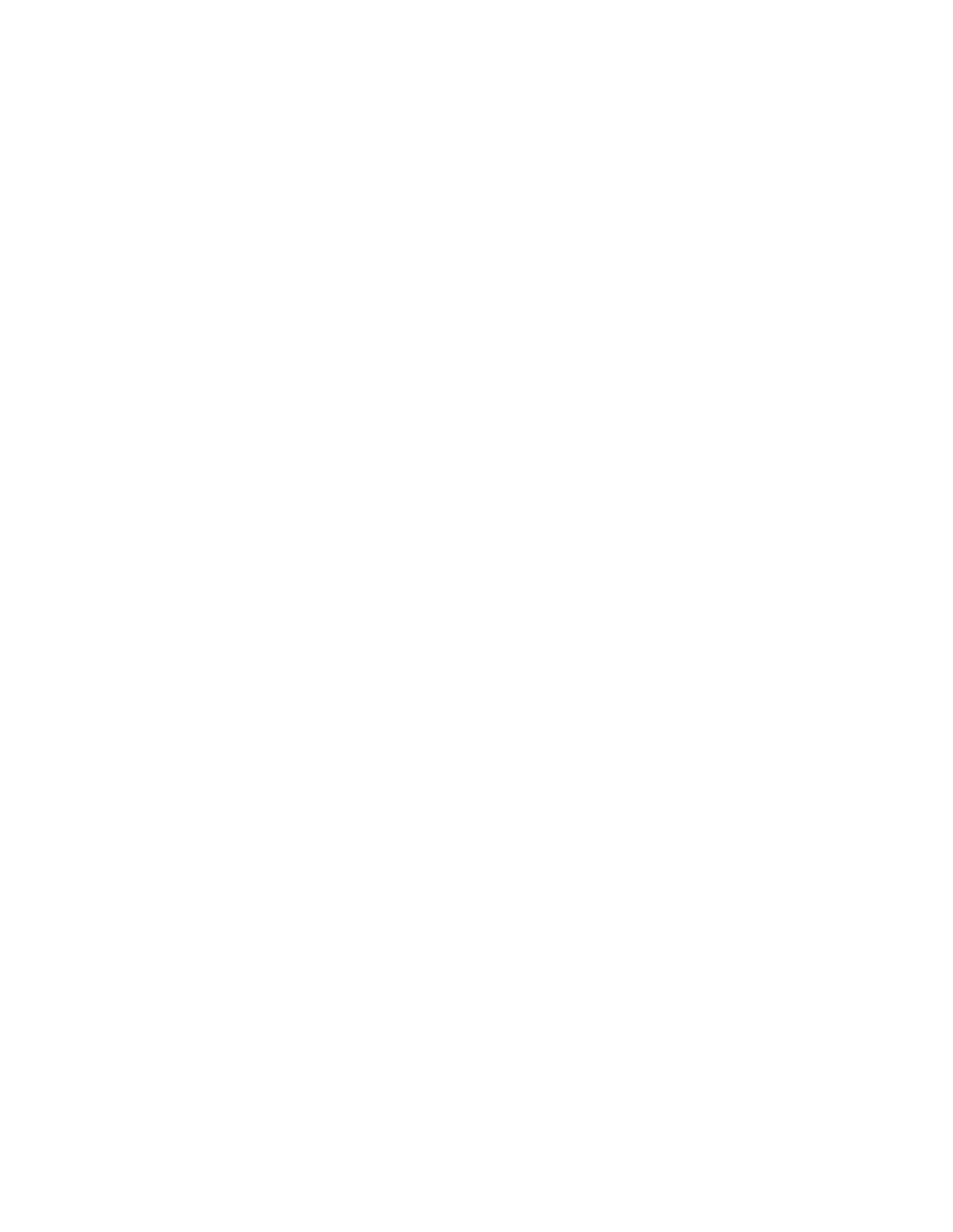## CHAPTER 1

# **CHUCK-CHUCK** AND A FAMILY AT WAR

I was never frightened. Not when I was standing right there by her side. I knew that she would look after us, no  $\blacktriangle$  there by her side. I knew that she would look after us, no matter what. She was a real beauty in her own purposeful way, and truly inspirational. I felt a great glow of confidence and enthusiasm when I leaned against her. I certainly wasn't scared – not when I was standing next to Chuck-Chuck. I don't think any of us were at that point. Later, when we were up there in the darkness with German fighter pilots and flak gunners trying to seek us out and kill us, there would be plenty of time to be frightened. Chuck-Chuck, you see, was our Lancaster, our state-of-the-art warplane – the pride of RAF Bomber Command and the envy of every air force in the world in 1942.

 Having just spilled out of the crew transport at our dispersal area, we had a few moments before we were due to climb aboard, the chat and banter flowing seamlessly from the cramped confines of the truck or bus that had brought us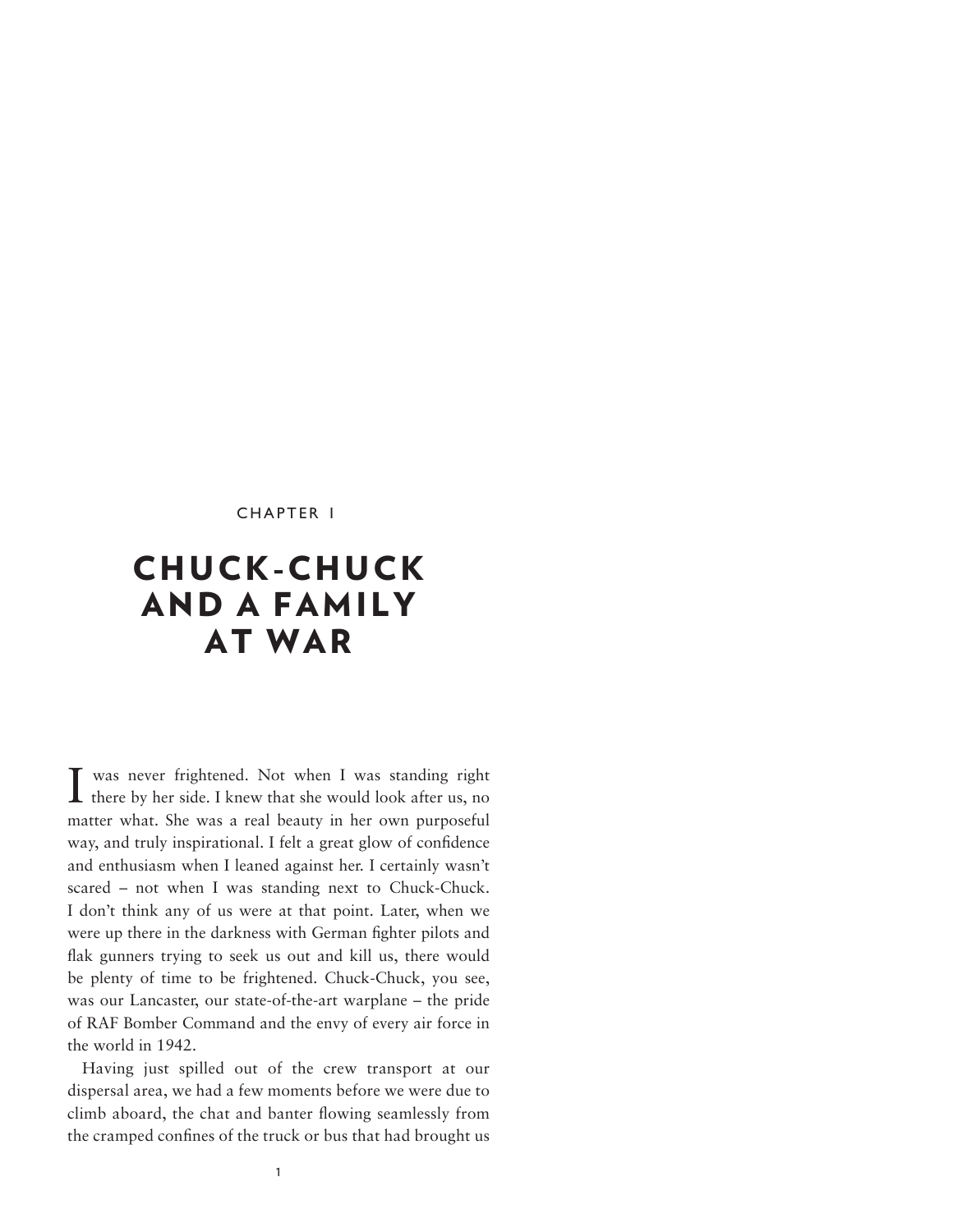across the airfield to the patch of grass where Chuck-Chuck was parked. Inevitably, cigarettes were fished out of pockets in our bulky flying gear and matches were struck. It never occurred to us that we shouldn't have one last fag before getting on with the job. Thinking back, it might indeed have been more sensible for us to have refrained. The Lancaster's four Rolls-Royce Merlin engines were notorious for leaking oil, and Chuck-Chuck's were no different. The ground crew used to cover the tyres on the undercarriage with tarpaulins to make sure that they weren't corroded in any way or made slippery by dripping oil. So, lighting up while standing on dry, oil-stained grass next to an aeroplane filled with more than 2,000 gallons of fuel and loaded with over 6 tons of high explosives and incendiaries might not have been entirely safe – but then, neither was flying off into the night to bomb Berlin. Even if it had been forbidden for us to stand there having a smoke, I daresay we'd have sneaked one in anyway. What could they have done about it? Told us we couldn't go?

 The banter amongst the crew was always quite buoyant, exactly as you would expect with any group of seven lads in their early twenties – girls, beer, girls, football, girls, cricket, girls. I have to admit that I wasn't one of the most talkative of the bunch. For reasons that will become clear, I was a bit quiet, a bit of a loner. By no means did that mean that I was considered an outsider. I was very much part of the crew, one of the team, and that was the major contributing factor in the feeling of confidence that we all shared. We were a team and we knew that we could rely on each other. To say that your crew on a Lancaster was a 'family' is a much-used analogy, but it is much used because that's what it was like,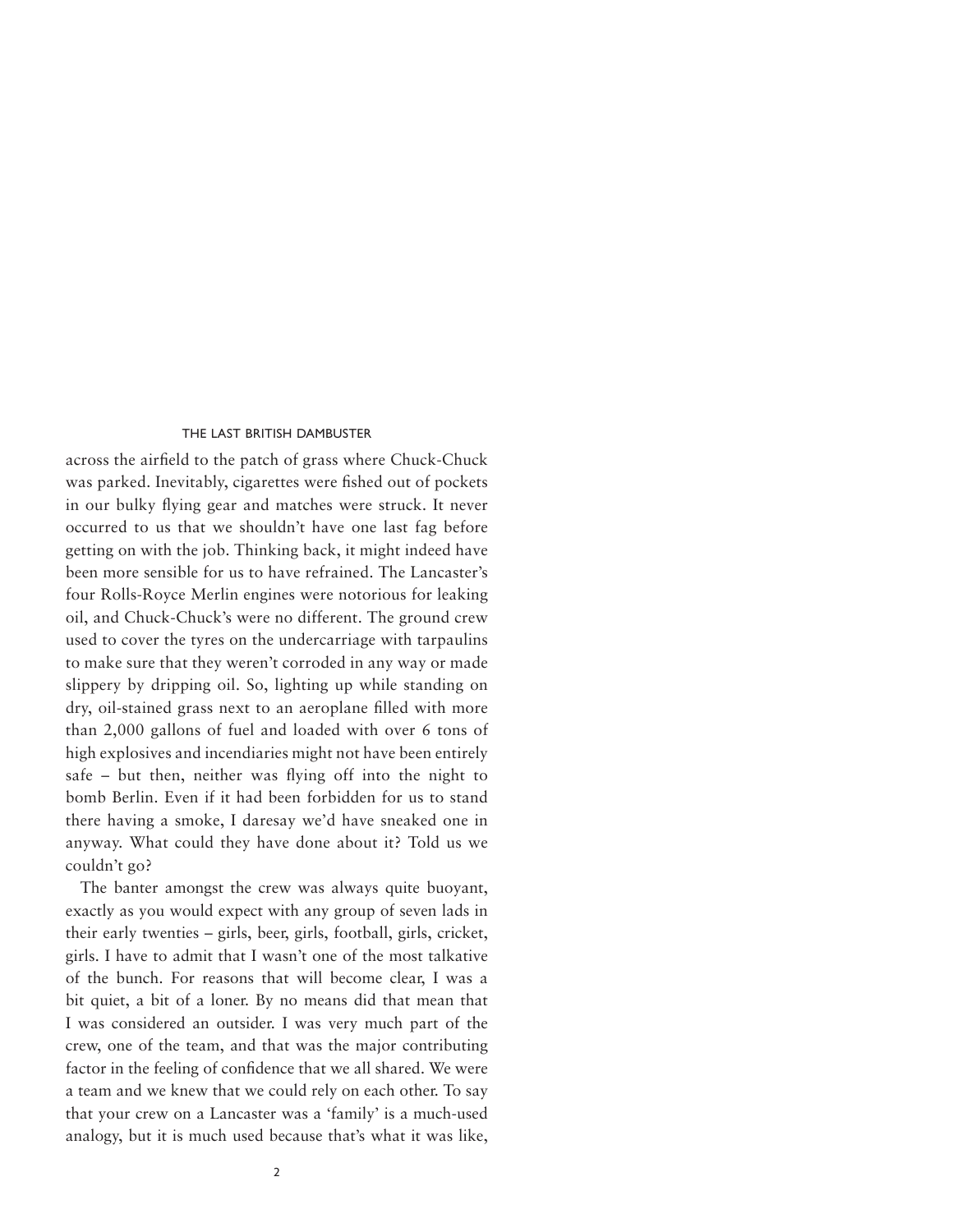that's how close we felt to one another. For me, coming from a background that was sadly lacking any real family bond, the affinity that I felt with the rest of the crew was something new and intense. I treasured it, and still do.

 I pitched into the chat from time to time and enjoyed my smoke, listening to the other lads taking the mickey out of each other. You might think that the chat was just bravado – young men putting up a front to hide their fear from each other, maybe even from themselves. I don't believe it was that sort of bluster at all. It was just the way that we did things.

 I've heard a lot of stories about aircrew being so scared before setting off on a raid that they could hardly zip up their flying gear. Like most airmen, I flew with a few crews before finally being assigned one specific outfit, but I never saw anyone losing their head. Some authors over the years have delighted in telling tales about how young men who flew on bombing raids were regularly reduced to quivering wrecks, terrified of what lay ahead of them in the night sky over Germany. I flew on 50 operations during the war and I never saw anyone behaving in that way. You heard stories, but it was always something that seemed to have happened to a friend of a friend in another squadron, on another base. I know that the legendary Guy Gibson said that he found the time just before take-off to be the most stressful part of any operation. That was the time when he felt most afraid. I've always been quite surprised by that, yet Tony Iveson, a pilot who joined 617 Squadron a year or so after the Dams Raid, said much the same thing when he was once interviewed for a television programme. I suppose that, as pilots, they had so much to think about once they were strapped into their seat in the cockpit that their focus was then solely on flying the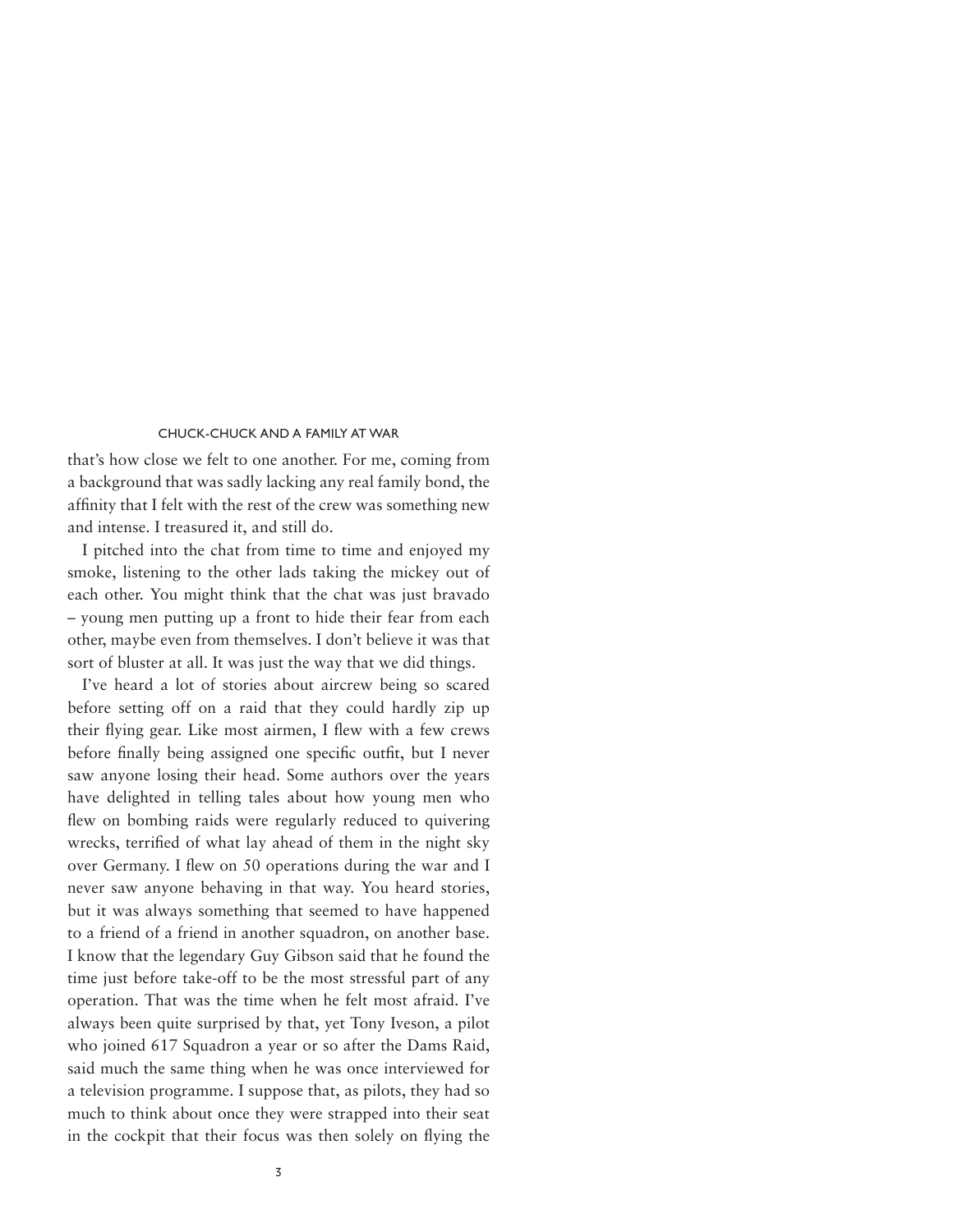aircraft and their responsibilities as captain. While they were still on the ground, maybe they had too much time to think about other things. Gibson certainly wasn't the sort to stand having a natter with the rest of the crew before take-off. Joe McCarthy was.

 I was proud to be part of Big Joe's crew. To say that I looked up to Joe would be true on every level. He was a big man – 6 foot 3 inches – so I barely came up to his shoulder, and he had a personality to match his size. Born in New York, he had worked as a lifeguard and competed in swimming races, using his pay and prize money to fund flying lessons. Then, in May 1941, when the American Army Air Corps dragged their feet over recruiting him, Joe and his friend Don Curtin headed for Canada and joined the Royal Canadian Air Force (RCAF) to train as pilots. By the summer of 1942, Joe was in England, posted to 14 Operational Training Unit (OTU) at Cottesmore, flying the Handley Page Hampden medium bomber. While he was still in training, on the night of 31 July/1 August, the Hampdens were called on to take part in a raid on Dusseldorf. Joe's first operation as a pilot, therefore, had come just a week before my first operational trip as a gunner. A superb pilot, Joe instilled unshakeable confidence in us. With Joe in charge when we set off on a raid, none of us ever doubted that we were coming back.

 As an RCAF pilot serving in the RAF, Joe had shoulder patches on his uniform with the word 'Canada' arching around the top of the sleeve. As an American in the RCAF, he also had 'USA' just below, he and Don Curtin being two of almost 9,000 Americans who had headed north, crossing the border into Canada to sign up with the RCAF. Anyone joining His Majesty's armed forces was expected to swear an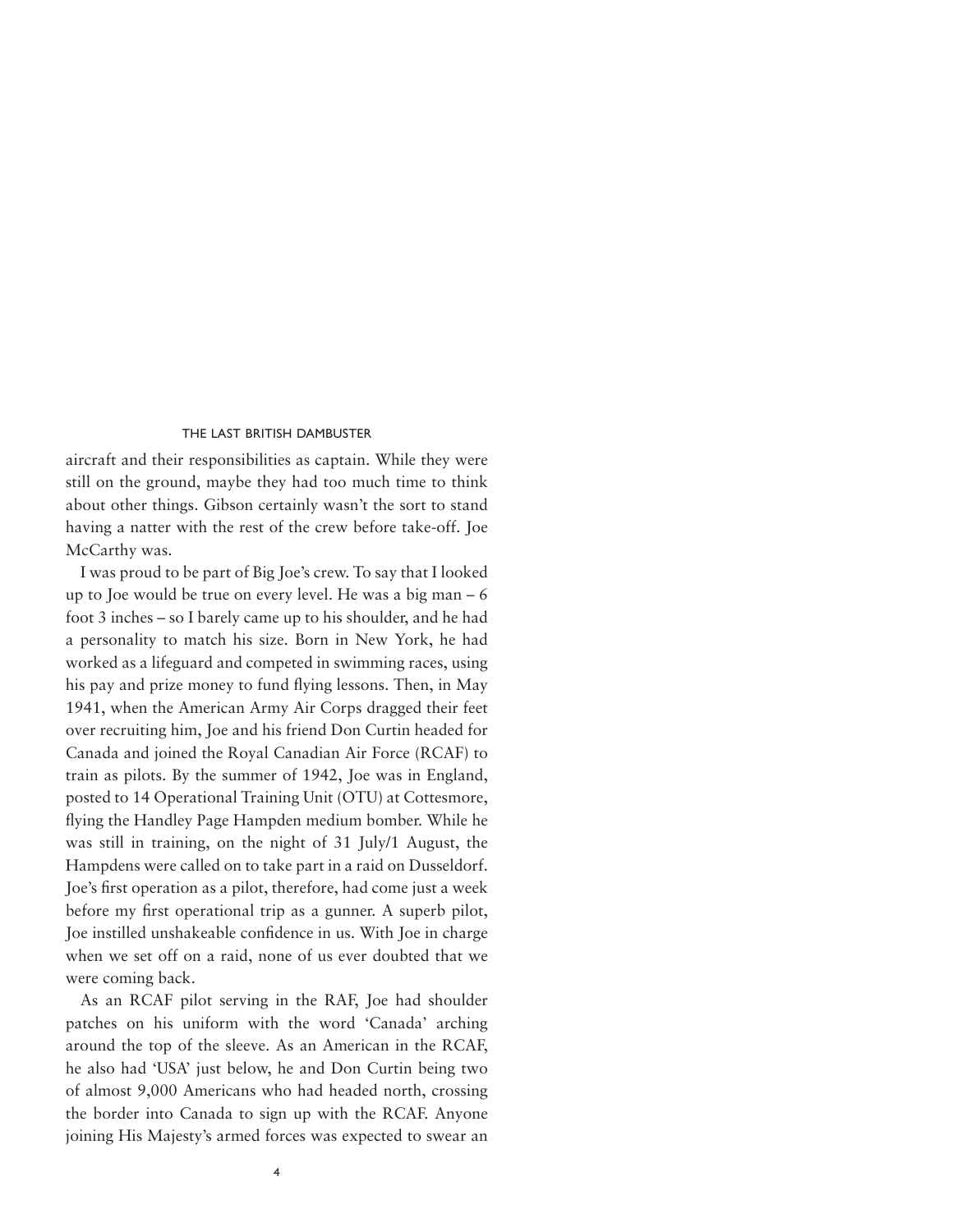## CHUCK-CHUCK AND A FAMILY AT WAR

oath of loyalty to the King, but the laws of the United States prohibited Americans from doing so, the penalty being loss of their American citizenship. Until December 1941, of course, America was officially neutral, a non-combatant nation, and their government could not condone the actions of young men like Joe. To accommodate their American volunteers, therefore, the RCAF changed the rules, allowing them to swear to adhere to the rules and discipline of the RCAF instead of taking the oath of allegiance. However he managed it, we were glad to have Joe, and not having sworn loyalty to the King didn't seem to bother either Big Joe or King George VI when the two eventually met!

 Chuck-Chuck was Joe's Lanc. From time to time a pilot and his crew would be given a new or different Lanc to fly and the way to personalise it was, of course, with a patch of artwork on the port side of the nose, beneath the pilot's position. Joe's nose art was Chuck-Chuck, a panda that was variously depicted driving a Jeep, carrying a Tallboy bomb or, to symbolise the British/American connection, wearing a top hat decorated with the American flag and a vest bearing the Union Jack and carrying a cigarette in a holder to represent President Roosevelt while smoking a cigar to represent Winston Churchill. Chuck-Chuck also appeared on a large red maple leaf to represent Canada.

 Joe wasn't the only member of the crew with Canadian insignia. Bill Radcliffe was the rarest of things in Bomber Command – a Canadian flight engineer. Around a third of all aircrew on bombers were Canadian, but the vast majority of flight engineers, for some reason, were British. Bill Radcliffe's family had emigrated to Canada when he was a child but he had returned to England to live with his grandparents while he was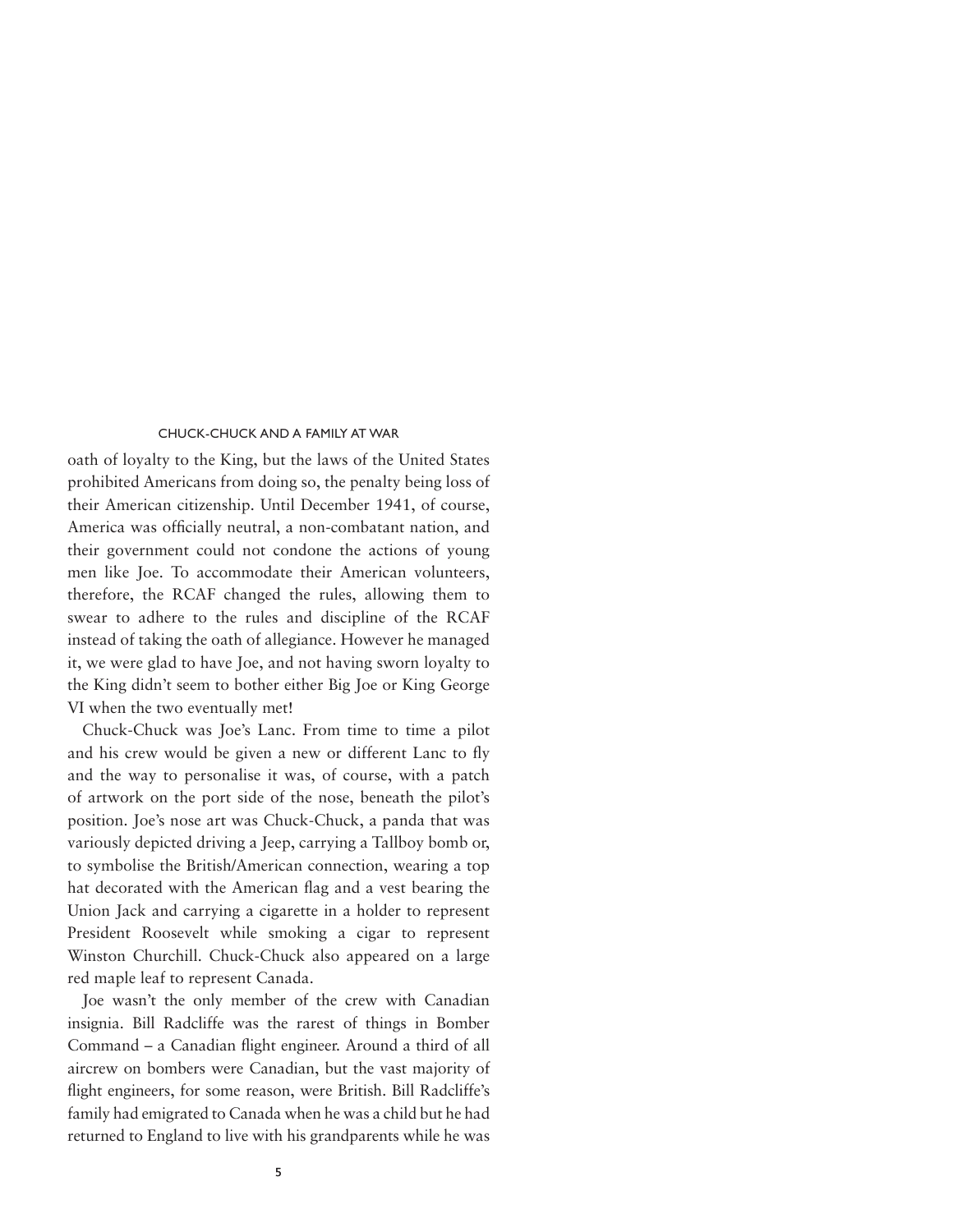at school. In March 1939, with war looming, he had joined the RAF, training as a flight mechanic. That was a ground crew job, giving Bill hands-on experience of working with Merlin engines long before he was put through the flight engineer's course. There wasn't much that Bill didn't know about the Merlin and Joe had a great deal of respect for him. Even though the pilot is the aircraft's captain and the man in charge in the air, no matter whether there are any higher-ranking officers aboard, and no matter how forceful Joe could be when he wanted, when he called for more power or more speed, Bill would refuse to push the engines too hard, making sure that they were in good shape to get us home and that we had enough fuel. Lancasters had six fuel tanks in the wings capable of taking 2,154 gallons of fuel, giving the aircraft a range of around 2,500 miles. They weren't always full, of course. They gave us only enough fuel to get to the target and back – any more was a waste. There was no point in giving us fuel we shouldn't need because the weight of the spare fuel might just as well be taken up by more bombs. There wasn't much allowance for contingency and some Lancs made it home only to find that the bases they could reach with the fuel they had left were fogbound. When their fuel ran out, they crashed. It was part of Bill's job to switch between tanks, eking out the fuel to get us to the target and back, hopefully with a little to spare.

On every flight, Bill used to carry a small Chuck-Chuck panda bear toy tucked into his flying boot. I was never the superstitious type and I don't think that we were a particularly superstitious crew, but Chuck-Chuck was always with us and must have worked well as a mascot because we were to enjoy a healthy portion of good fortune on all of our trips. We had more than our fair share of luck.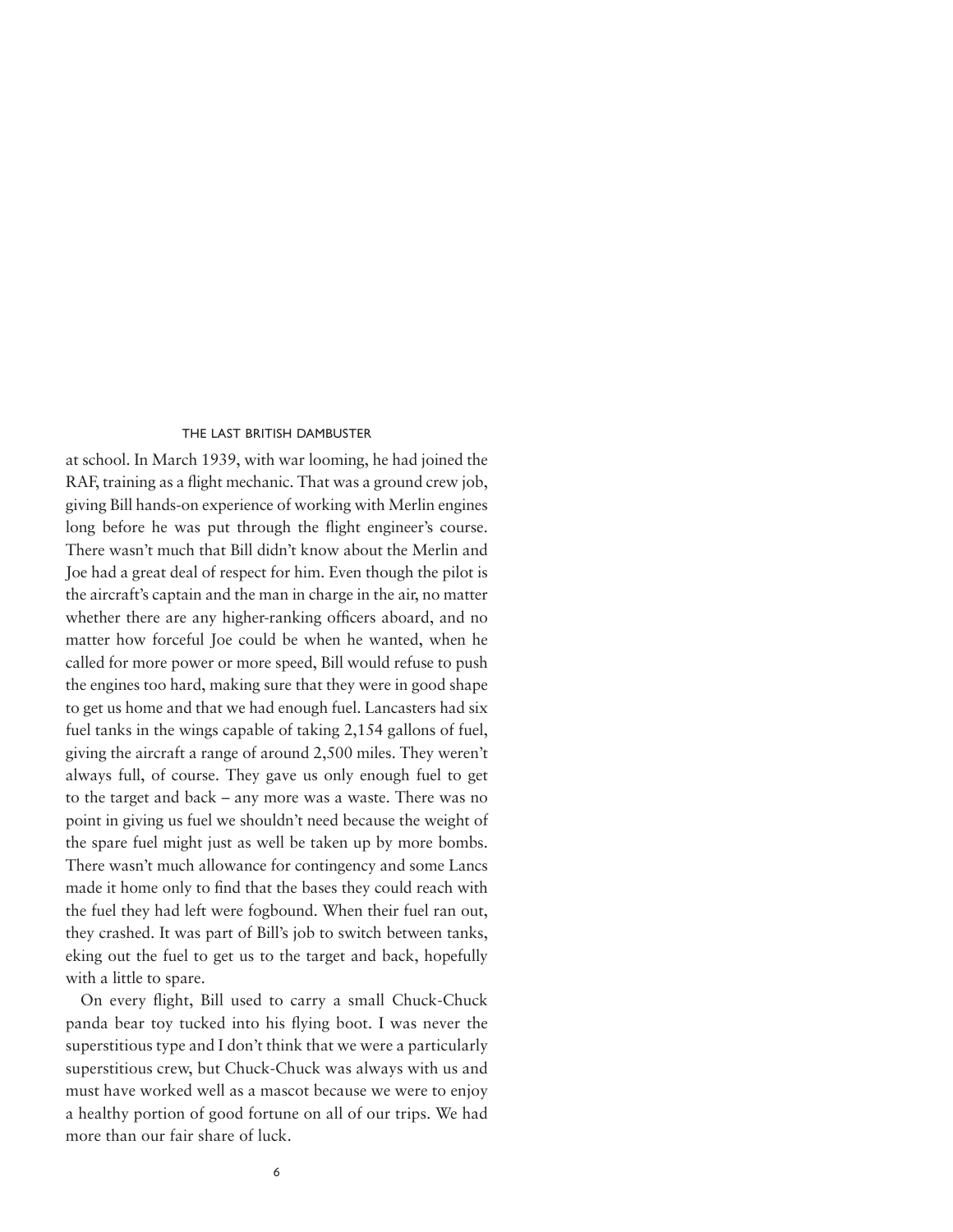## CHUCK-CHUCK AND A FAMILY AT WAR

 We also had more than our fair share of Canadians. Dave Rodger was another. The son of an immigrant Scotsman, Dave had been a steelworker and served in the Canadian Militia before training as an air gunner. He was the comedian of the crew, generally at the centre of the banter and always game for a laugh. When he joined the crew in January 1943, a flying officer and our only other officer apart from Joe, he had already been in one crash and had had a spell in hospital with a smashed knee. Dave was our rear gunner.

 Our third Canadian was Don MacLean. A teacher from Toronto, Don joined us on our last operation prior to the whole crew transferring to 617 Squadron. I remember him as a quiet man who always looked quite serious in photographs. Maybe that's understandable because Don was our navigator and, as I was later to discover, navigating is a serious business!

 The daddy of the crew was wireless operator Len Eaton. We saw him as being far older than the rest of us, although he would still have been only about 28, and he was a quiet, calm character. Len had joined Joe's crew soon after Joe first started flying Lancasters in September 1942, with the final member of our crew, Ron Batson, having also first flown with Joe around that time. I actually shared a room with Ron and, with him being our mid-upper gunner and me having trained as a gunner, we immediately had something in common. We became firm friends during our time together on 97 and 617 Squadrons, which made it all the more frustrating for me that, despite making serious efforts, I was never able to get back in touch with Ron after the war.

 We seven were the young men gathered around the crew ladder, chatting and smoking, getting ready to take our places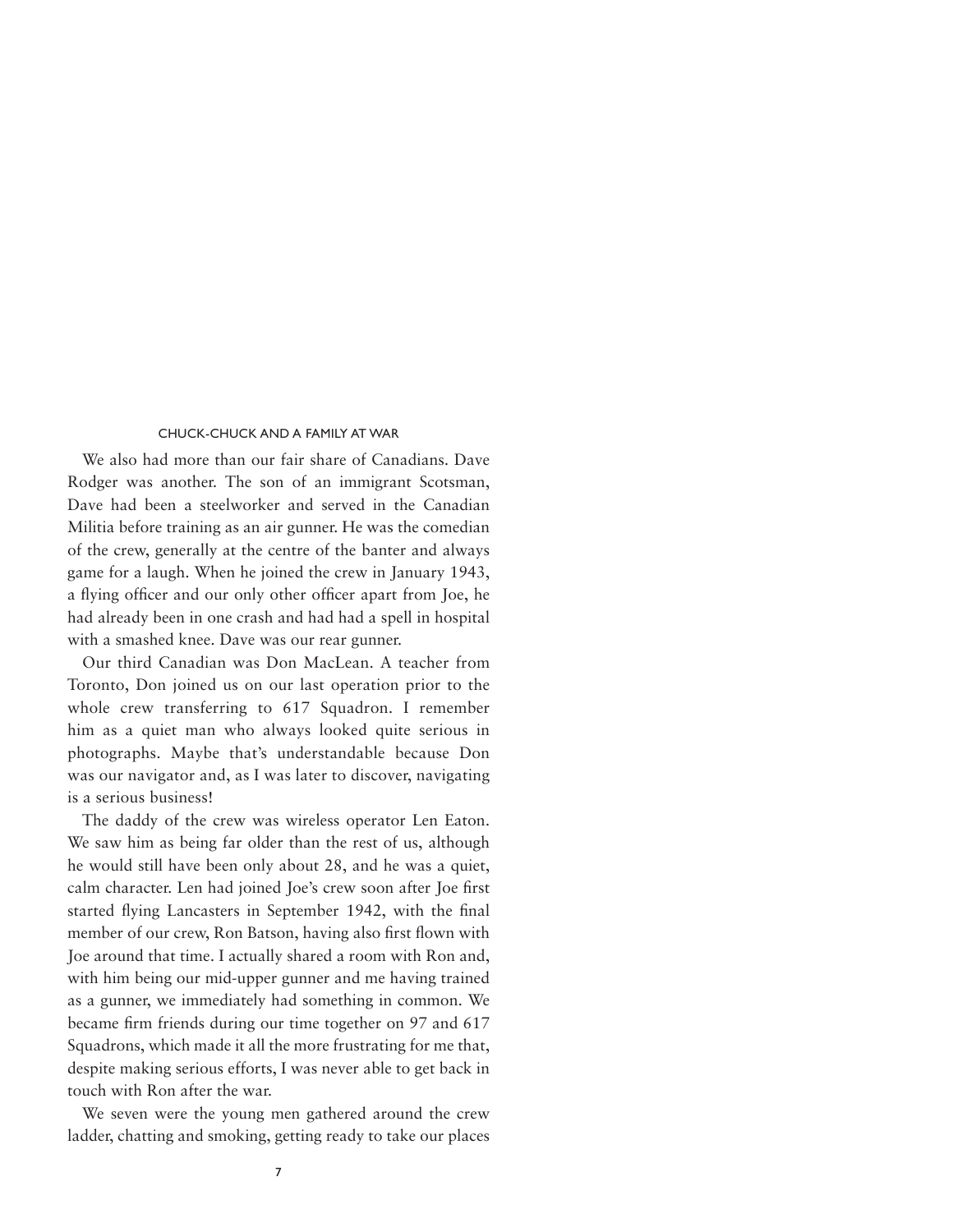aboard Chuck-Chuck. There comes a point when, with one last drag, it's time to go and the cigarettes are ground out beneath flying boots as we all turn towards the crew ladder. There's a moment for one last look around, taking in the vast expanse of the airfield in the watery, evening sunshine, other Lancs parked nearby with their crews also climbing aboard, and beyond the airfield the flatlands of Lincolnshire stretching off towards the North Sea. Here, in the midst of the seemingly endless farmland, is where I was born and, despite fate luring me away time after time, I somehow always seemed to end up back in bloody Lincolnshire …

The hamlet of Hameringham lies about 20 miles east of Lincoln and is unlikely to win many prizes in any 'prettiest village' tourist awards. It consists of little more than a collection of three farms and a church. Most of Lincolnshire is given over to agriculture, producing huge amounts of wheat and barley as well as most of the common vegetables, including potatoes, sugar beet and, nowadays, acre upon acre of oil seed rape. This is an uninspiring countryside. Flat, open fields, the odd copse of trees. It is dull. Nothing to inspire the soul or to lift the heart. In the winter it can be bitterly cold. I've heard it said that, if you stand on the top of Lincoln Cathedral, you can see the Ural Mountains in Russia. In my bomb aimer's position in the nose of a Lancaster, I have flown low enough over Lincoln Cathedral to steal the lead off the roof but I don't ever remember seeing any Russian mountains. The cathedral was a useful landmark for bomber crews returning from raids as it was tall enough to poke its towers up through fog or low cloud, and for a long time it housed the only real memorial to the men of Bomber Command.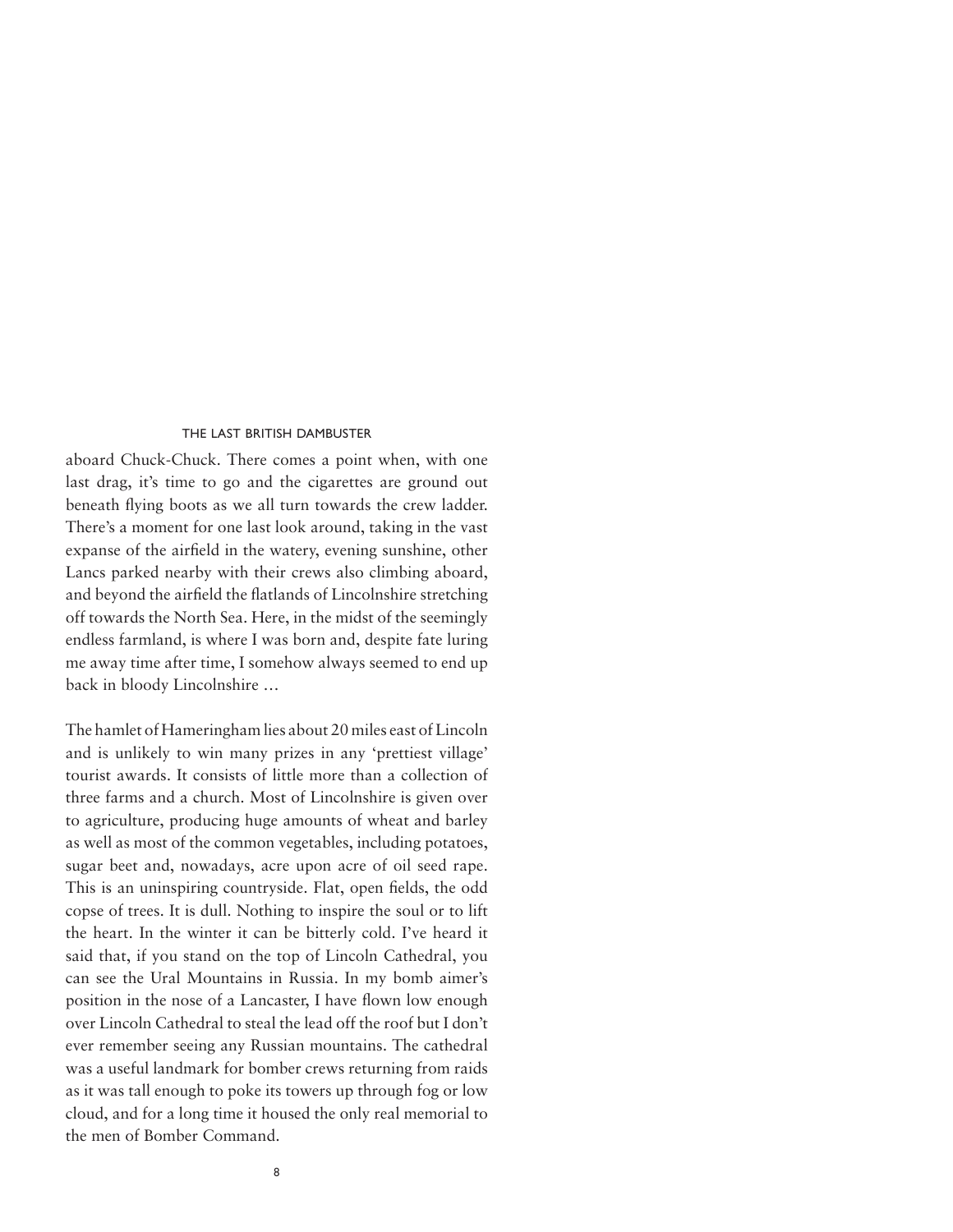# CHUCK-CHUCK AND A FAMILY AT WAR

 Whether you could see Russia from Lincolnshire or not, you could certainly feel it. When the winter wind came in off the North Sea from the east it was like standing in a blast from a cold store – freezing air that felt like it came straight from Siberia. Colder than a witch's tit was how we used to describe it, and when it brought with it icy rain or snow, it was a thoroughly miserable environment. This is the place where I was born in November 1921, the sixth child of Ellen and Charles Johnson. I was described as 'a weakling baby' delivered to 'a somewhat worried mother'. I'll bet she was worried. My father was the foreman on an average-sized mixed arable farm. To say he was the foreman would be to give him a rather grand title. There was only one other worker on the farm. I've no doubt that he would have made his feelings known about my arrival – I was another mouth to feed, a burden, a liability. One of my earliest memories is of my father in a foul temper (his usual demeanour) telling someone that I had been 'a mistake'. I don't think that he knew I could hear him, but, had he known, I doubt he would have cared.

 I had four brothers. Fred, the oldest, was already 19. Albert, Percy and Bill were 15, 11 and nine years old respectively, while Lena, the only girl, was seven. We lived in a dilapidated cottage close to some of the farm buildings and there was, of course, no electricity, hot water or any other modern conveniences, but, in that respect, we were really no different from thousands of other families who owed their living to farming. The work was hard and the pay was poor, although my father's meagre income was supplemented to some extent with food and firewood from the farm. Nevertheless, it would have been far from easy to provide for the family, yet my father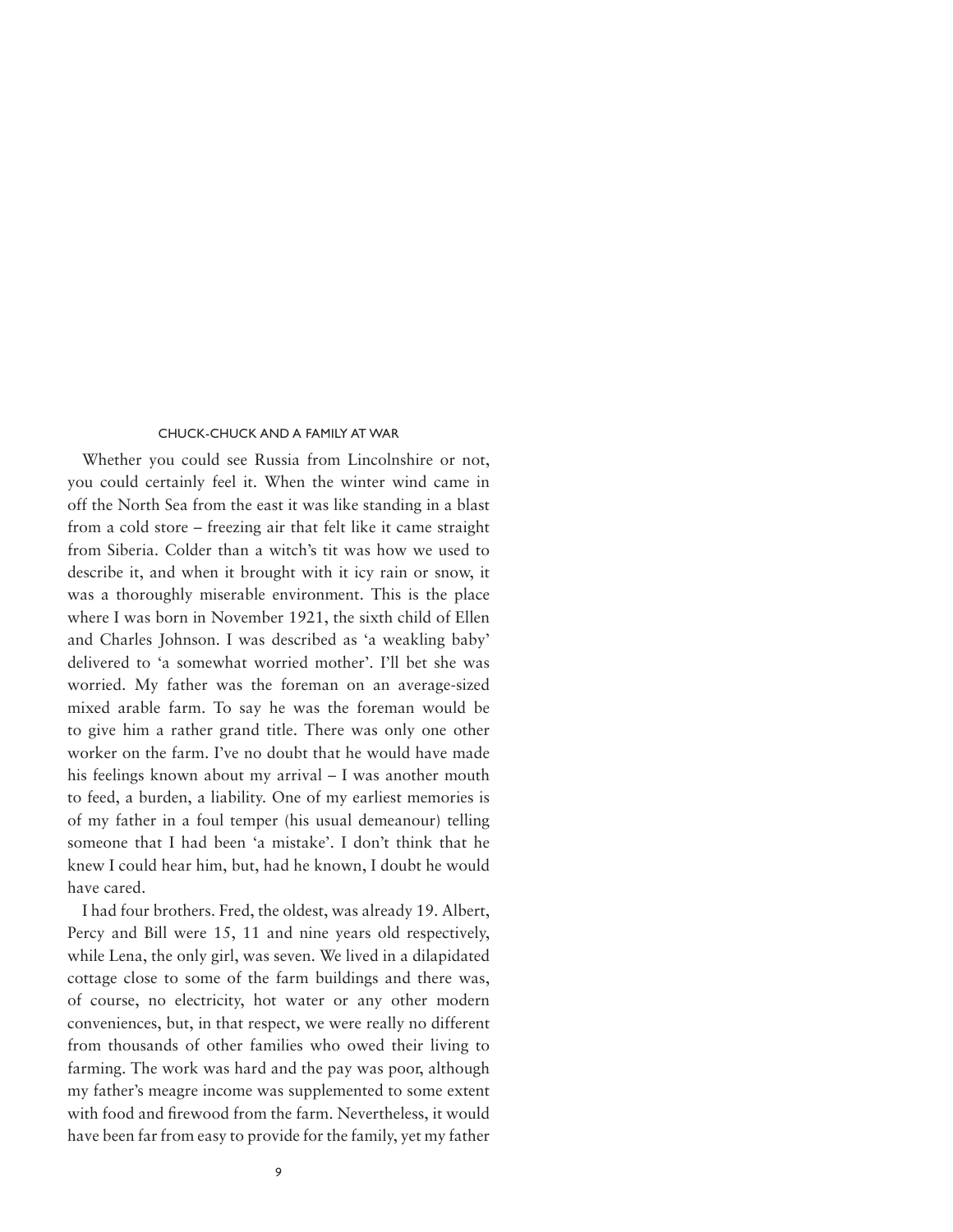would have seen this as entirely normal. This was the way that his father and, doubtless, generations before him would have lived. In the 1920s, we were living in a land of the 'haves' and the 'have-nots', with the Johnson family languishing very much in the 'have-nots' camp. My father expected nothing of his boys except that they would leave school, work on the land and bring in a wage to earn their keep. Poorly educated, with little or no knowledge of life outside the farm, except for the odd excursion to the local town on market day, he held no high expectations for any of his children. We were raised with the attitude that you just had to get on and do what had to be done, day by day.

At the age of 19, of course, Fred had been working for five years. An accident on a farm led him to develop epilepsy for which he received little or no medical treatment. He went to London to work as a lorry driver for a few years but eventually returned and buggered about on farms. He died aged 47 from a heart attack, probably brought on by the strain of an epileptic fit. Albert became a worker on local farms until he retired in 1964, aged 60. He died in 2000 aged 96. Percy worked as a waggoner, looking after horses on another farm, before training with the St John Ambulance Brigade and becoming the company medical orderly at the local ball bearing factory. He lived to be 94. Bill was a lorry driver for a local building company until he retired. He died sometime in the mid-seventies. The mere fact that I can't recall the exact year should give you an inkling that this was not a tightly woven, cohesive family unit. As I grew up and the brothers went their separate ways, it would not have been difficult for me to keep in touch with them or for them to keep in touch with each other, especially as they lived not too far apart, but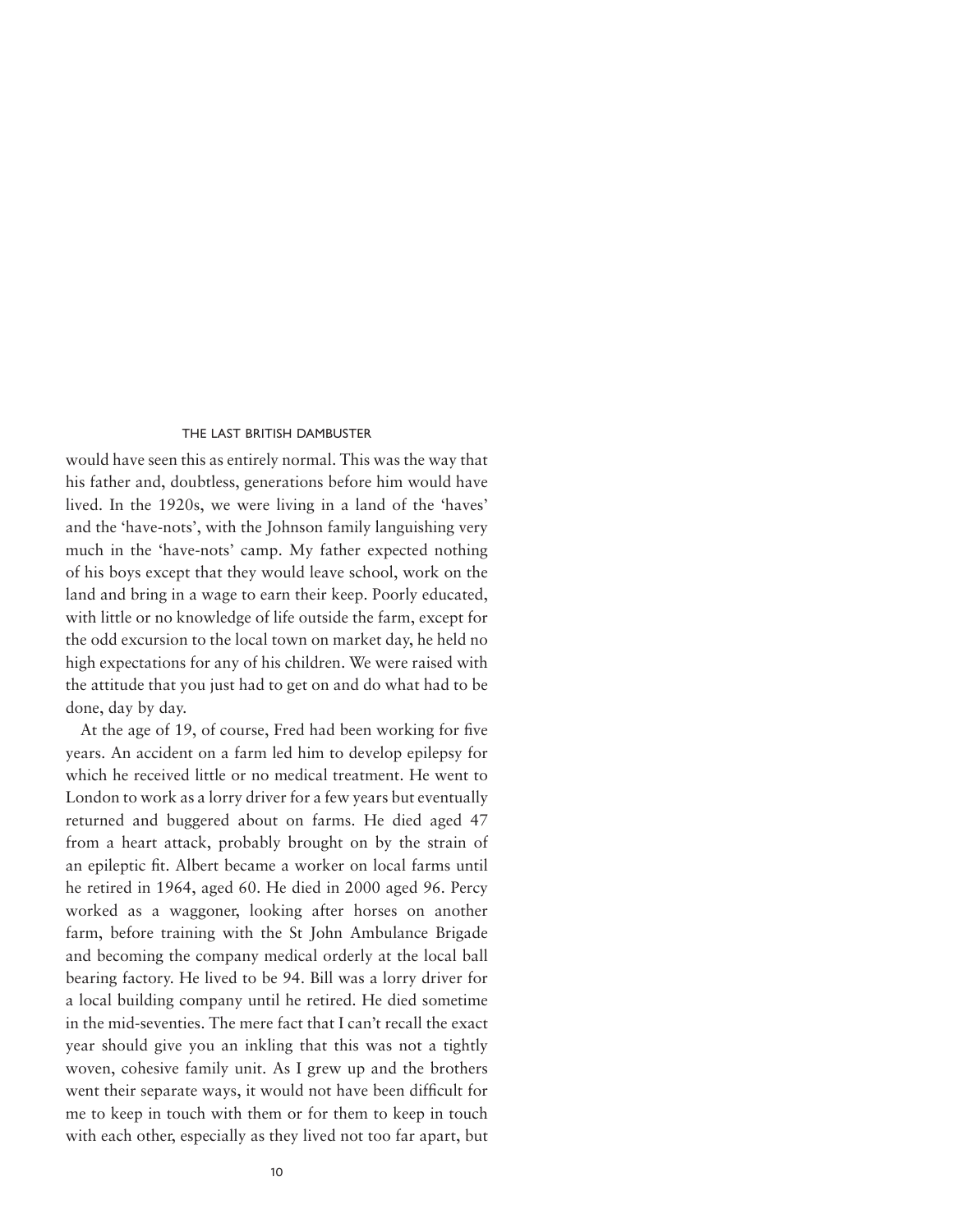# CHUCK-CHUCK AND A FAMILY AT WAR

I chose to remain distant from them and, as far as I know, they from each other. With the exception of Fred, they all married and had children of their own and I hope, like me, they enjoyed a happiness with their new families that helped them to leave life with my father behind them.

 The earth-shattering event that dragged the story of the Johnsons down from the level of mere hardship to a realm of tragedy bordering on the Dickensian was the death of my mother in 1924, shortly before my third birthday. She had been suffering from what was then known as Bright's disease, which was a catch-all term that covered a number of kidney problems. Nowadays, her condition would be treatable, but in the harsh world of 1925, the lack of any viable remedy meant that I lost my mother and was left with only the vaguest memories of her. Lena was to be my salvation. She was the one who looked after me – had she not been there I don't know what would have happened. My father may have persuaded relatives to take me. I certainly knew of no friends nearby who could have helped. My closest friend at the time was a pig that was kept in the field next to our cottage. He used to let me ride on his back. Not a bad friend for a young boy, I suppose …

 Lena, only a child herself, took care of me as best she could and my father somehow managed to find the money to hire a housekeeper, Mrs Smith. Within a few months, however, there were more changes afoot when he found himself a new job on a farm near the village of Langford, just outside Newark in Nottinghamshire. Today the journey between Hameringham and Langford would take you about 30 minutes by car. That, of course, wasn't an option for us and it took a great deal longer travelling by horse and cart. The date was 25 March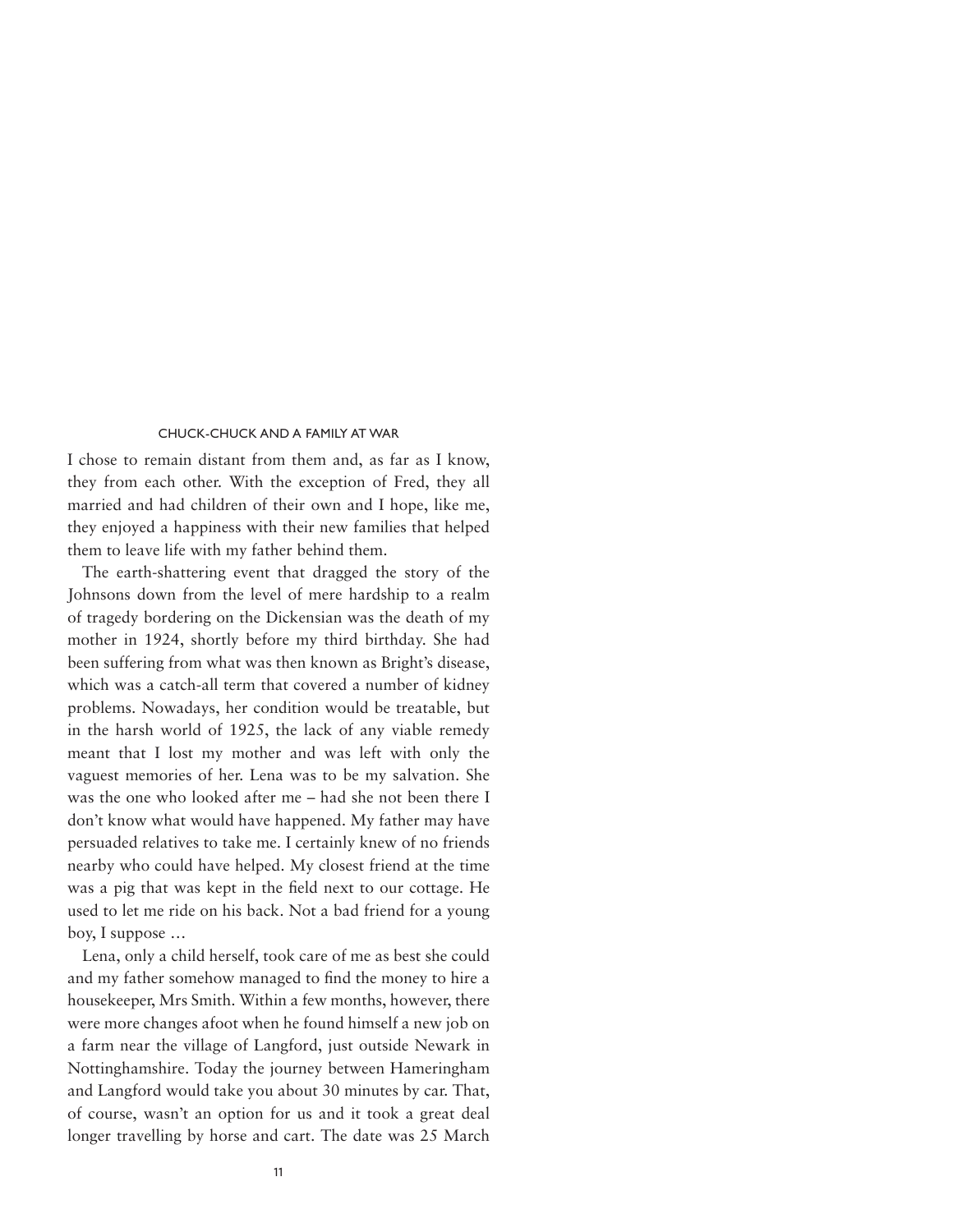1926 – Lady Day. Lady Day, also known as the Feast of the Annunciation of the Blessed Virgin, was the traditional day when farmworkers took up new jobs. Up until the middle of the eighteenth century, it had been seen as the start of the New Year because it generally marked the equinox, when the day and the night were roughly equal and the farming world was about to tumble into a new season. As such, it became the time when farmers entered into new contracts to take over new fields and take on new farmhands. Lady Day, therefore, was the day we moved to Langford.

 Mrs Smith chose not to make the move with us and, with my older brothers all having left home, there was just me, my father and Lena. Lena was shortly to go into service with a Major Day and his wife in one of the local grand houses, leaving my father with his four-year-old 'burden'. Before long he had employed another housekeeper, Mrs Parker, who came with two young daughters in tow, Madge and Elsie, both a few years older than me. Quite what had happened to Mr Parker I have no idea, but Mrs Parker swiftly established herself rather too well for my liking. She and my father were married in early 1927. I suppose that meant he no longer had to pay her wages.

 The accommodation in Langford was a few rooms at one end of a farmhouse. There was a kitchen and living room on the ground floor with two bedrooms upstairs. One bedroom was for the newly-weds and one was for the girls. I had a bed on the landing. It seems utterly primitive now, but these weren't unusual conditions for farmworkers in the 1920s. None of the things that we take so much for granted nowadays was available to us in Langford. We had no gas or electric power, with only the most basic sanitation and

12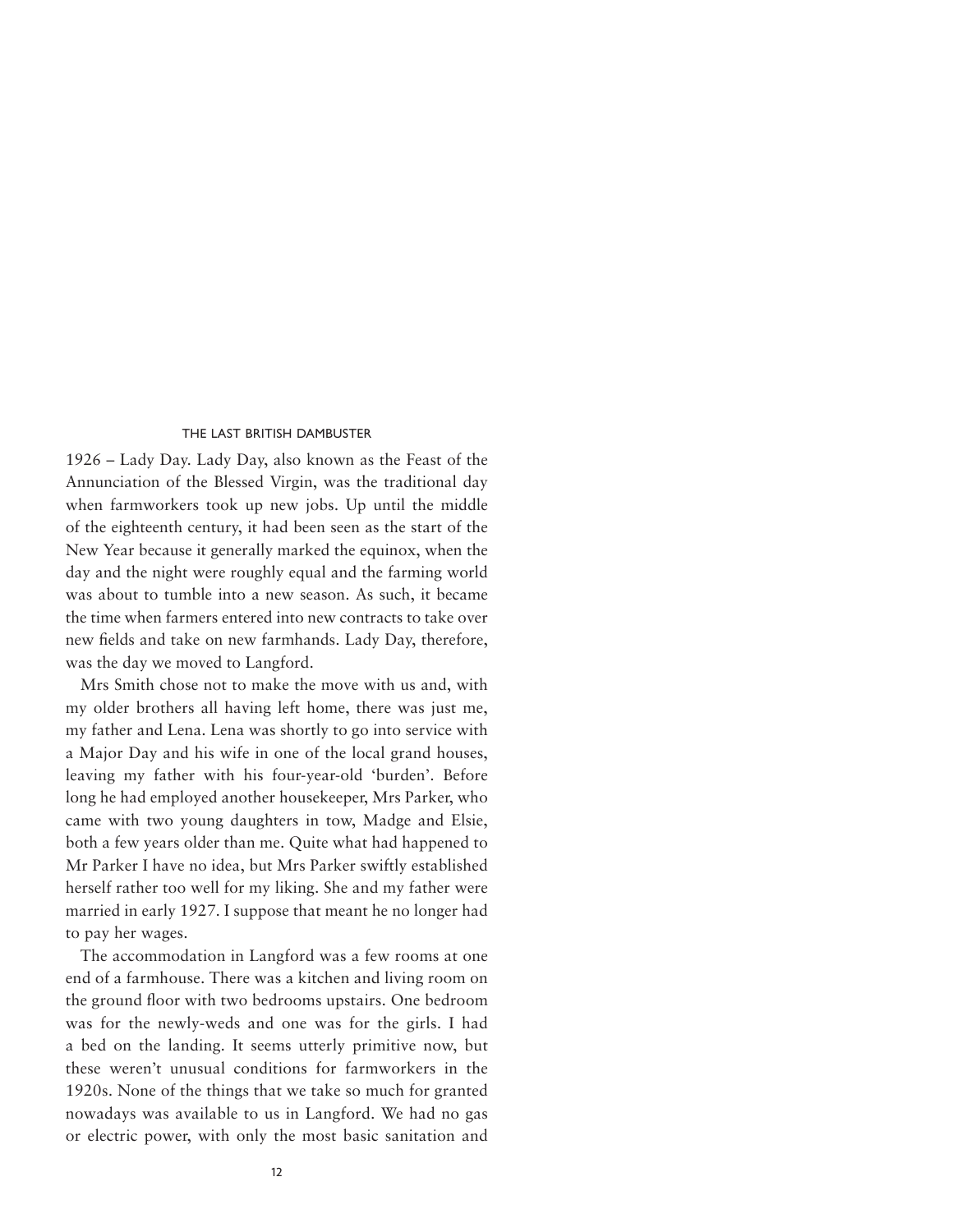## CHUCK-CHUCK AND A FAMILY AT WAR

hygiene facilities. The lavatory, nothing more than a deep hole in the ground inside a wooden hut, was across a small pathway outside the back door. Water had to be brought in from the outside pump. We had no means of communicating with the rest of the world other than by written post. There was no television, no radio and no telephone, mobile or otherwise. What that meant was that people actually indulged in conversation to entertain one another, although my father wasn't really one for conversation. He spoke and you replied. A one-word answer would generally suffice. After a few short months, however, Mrs Parker began to rebel against the regime, showing her true colours. She was a vicious and hellish woman. In retrospect, I think she was everything that he deserved, but at the time, to a young boy like me, she was terrifying. Her arguments with my father regularly exploded into fights and on a number of occasions she threatened to knife him. I remember being very worried and sleeping in my father's bed, thinking that I could protect him, although I wouldn't have been any use whatsoever against a madwoman with a knife. Maybe old Mr Parker had thought the same thing and had scarpered years before.

 That my father tolerated having me in his bed indicates not only that his wife and the girls were occupying the other three, but also that he was happy not to be left alone. Maybe he saw me as an early warning alarm in case the harridan sneaked in during the night. The situation in the house deteriorated until the summer of 1928, when I was sent to take a short holiday with an uncle who lived in a nearby village. When I got back, Mrs Parker and her girls were gone. The couple had separated.

When the wicked stepmother leaves, everyone is supposed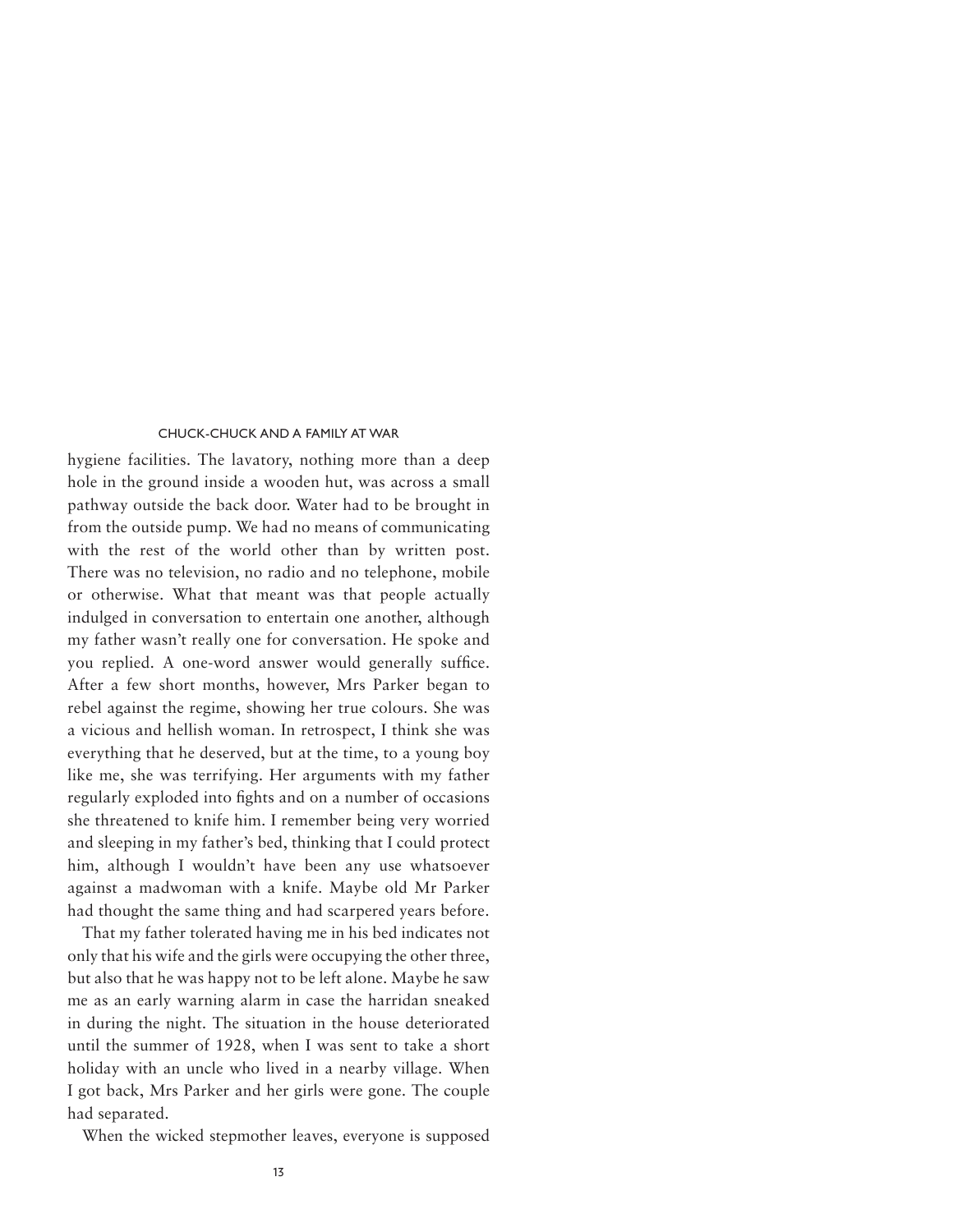to live happily ever after, aren't they? Not in the Johnson fairy tale.

 My father was now left with no one to look after him except me. It's not that he was a lazy man, but as a farmworker he had to be up at dawn and generally worked as long as the light lasted. During the lambing season or the harvest, he might only be home long enough to eat and sleep before going back out to work. This meant that the housework, and often the cooking as well, were jobs that I was expected to take on. I also had to help out with farm work too, and, by the time I was 11, I was herding and milking the cows, helping with the harvest and haymaking, feeding the pigs and doing all manner of other jobs. I can't say that I felt too resentful about all that at the time. It was tough, but other kids who lived on farms also had to muck in and help their families. In that respect, I don't think I was very much different from a lot of other young boys. We had no choice in the matter, so we just got on with it. Not having a mother in the house, of course, was what made the biggest difference. Helping out with chores is one thing, but running a home is completely different, especially if you have a man like my father to contend with.

 I have no doubt that he had a lot of worries to deal with, especially as he was now having to pay a separation allowance to his ex-wife and some kind of maintenance support for the girls. We were scraping by with no spare cash whatsoever, living off vegetables, eggs, milk or whatever else my father could bring home from the farm. Breakfast was generally bread and lard. All of that helped to turn a man who could best be described as foul-tempered into an absolute ogre. No matter what I did, it seemed that nothing could please him, and, when he was unhappy with me, I got a thrashing. He

14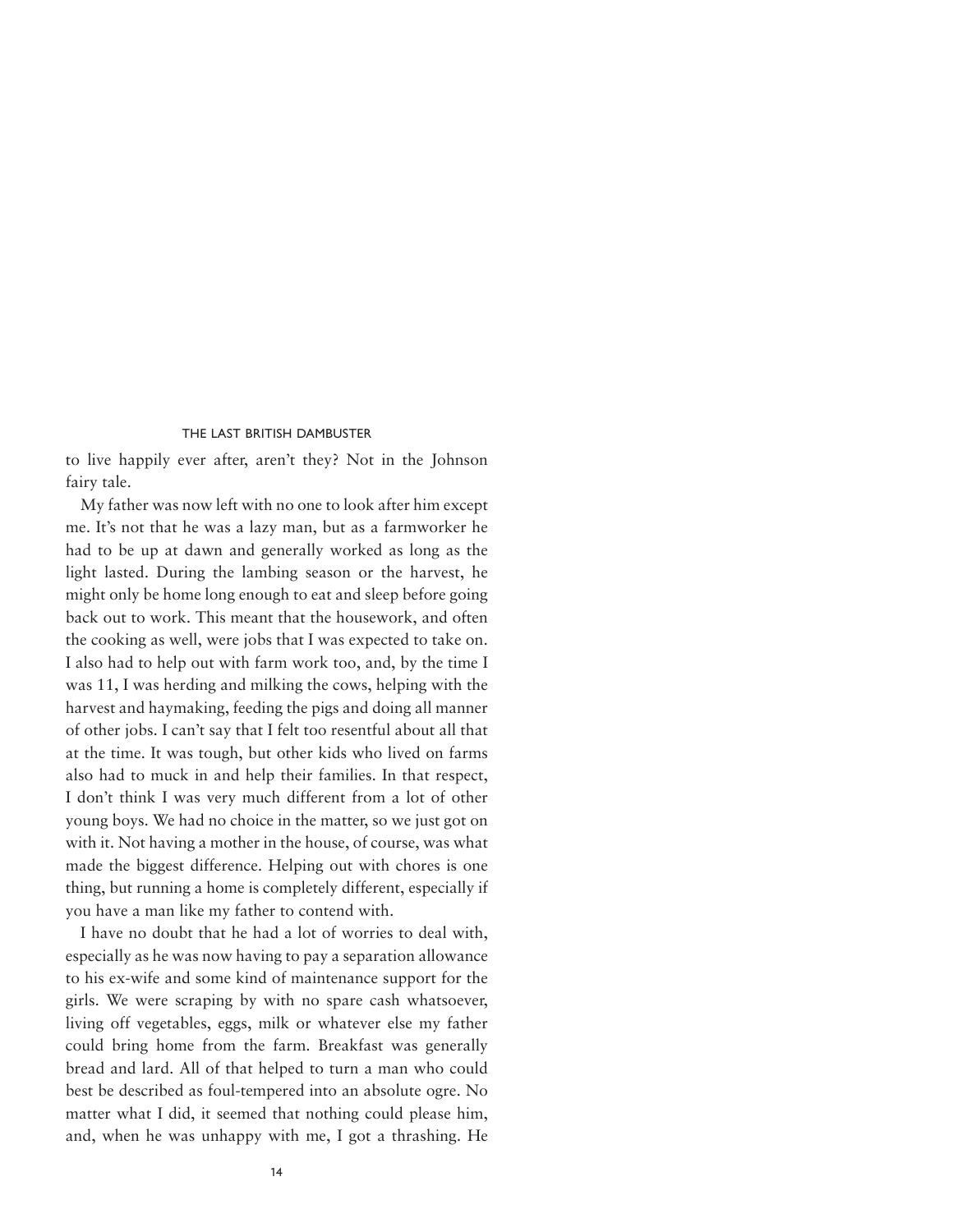# CHUCK-CHUCK AND A FAMILY AT WAR

shaved with a cut-throat razor and sharpened it with a long leather strop that he kept hanging on the back of the door. If ever he reached for it at anything other than shaving time, I knew I was in for it. Most of the time, I didn't even know what I had done to earn a beating but I do know that, to coin an old phrase, I had more beatings than hot dinners. Hot dinners were very few and far between.

 That might make it sound like I was a poor, innocent angel suffering at the hands of a dreadful bully, which isn't entirely true. Like all young lads, I wasn't beyond getting into a bit of mischief. From the time I was seven I went to school in the nearby village of Winthorpe. It was a walk of about a mile and a half – a run if I was short of time. The school had just two classrooms: one for juniors aged seven to 11 and the other for seniors aged 12 to 14. Needless to say, I was expected to be home from school as quickly as my legs could carry me in order to get on with my chores. If I dawdled a little, maybe joining in a knockabout game of cricket in a field with some of the other boys, I would soon know that my father was home. He used to stand at the door and whistle, at which point I had better appear pretty damn quickly or I could expect him to be waiting with the razor strop in his hand. The one time that I may have deserved a whack was when I had managed to scrape together a few pennies – people might give me a penny for running an errand or suchlike – and went into the village shop to buy cigarettes. Naturally, I was too young to be smoking, and the lady behind the counter only gave me the fags because I said that George, one of the farmhands, had sent me to pick them up for him. It worked a treat and I left the shop the proud owner of five Woodbines. Unfortunately, later that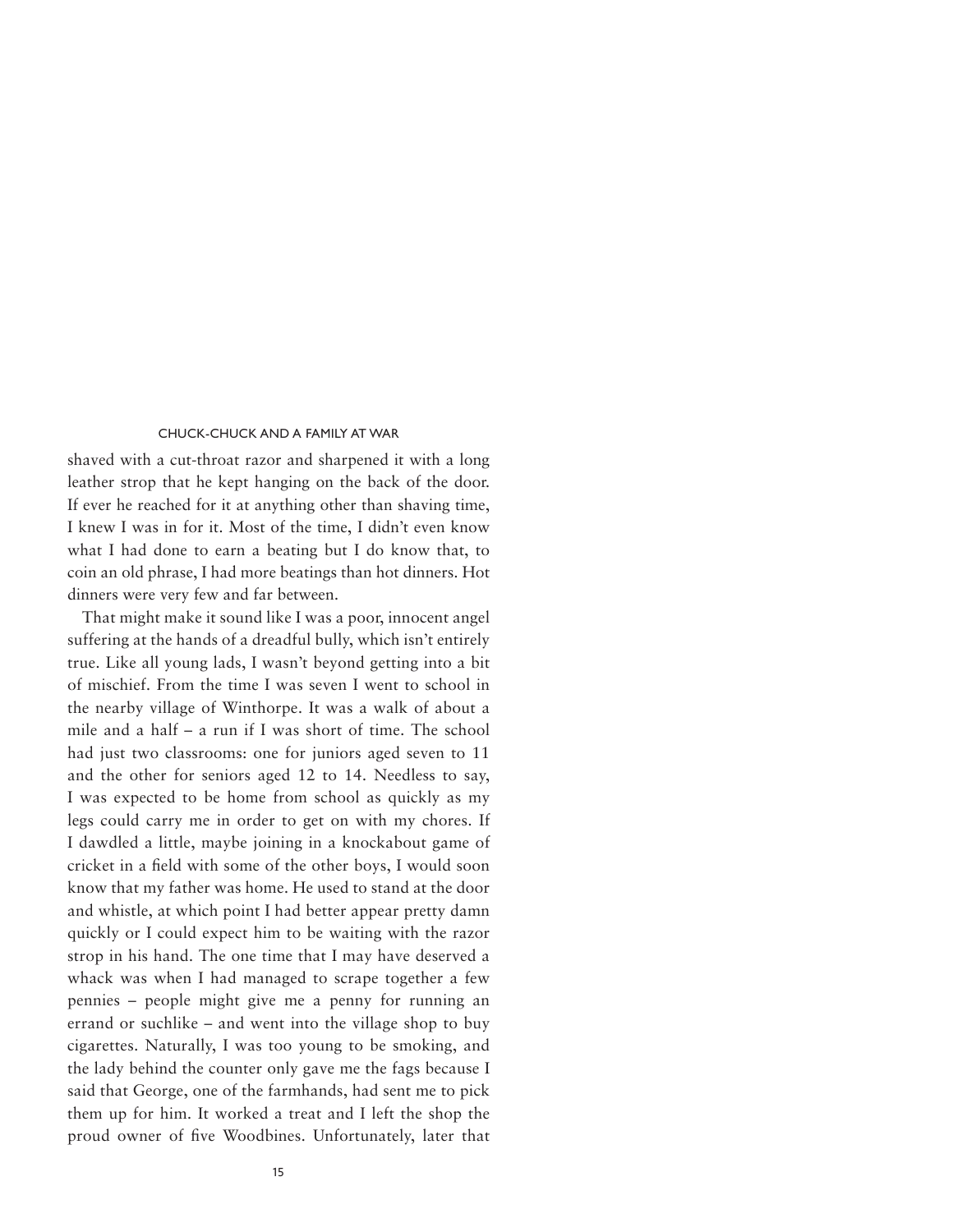day, George popped into the shop to buy five Woodbines and was surprised to hear that 'Young Len Johnson came by to pick them up for you earlier'. Found out. I'm pretty sure that George would have thought this was hilarious. My father's reaction, on the other hand, was entirely predictable …

 Although I acquired a taste for tobacco at a young age, the same can't be said for alcohol. I tried my first sip of beer one morning when I found my father sleeping in his chair by the fire. It was the lambing season and he had been up all night. When he got in, he had had something to eat and a glass of beer. The glass, almost empty, was sitting on the table beside him. As it was my job to tidy things away and wash up, I took the glass and, on my way to the kitchen sink, drained the dregs of the beer. I doubt very much if this had been the finest of quality bottled ales in the first place, but going stale sitting in the bottom of the glass would not have enhanced the flavour at all. I was almost sick. It tasted absolutely foul. For many years afterwards, I couldn't bring myself to go near a pint of beer. Even the smell as I walked past a pub or sat in an RAF mess was enough to remind me of the beer in my father's glass. It was enough, in fact, to remind me of my father and memories of him were something I could definitely live without.

 Things weren't all bad at home all of the time. There was always something that I had to look forward to – a visit from Lena. She came home whenever she had a day off and would immediately get her sleeves rolled up in the kitchen to embark on mammoth cooking and baking sessions, as often as not using ingredients that she had brought with her. Lena was the only one who ever asked me about school or took any interest in anything that I was doing. Kind and gentle,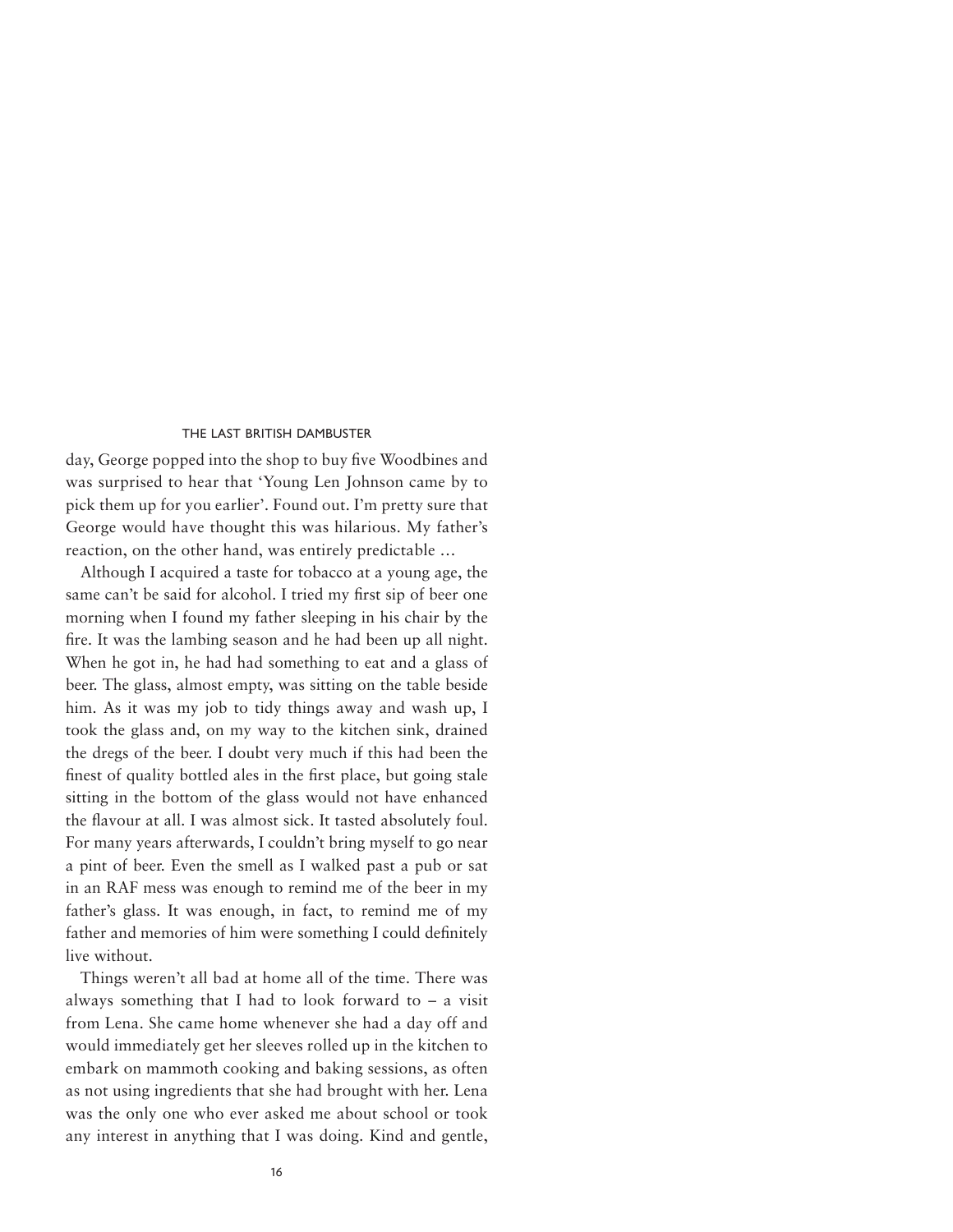## CHUCK-CHUCK AND A FAMILY AT WAR

she gave me the attention and affection that every child needs. She looked after me as she always had done. Years before, when I was arguing with one of my older brothers, he shoved me over and went to give me a walloping. Lena stepped in front of him and started yelling at him, and his reaction to this was to draw back his arm to give her a slap. I remember being there, quick as a flash, and punching him right in the face. I was so small that it didn't have much effect – he barely flinched – but he must have got a bit of a shock because he thought better of what he was about to do, leaving us alone and storming off.

 Imagine my delight when Lena came back to live with us permanently. That changed my young life entirely. Lena became my surrogate mother and, although I knew nothing of it at the time, she must have sacrificed her own independence to come home and make sure that I was properly looked after. Having Lena at home changed everything and was the first of a series of huge changes that were about to overtake me.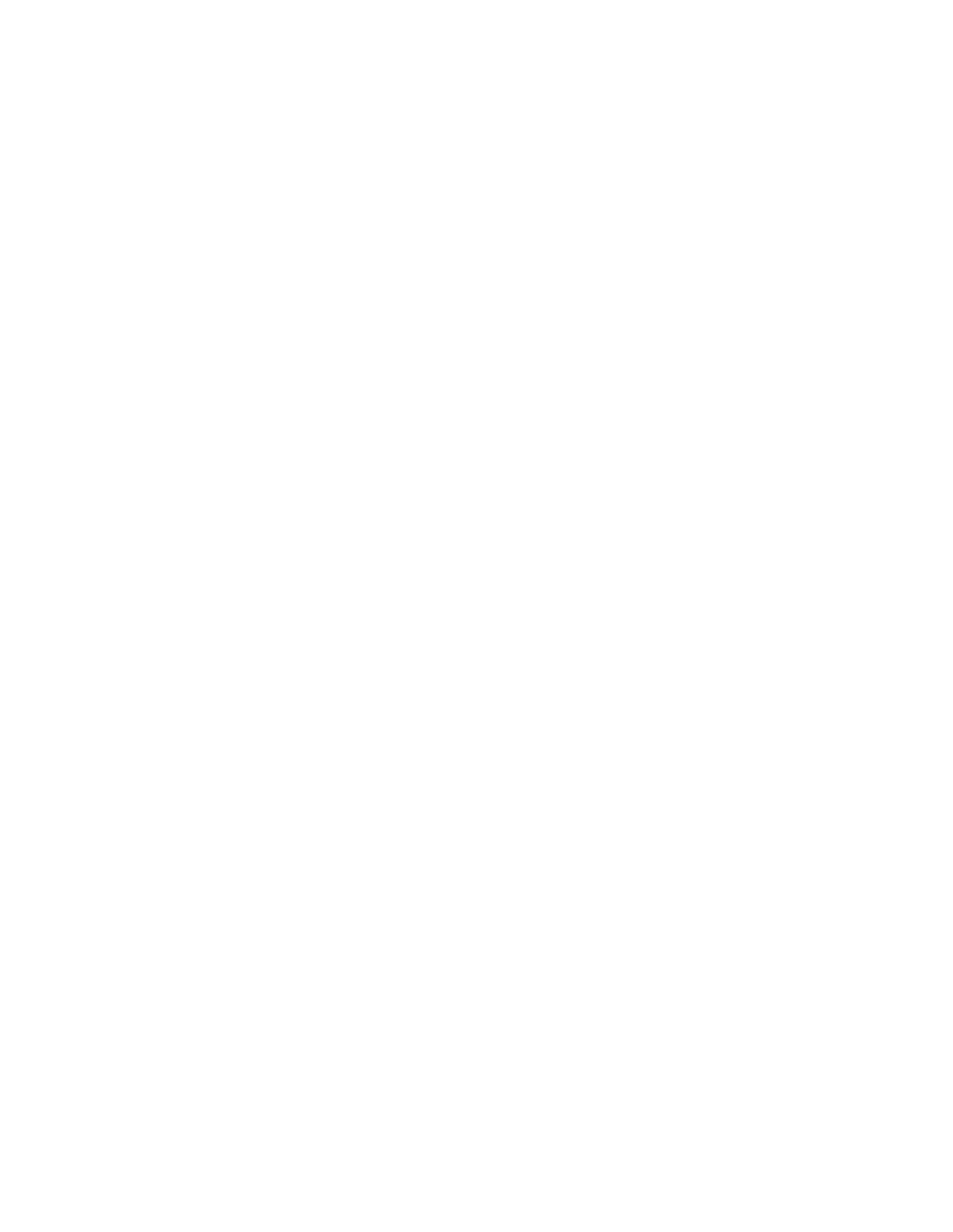# CHAPTER 2

# **MERLIN MUSIC AND THE GREAT** ESCAPE

Everybody hated it. It was a necessary evil – we all knew that – but that didn't mean that we had to like it. Well, what was there to like, really? A chemical toilet isn't exactly a thing of great beauty, is it? And the smell can be pretty awful. Yet when we climbed the ladder and stuck our heads through Chuck-Chuck's crew door, the Elsan toilet was always there to great us, emitting its least offensive pong – just a faint aroma of disinfectant. Fortunately, the greeting was brief and with a bit of willpower you might not have to see the thing again for the rest of the trip. Once in the air we avoided using it if we possibly could. This part of the Lanc didn't benefit from any of the heat that was channelled in from the starboard inboard engine. That blasted out from a vent by the radio operator's station. Len Eaton could be sitting there in a comfortable heat of 15 degrees Celsius or thereabouts, but, back there, the temperature might be minus 20 degrees or below. When it's that cold, you don't want to be baring any flesh unless it's an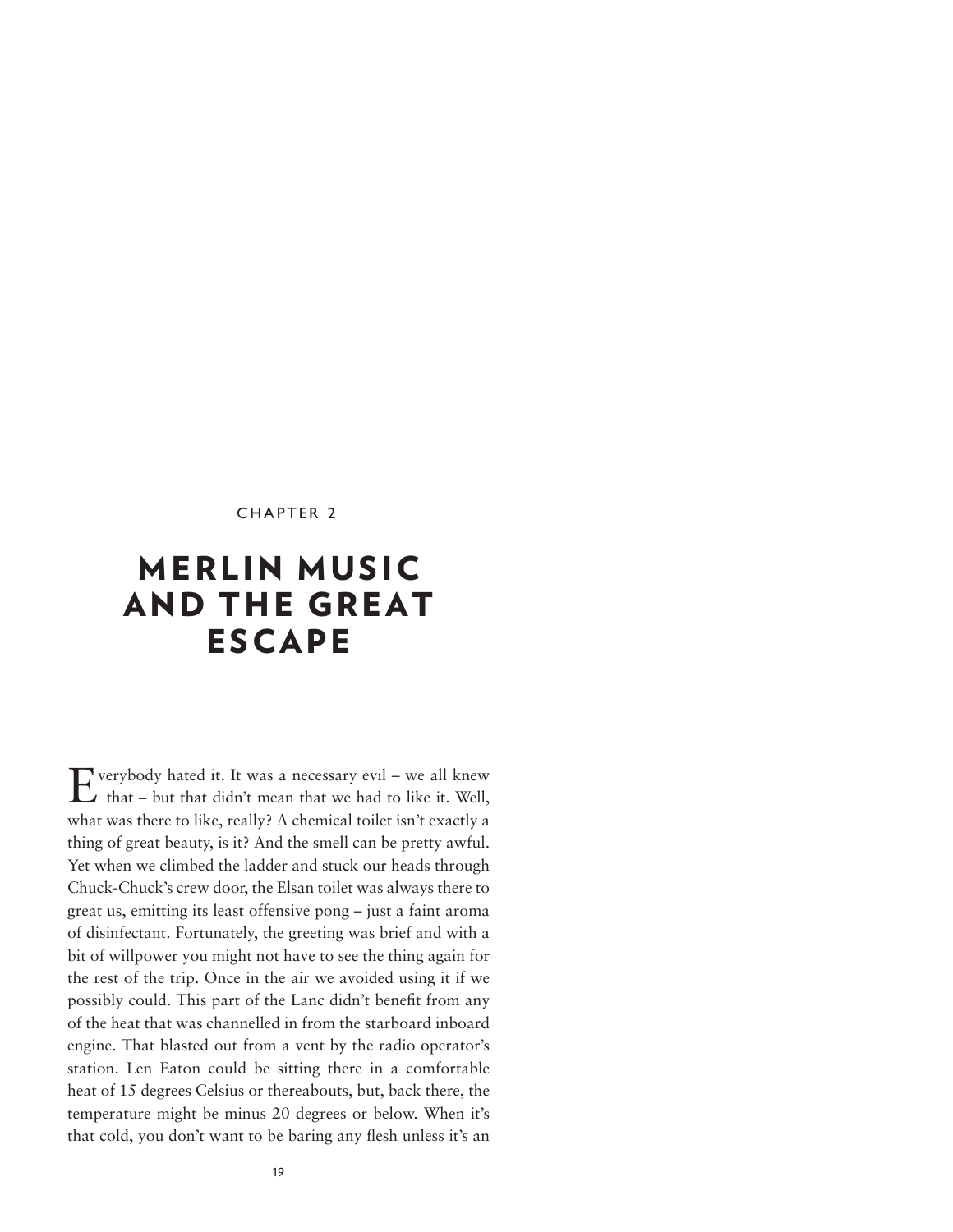absolute necessity. It didn't help that, if we were above 10,000 feet, you had to use a handheld oxygen bottle when you were moving about inside the aircraft, making fiddling around with gloves, zips and buttons even more tricky.

 To avoid having to use the dreaded Elsan, and as part of their pre-flight routine, some aircrew liked to water the rear wheel of their Lanc before boarding. Some people came to rely on rituals like that  $-$  putting on their flight gear in the same order while sitting in the same spot by the lockers, or always being the third to board the aircraft. They believed that it brought them luck before setting off on an operation. I can't say that I was ever bothered by that sort of thing. For me, superstition counted a lot less than the faith that I had in the crew, and the unshakeable belief that Joe would always bring us back.

 Directly ahead as you hauled yourself in through the crew door was the flare chute. When the bombs were dropped over the target, a flare would be released automatically to provide illumination for the camera to photograph our bombing effort. The photograph would be studied later to judge how close we got.

Prior to joining Joe's crew, I flew a few trips as a 'tail-end Charlie' rear gunner. That meant turning left at the crew door and climbing up onto the tail spar. I then had to clamber through a set of doors that separated the rear gunner's station from the rest of the aircraft, hang my parachute in its place on my left and slide forwards, feet first, into the turret. Even for someone as slim, fit and lithe as I then was, the rear turret was a cramped space. It didn't help that we had to wear so many layers of clothing. On my feet I had silk socks, woollen socks and my big sheepskin-lined flying boots. To keep the rest of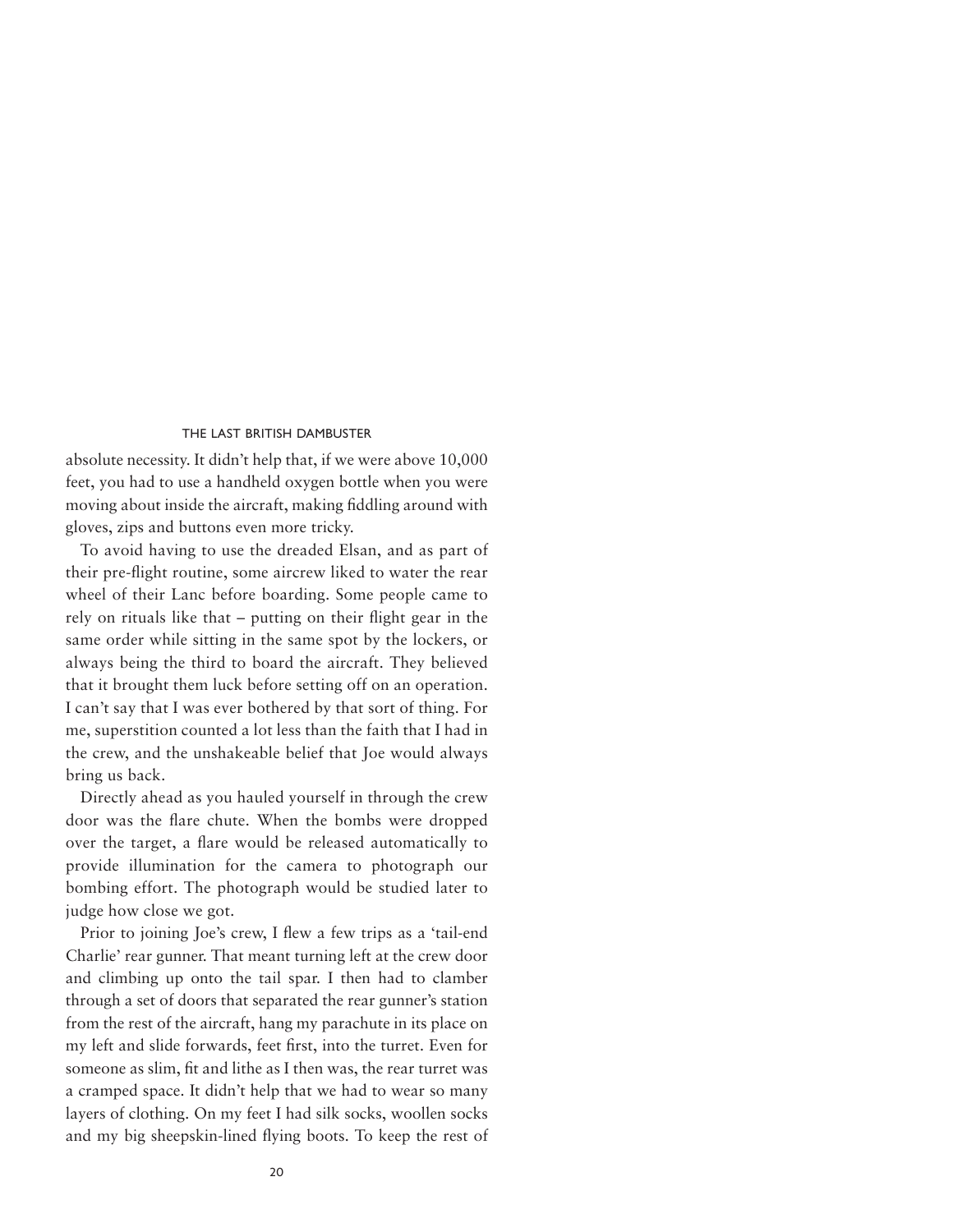me warm, I wore silk long johns, a shirt, my blue battledress uniform, a thick woollen jumper, an electrically heated overall suit and flying overalls that covered the whole lot. I also wore at least two pairs of gloves, one pair electrically heated like the suit, and the huge flying gauntlets that came up almost to my elbows. Then there was a Mae West life jacket, my parachute harness and flying helmet with oxygen mask and goggles attached.

 Once I had squirmed into the hard seat, I closed the turret's two sliding doors behind me and settled in. That was me for the rest of the flight – up to nine hours or more. I didn't want to have to move wearing all that kit and I certainly didn't want to start fiddling around with it all just to visit the Elsan. Apart from any inconvenience to myself, the gunners were the aircraft's early warning system and you weren't much use as a lookout if you were sitting on the toilet. Night fighters liked to attack from behind, making the lonely rear gunner the most important lookout. I had four .303 calibre Browning machine guns at my disposal but my primary job was to spot enemy aircraft and warn the pilot, who would then take evasive action. Shouting the warning over the intercom was more important than trying to take aim, and once the pilot started throwing the aircraft around all over the sky you had practically no chance of getting a shot in. Nevertheless, the rear gunner packed the biggest punch when it came to defending the Lancaster, and German pilots knew that perfectly well. If a night fighter pilot could take out the rear gunner, his path was clear to attack the Lancaster from behind, and the cannon with which the German night fighters were armed had a far greater range than the Browning machine guns. This meant that the rear gunner was the most vulnerable of all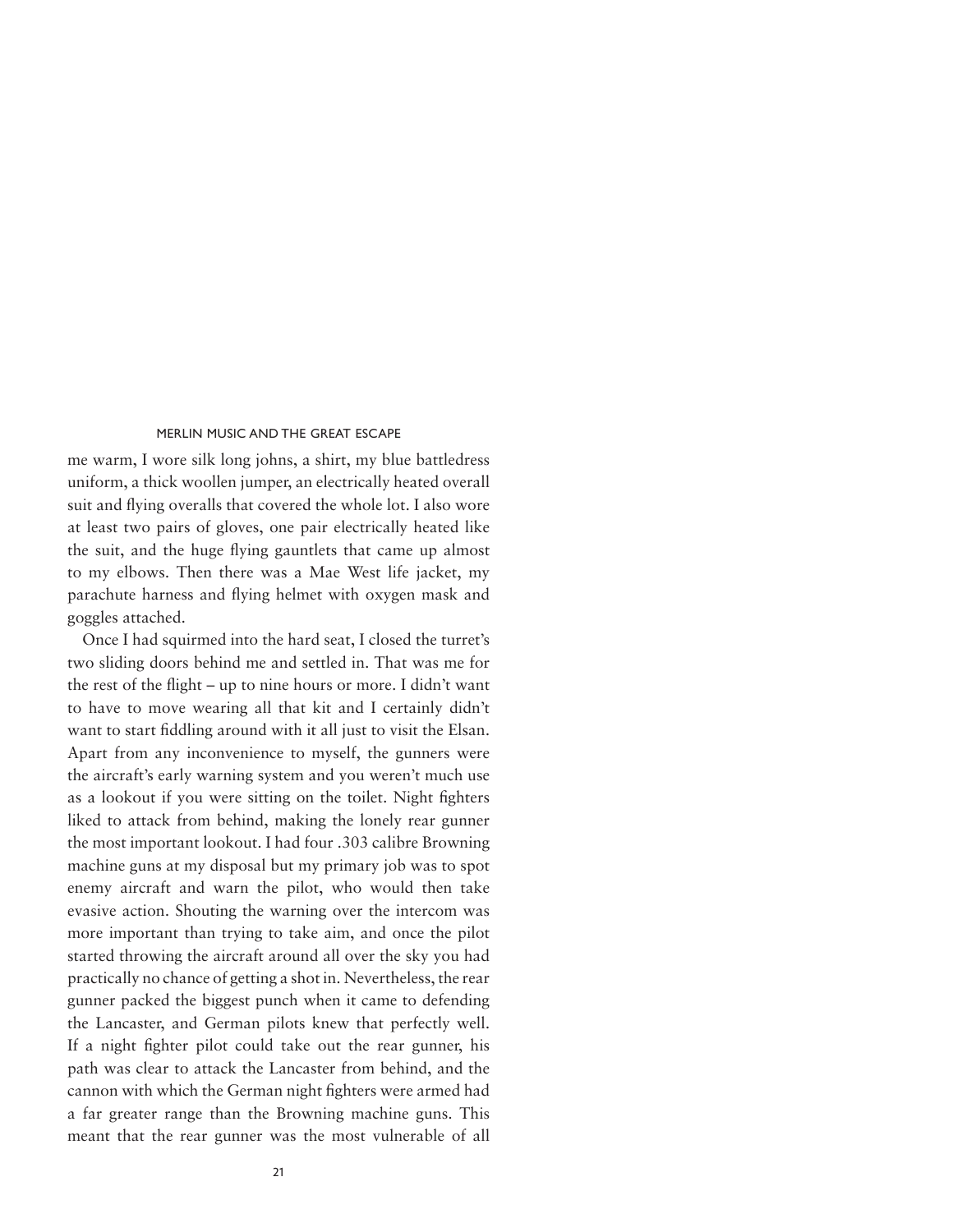of us aboard a Lanc, giving the tail-end Charlie the shortest life expectancy amongst Lancaster crews. On Joe's crew, of course, Dave Rodger was in the rear turret and, thankfully, he beat the odds.

 Adding to the discomfort, although no rear gunner cared too much about that, was the fact that a large section of the turret's Perspex was removed – an alteration known as the Gransden Lodge modification  $-$  to give the gunner an unobstructed field of vision, free from frozen condensation or oil smears. Of course, this made the turret even colder, but it did mean that what you might have thought was a speck of dirt on the Perspex didn't suddenly turn out to be a Messerschmitt. The feeling was that it was better to be cold than to be cold and dead.

 I didn't do many trips as a rear gunner so, for the most part, on boarding the aircraft I turned right, heading towards the nose, making my way up the sloping walkway inside the fuselage, the Lancaster sitting back on its tail wheel with its nose in the air when at rest. The Lanc was a big aircraft in its day. It would, of course, be dwarfed by a modern jumbo jet, the Boeing 747 having twice its wingspan with a fuselage three times the length of the Lanc, but, compared with fourengined bombers of the time, the Lanc was just a little smaller than the Stirling or the American B-17 Flying Fortress. Yet it could carry a greater payload than any other bomber until the B-29 Superfortress came along, and its huge bomb bay meant that there really wasn't a lot of spare room. Clambering through the fuselage, flanked by the ammunition channels on either side that swept down from a pair of hoppers near the mid-upper turret to feed a constant stream of .303 rounds all the way to the guns in the rear turret, it took just a couple of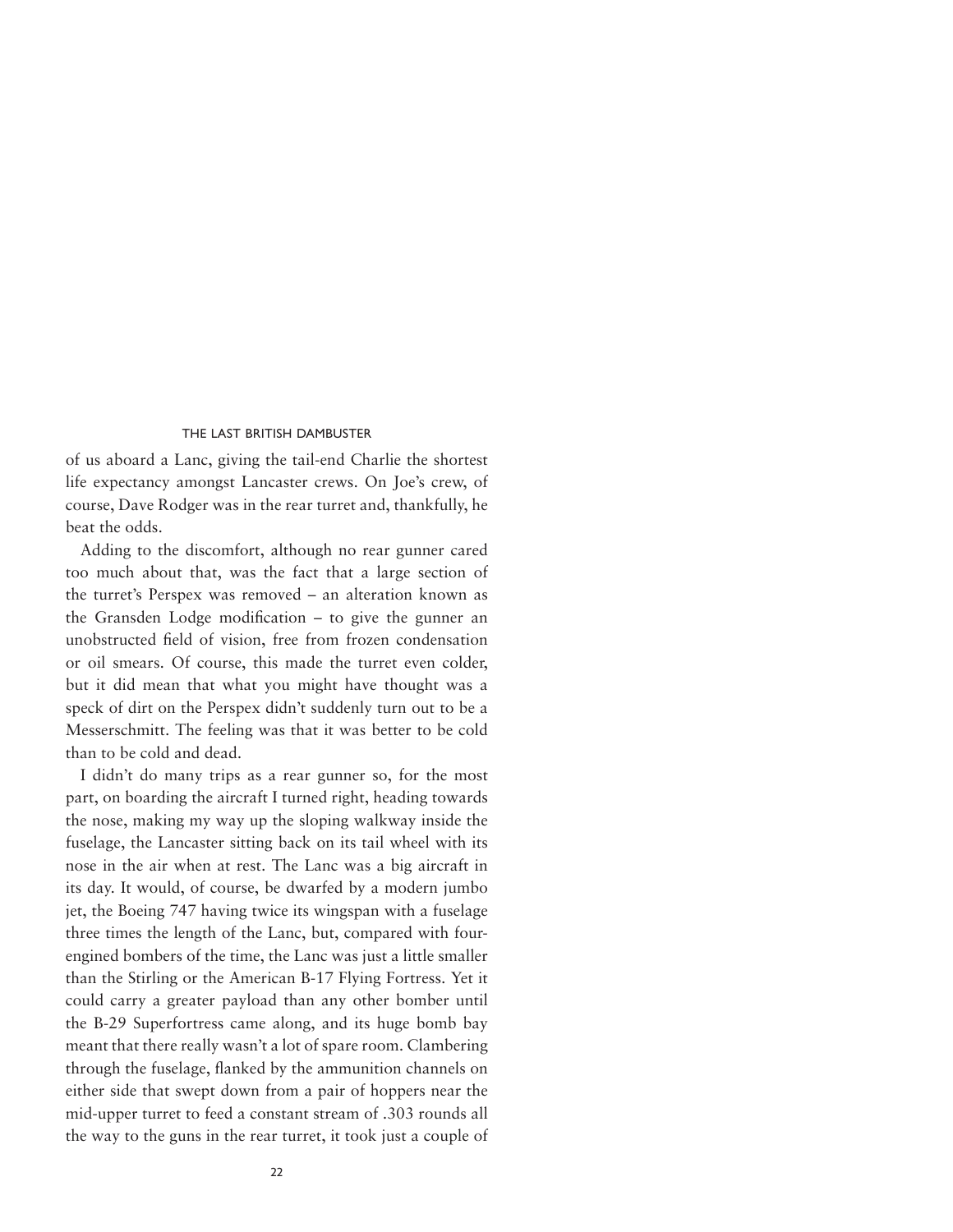steps to reach the first major obstacle. This was the mid-upper turret, which I had to dodge round and duck under. My very first operational trip was made sitting in this turret.

 The mid-upper gunner had a far easier time than the tailend Charlie. To install myself in the turret, I stowed my parachute in its space on the left, flipped down a step attached to the fuselage and climbed up into the turret, where my head and shoulders were inside the Perspex dome. I then swung a little bench seat into position under my backside. The seat was suspended on clips attached to either side of the turret, a bit like a hammock or a garden swing but not nearly as comfortable. Ammunition for the twin Brownings in the midupper was supplied via a belt feed from two hoppers that were built into the lower section of the turret. Although not as cold as the rear turret, the mid-upper gunner still needed to wear an electrically heated suit. The suit could become unbearably hot when the aircraft was still on the ground, so we usually preferred to wait until we were airborne before plugging ourselves in. Making any sort of equipment check was, in any case, better done once the engines had started up.

 The majority of my trips were made not as a gunner but as a bomb aimer. That meant that I had to skirt round and under Ron Batson in the mid-upper turret, then take a step up as the walkway ran along the top of the bomb bay. There was now a good deal less headroom, so I had my head bowed as I made my way forwards where ducts for wiring and hydraulics lines laced the walls. The small window in the escape hatch in the roof shed a little light into the gloom. Early Lancs had a series of small side windows about a foot wide and six inches high that helped bring more of the fading outside natural light into the fuselage, but in service these windows were often painted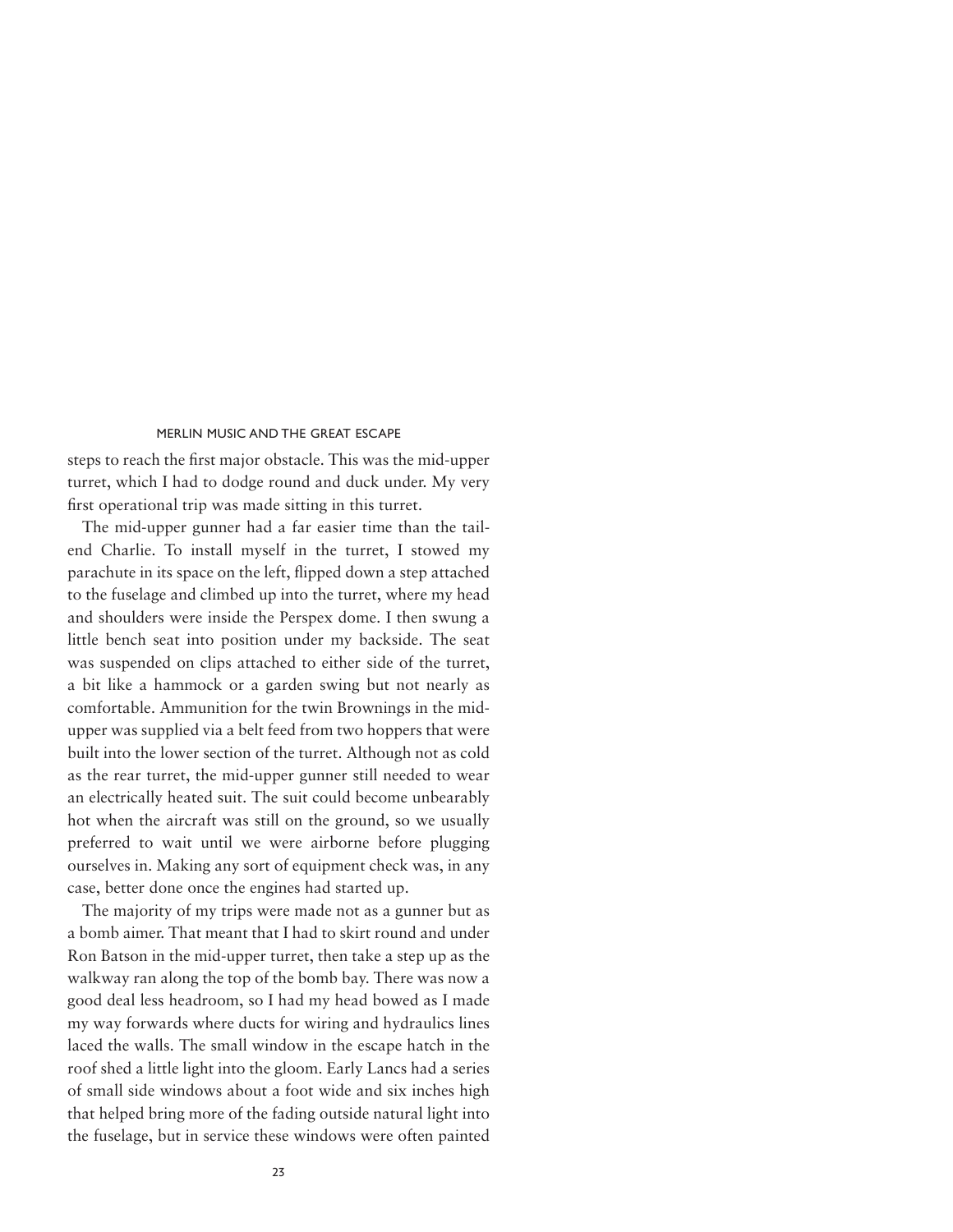over on the outside with camouflage markings and on later aircraft they were missing altogether.

 Next came the two wing spars. The smaller rear spar was easy enough to step over, and here there was a little space on the left taken up by the rest station. This wasn't a place for a quiet kip if you were feeling a bit weary, but was intended for wounded crew members. It wasn't a flat bed but a reclined bench where you could lie back but not lie down. I suppose it took up less room that way. I never had cause to try it out and I'm very glad to say that I never saw anyone else in need of it either.

 Next came the main spar, requiring a bit of a scramble. The main wing spar on a Lancaster ran just behind the leading edge of each wing, supporting the four Merlins, and right through the fuselage, leaving an arched gap between the spar and the ceiling. Everyone had to bend double to climb through. It wasn't so difficult for a small fry like me, even with all of the kit I was wearing, but a bulkier bloke wasn't best suited to the Lancaster. How Joe managed, I've no idea.

 By now, deep inside the fuselage, there were other smells taking over from the Elsan's disinfectant. The smell of the canvas and sheepskin of my flying kit was such a regular, commonplace thing that I didn't really notice it after a while. Even the whiff of the rubber and soft chamois leather of the oxygen mask dangling loose under my chin was such a routine sensation that it didn't make much of an impression, but the sweet aroma of engine oil, lubricating grease, aviation fuel and glycol (used as a coolant in the engine and also as a de-icer on the cockpit windows) was unmistakable. That was Chuck-Chuck's perfume. It was a heady scent.

On the left as you came over the main spar was the wireless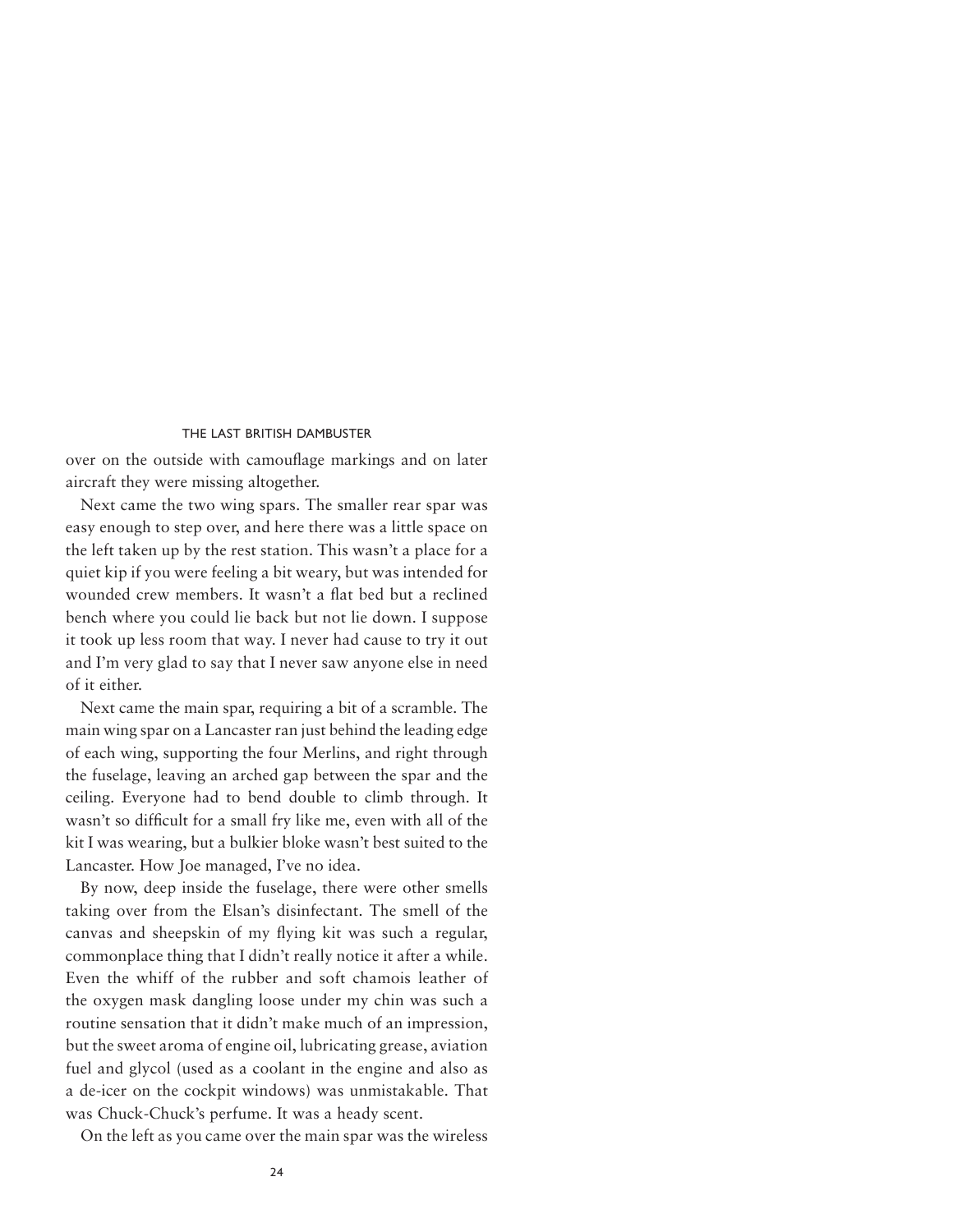operator's station. Here Len Eaton sat facing forwards with a small desk in front of him and his radio transmitter and receiver towering towards the ceiling. Len did not, of course, have the luxury of voice communications with base when we were over enemy-occupied Europe, instead receiving and tapping out messages in Morse code. Stowed below Len's desk was his pigeon. As I understand it, military aircraft leaving the UK were supposed to be equipped with two carrier pigeons in case the aircraft had to make a crashlanding and the radio was knocked out. The radio operator could then send a pigeon with a message tied to its leg, letting those back home know the aircraft's location. I only recall Len ever having one pigeon, not two, and I think that, later in the war, they gave up on carrying pigeons altogether.

 Forward of the radio operator was where our navigator, Don MacLean, worked his magic. He sat at a table facing the port side with enough room to spread out his maps, check his timings and keep us on course. Don had the luxury of a little more space, but, if he was sitting in his seat by the time you got there, it didn't leave you much room to squeeze past. There was another small space in front of Don's chart table where a 'spare' pilot could sit. Before they went out for the first time on an operation, pilots would do two or three trips as a passenger to get a feel for what it was like flying in the thick of it. Ordinarily, this would be where the flight engineer sat, monitoring his instruments and gauges that were on a panel on the starboard fuselage. When the pilot needed him, especially for take-off, the flight engineer would sit on a chair that folded down and swung out from its mounting close to his bank of instruments. Bill Radcliffe would spend a lot of the trip on this swing-out seat, because from there he could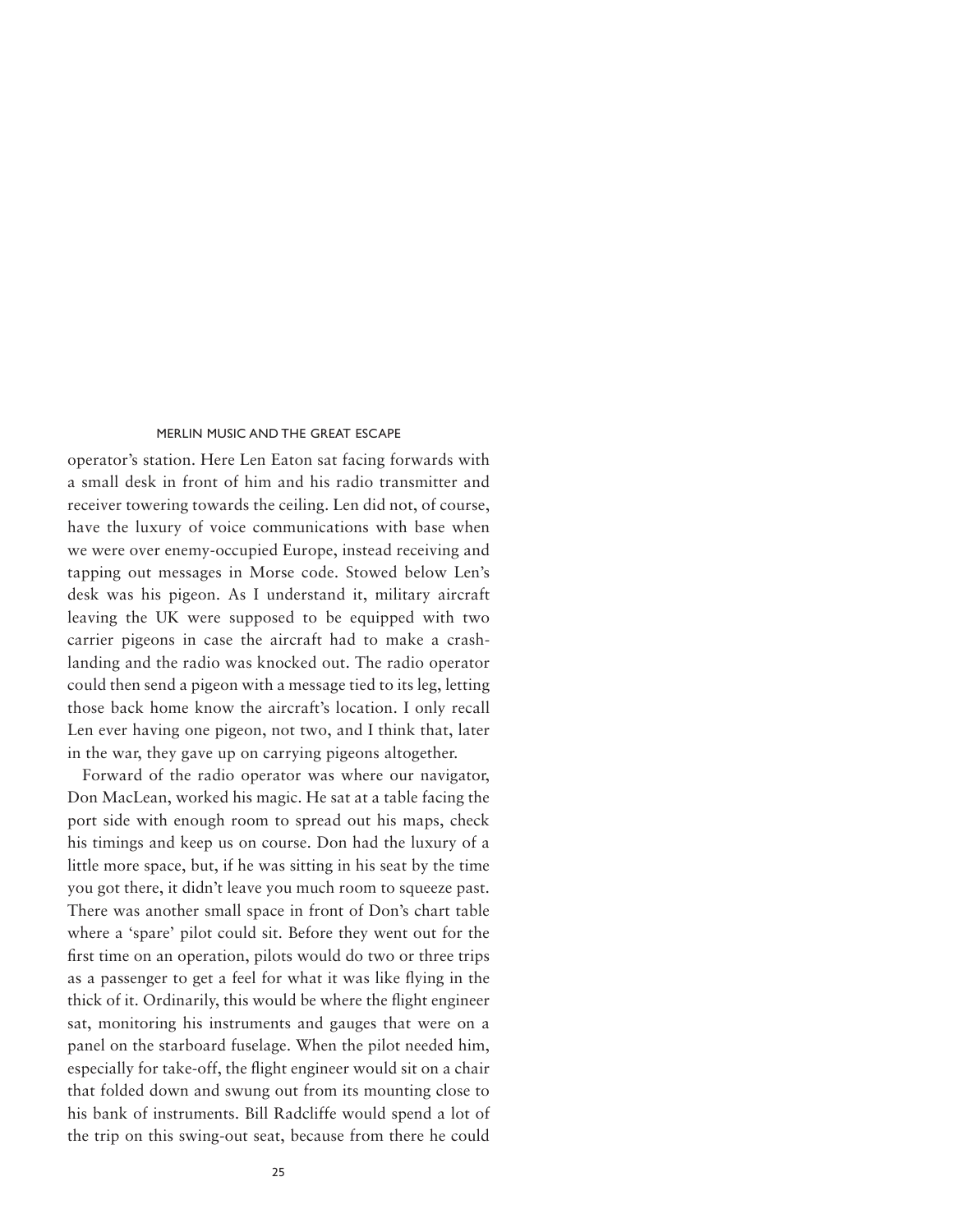scan the sky. Another pair of eyes looking out for fighters was always welcome.

 Beneath the Perspex astrodome above Don's station and the whole 'greenhouse' canopy of the cockpit, there was plenty of light and I could clearly see the banks of gauges and dials that Joe and Bill used to monitor Chuck-Chuck's behaviour. Joe's seat was high up on the port side. There was a large section of armour plate behind the pilot's head in a Lanc – the only armour plating on the whole aircraft. The Lanc's skin was aluminium and just a couple of millimetres thick – not even as thick as the bodywork on your car. You could have stuck a screwdriver through it, so it was never going to stand up against large chunks of red-hot shrapnel, let alone the 20mm cannon rounds that a night fighter could send our way. Of course, all aeroplanes were the same, and still are. The skin has to be thin and light in order to keep the weight down. Cynics are prone to say that the armour plate behind Joe would never have stopped a cannon round but that's hardly the point. Any protection the pilot could be given was worth having because without him we'd all had it.

Once past the pilot's seat, I dropped down below the flight deck into my 'office'. I had to get to this point in the aircraft before Bill Radcliffe was settled into the swing-out seat, otherwise he blocked my way down into the nose. By rights, I should have been sitting in my crash position with my back to the main spar during take-off, but you couldn't see a thing from there and I much preferred to be down in my office. The entire nose section of the Lanc was forward of the bomb bay and down here I had more space to move around than most of the others but several jobs to do. Above me, but still below Joe's line of sight and forward of the cockpit, was my own gun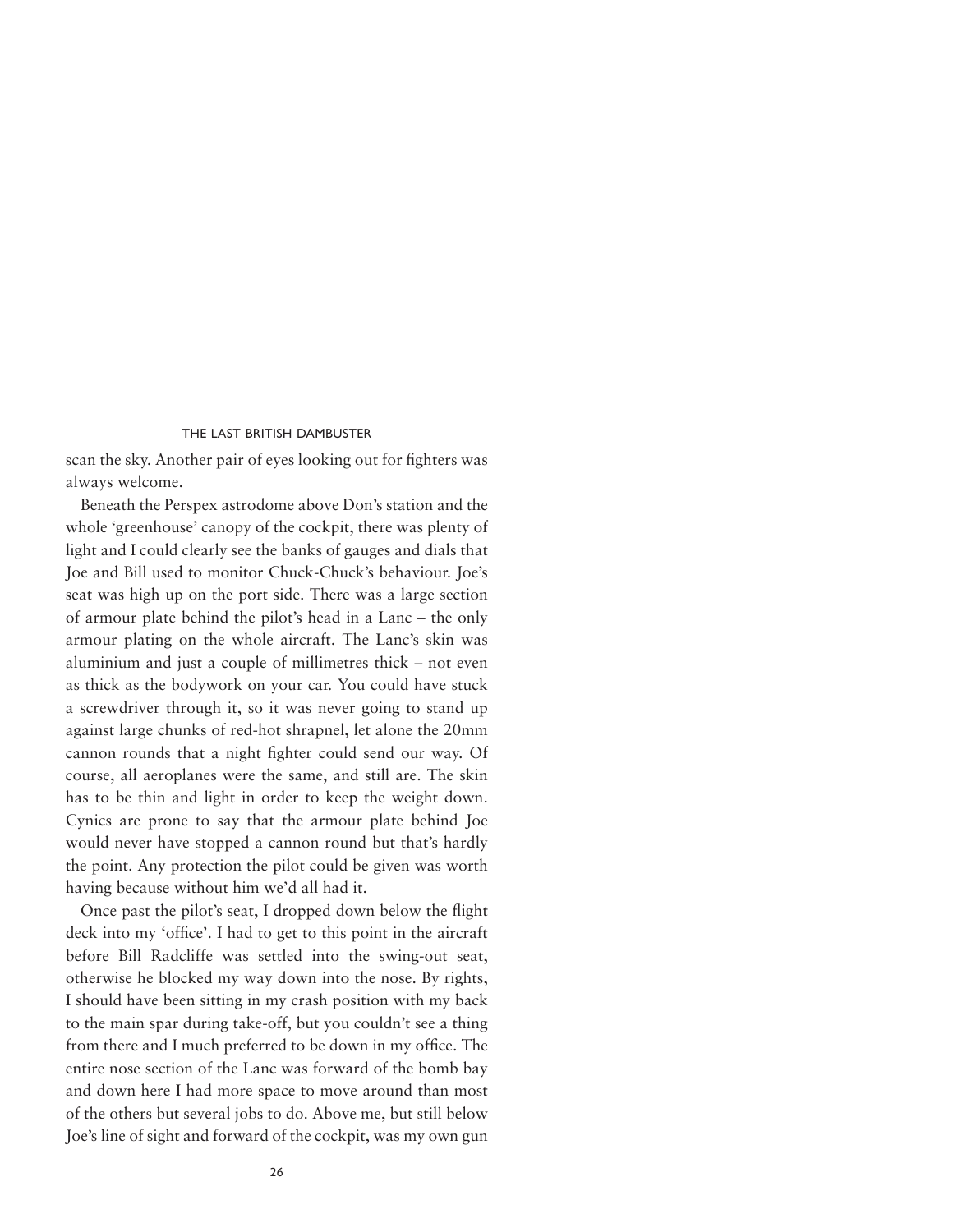turret fitted with two .303 calibre Brownings. During most of the trip I was a gunner, but, because I had such a good view of the ground ahead through the Perspex bubble that formed the nose cone, I would also help out the navigator by picking up landmarks. Then, once we were approaching the target, I took up my position as bomb aimer. I had a padded bench to support me when I lay face down in the nose of the aircraft to use the bombsights during the bombing run.

From my office I could hear Bill upstairs helping Joe to strap himself in. I could watch the ground crew performing their final chores. One would remove the protective cover from the pitot head, the tube that pointed forwards and measured air pressure, which was transformed into the Lanc's speed on the pilot's air speed indicator. Another would be trundling forwards with the accumulator trolley to provide electric power to help with the engine start-up. And then the music would begin.

 There is simply no other way to describe it. A Rolls-Royce Merlin engine on song is a beautiful sound. Four of them make music that takes your breath away – quite literally. Everyone knows that feeling when a big firework goes off at a display. You can feel the shock wave from the explosion hitting you, compressing your chest for an instant, making you gasp. Inside the cylinders of any combustion engine, like the engine in most cars, there is a controlled explosion when the fuel and air are ignited. That's where the power comes from. Most cars have four cylinders and the average car might have an engine capacity of 1.6 litres. A car engine can create a bit of a din when it's started up. The Merlin engine had 12 cylinders and a capacity of 27 litres, with an explosion firing in each cylinder several times a second. That is what created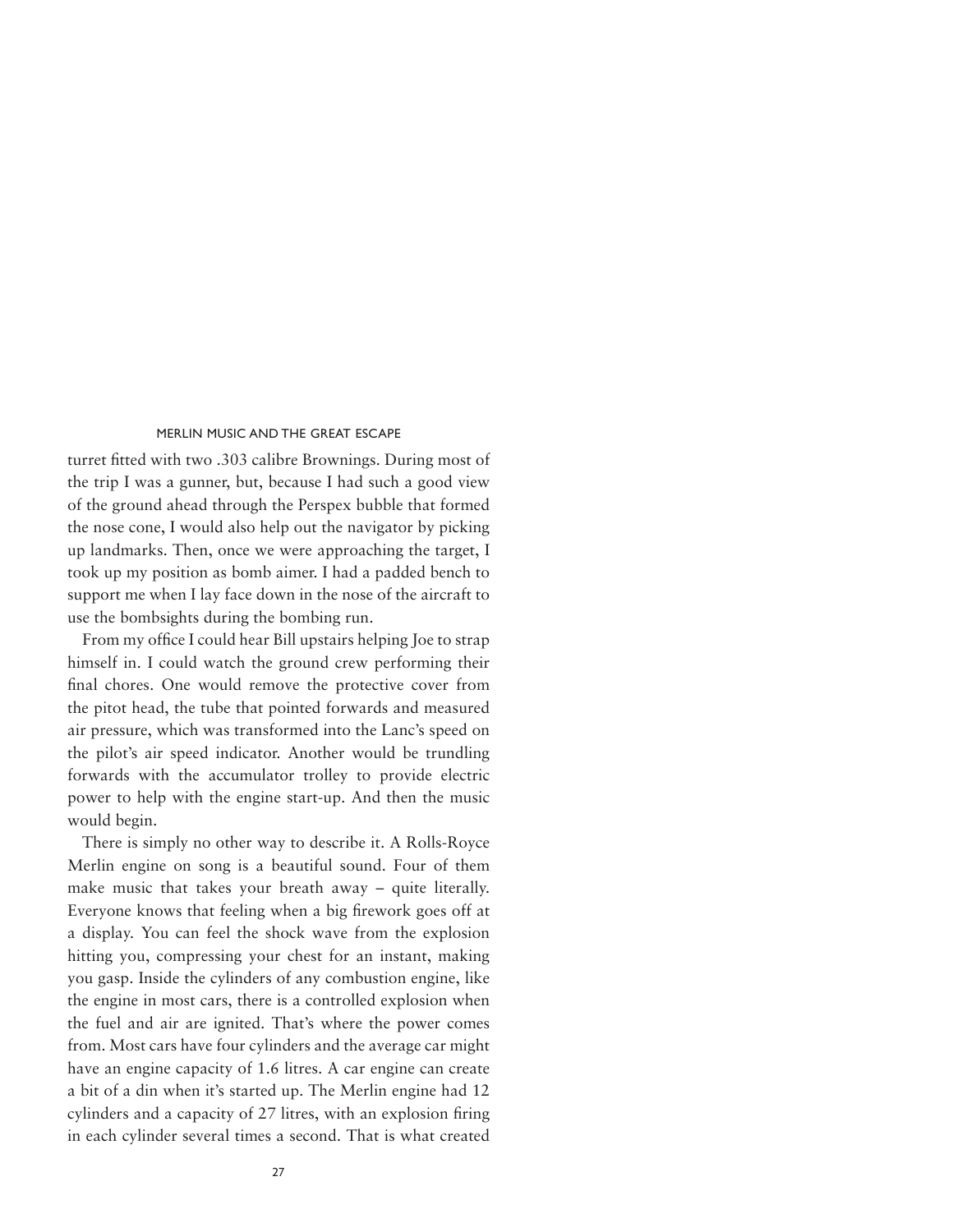the breathtaking thunder when a Merlin started up. One Merlin on its own made an incredible sound. Four running in harmony was simply sublime. I was always in awe of the power that created that sound, and still am when I hear those engines today.

 The music began when the starboard inner turned over with a splutter of smoke, a bark, and then the mighty roar as all 12 cylinders began firing. If we were off on an op, the engines would rarely be started from stone cold. Either the ground crew would have run them up or Joe would have had us all aboard for an air test earlier in the day. Next came the starboard outer, the propeller turning slowly anti-clockwise before the engine caught and the prop turned to a blur. The entire aircraft was now vibrating, trembling as though anxious to get off the ground. The port inner came next, then the port outer, settling and balancing the vibration to a constant, insistent buzz.

 If you compare a Lanc with a modern aircraft, you might think that it looks a bit primitive, but to me, sitting in the nose in 1942, it was a technological wonder. You have to remember that, only a few short years earlier, most aircraft were biplanes built from canvas and wood with wires bracing the wings to keep them in shape. These aeroplanes were slow and very basic. The Gloster Gauntlet biplane fighter, which entered service with the RAF just seven years before the Lanc, had neither the speed nor the service ceiling of our heavy bomber – it would never have been able to catch us. The Gauntlet was being phased out around the time that the Lanc was coming into service and the bomber was a far more sophisticated aircraft. In my 'office' in the nose I had banks of switches to deal with and an elaborate bombsight that could calculate the trajectory of the payload, taking into account wind speed and the terminal velocity of the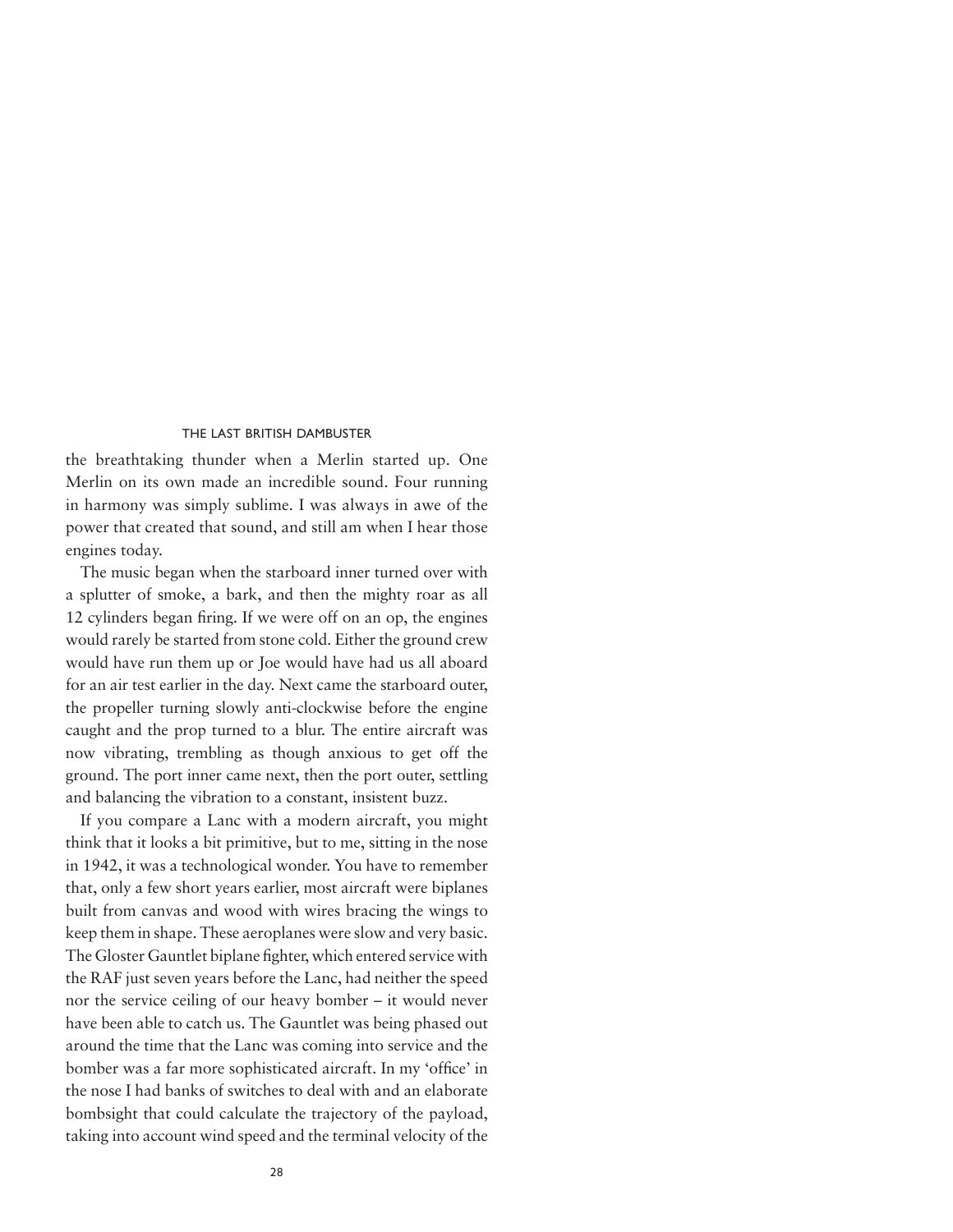falling bombs. This was a £50,000 aircraft – a huge amount of money at a time when I was earning a reasonably good wage of just under £5 a week.

 So there I was, smiling to myself in the nose of Chuck-Chuck with two Merlin engines howling either side, feeling the expectation build as the aircraft was prepared for take-off. Outside, far off across the runway and the various dispersal areas, were the fields and farms of Lincolnshire. How had a simple farm lad whose best friend was a pig come to be sitting at the sharp end of Britain's most technologically advanced war machine? Looking back, it's clear that Miss V. Boast had a lot to do with it.

I never knew her first name. After all, as a child, you're never actually on first-name terms with your teachers, are you? To me she was Miss Boast, the headmistress at Winthorpe Elementary School, not a friend or a relative whose first name I could be expected to know. It would seem, however, that Miss Boast knew me and my situation far better than I knew her. I was doing reasonably well at school, although I didn't have any academic ambitions at all. The clever kids went on from a school like ours to a grammar school, but there was no way that I was going to be allowed to sit the 'Eleven Plus' exam that you had to pass to get into a grammar school. Apart from anything else, even if I had passed, we would not have been able to afford the uniform. Miss Boast must have known this, just as she must have known all about my situation at home. I think that's why she came up with the idea that I should go to the Lord Wandsworth Agricultural College in Hampshire.

 In 1932, aged 11, I had a chat with a man from the college. I don't remember his name but, at our school, it was a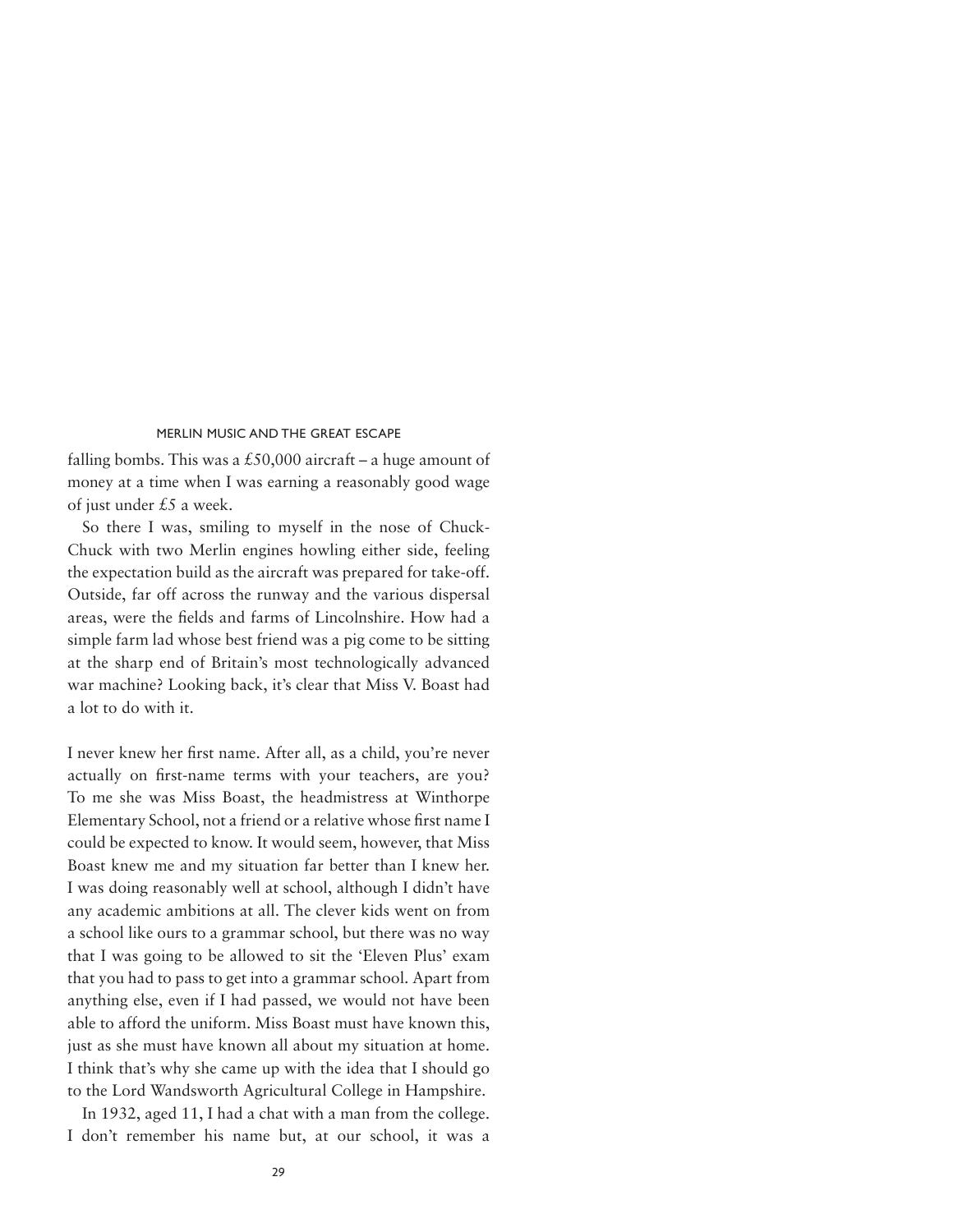red-letter day when a stranger came to visit, so I recall the interview well enough. It was a general chat rather than a test or an exam but I suppose that Miss Boast would have given the college access to my school reports to let them see what sort of a student I was. She had applied to the college on my behalf, having first learned all about the place and, I suspect, without having consulted my father at all. That got me as far as being accepted by the college without his being able to scotch the idea from the outset. I certainly don't recall telling him anything about it. There would never have been an opportunity, really. Any meals that we had together were eaten in silence and, in any case, he took no interest whatsoever in anything that I was doing at school. It was Miss Boast who officially informed him that I had been accepted into the Lord Wandsworth Agricultural College.

 This was a boarding school that had been established for children of agricultural families – children who had been orphaned or had lost one parent. The school prospectus from the early 1930s states that: 'The Trustees undertake the entire responsibility for the maintenance and education up to the age of 21 years or such earlier age as the child may be judged to be in a position to earn its own living.' You might think that the phrase 'entire responsibility' would have been of interest to my father, especially as he now had Lena back as a domestic slave, but he didn't care enough about me, or care enough about anything to do with my education, even to read the prospectus. When he was told about the college plan, his reaction was typically blunt, forthright and entirely negative. 'No – you will leave school when you're 14, get a job and start bringing some money into the house!'

Far from admitting defeat, Miss Boast very astutely launched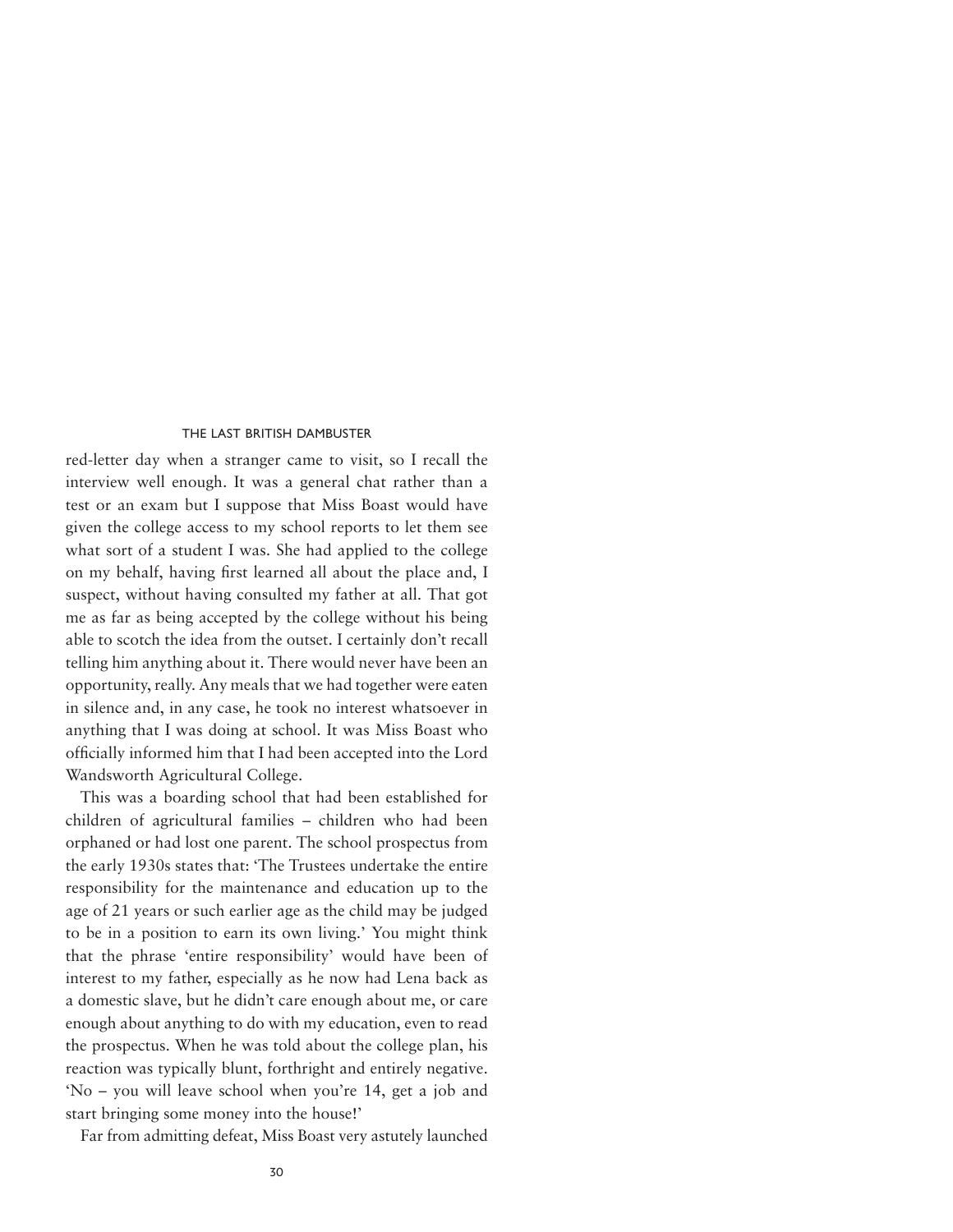a tactical counterattack by calling in reinforcements in the shape of the local squire's wife, Mrs Curtis. This lady took a keen interest in the welfare of the village children and treated my father to a stern lecture about how he was denying me the chance of a better education and considerably improved prospects for a better life. My father's response to anyone talking to him like that would normally have been short and far from sweet, but he was smart enough to know that, if he sent the squire's wife packing, the squire would get to hear about it and that could have serious implications for his future employment. Without even a hint of appreciation for those who had devoted their time and effort to my future welfare, my father washed his hands of me with the words, 'I suppose he'd better go then.'

 In September 1932 I left Langford, Lena travelling with me on the bus to Newark and waving me off as I boarded the train bound for London. It was a daunting journey – exciting, but a little nerve-racking as well for a youngster who had never travelled more than about 20 miles on a bus before. The tickets, of course, had all been paid for by the college and I was met at King's Cross Station by a man from Lord Wandsworth's, Mr Brown, who took me on the London Underground to Waterloo Station. It's tempting to think that, as an 11-year-old country bumpkin, I was totally overawed by the great metropolis and the railway that ran under the streets, but my whole upbringing up to that time had made me a very pragmatic youngster. I didn't feel that I had been transported to another world, just that this was how the rest of the world lived. I think I was probably too concerned about what was happening to me to enjoy my first trip to London. At Waterloo, we met up with a group of boys who were also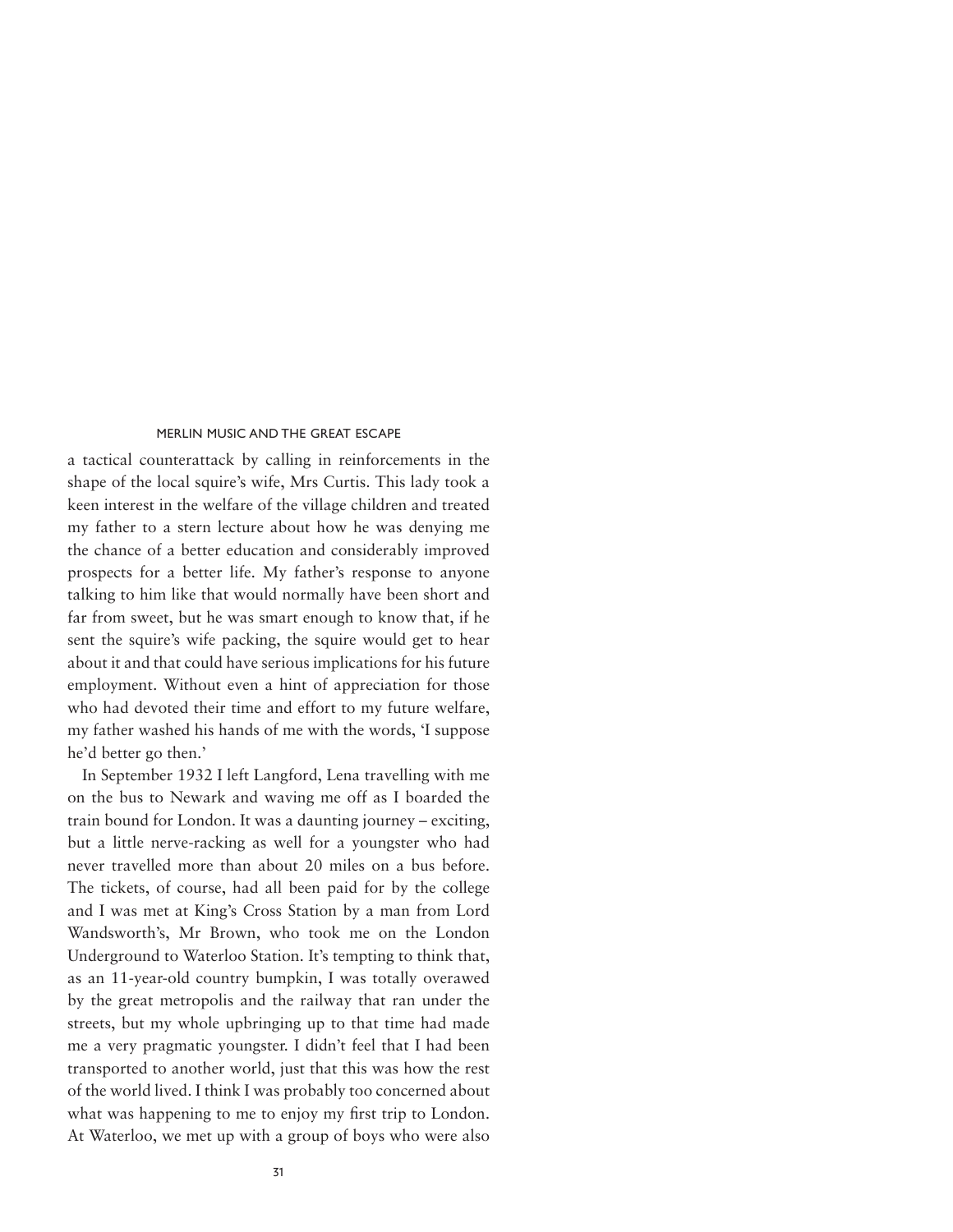bound for the college and together we boarded another train for the journey out to Winchfield. School transport then ferried us all to the college at Long Sutton.

 Lord Wandsworth College is a remarkable institution. It still exists today, albeit now as a thoroughly modern school for boarders and day pupils, boys and girls. The school takes its name from Baron Stern, 1st Lord Wandsworth, who provided the funds used to establish it. Sydney James Stern was born in 1844, the son of Viscount de Stern, senior partner of bankers Stern Brothers. Educated at Cambridge, he spent some time working in his father's firm but was more interested in embarking on a political career. Having failed to be elected as an MP on four previous occasions, he eventually won the seat for Stowmarket in Suffolk in 1891. Representing a rural constituency, it's not surprising that he took a considerable interest in rural poverty and the well-being of working-class people in agriculture. During his time as an MP he was the author of a Bill for better housing for the less fortunate in rural districts. On the death of his father, he inherited not only considerable wealth but also the title of Viscount de Stern. In 1895 he was granted a peerage, largely as the result of a generous donation to Liberal Party funds. 'Cash for peerages' was clearly not of major concern at the end of the nineteenth century and he took the title Lord Wandsworth from the area of London where his family had significant property interests. He never married and when he died in 1912 he left a large fortune to charitable causes, including over  $£1$  million (approximately £80 million at today's value) towards the establishment of a residential foundation for orphan children.

Lord Wandsworth had appointed four close friends as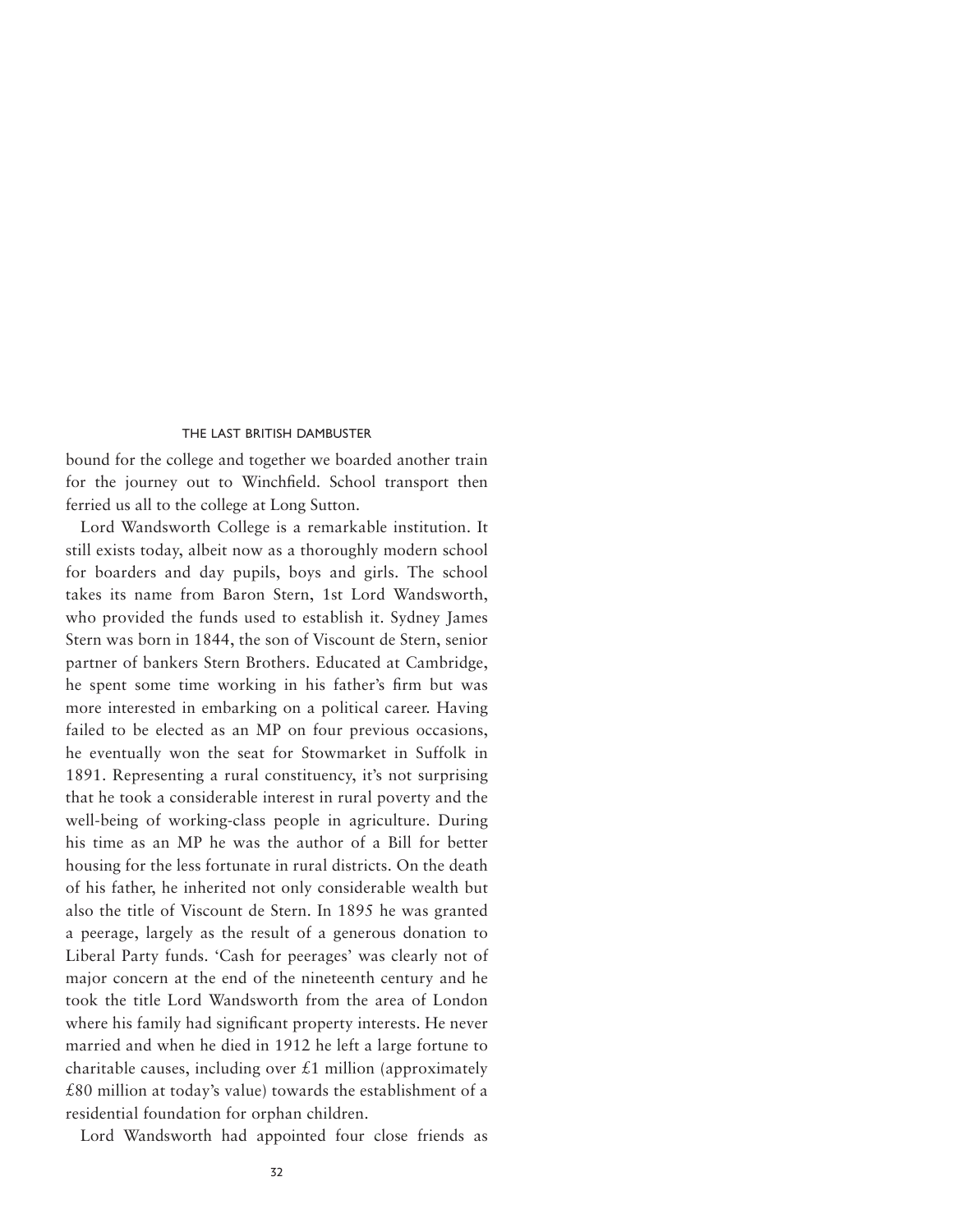trustees and his instructions for setting up the orphanage had been quite specific. He wanted to establish an orphanage for the upbringing of children, preferably from the families of agricultural labourers and with preference given to those born 'in the north-west parliamentary district of Suffolk for which I was a member of Parliament'. The trustees, however, chose to expand his lordship's proposed scheme into a far more ambitious project. A number of sites were considered and in 1914 they purchased an estate, comprising 950 acres and two farms, in the rather isolated village of Long Sutton in Hampshire. All the existing farm equipment was sold, and the intentions of the trustees were made clear in a notice that the auctioneers of the machinery posted, stating that: 'The Trustees intend to stock the farm with entirely new implements. The Long Sutton Estate has been acquired by the Lord Wandsworth Trustees for the institution of a fully equipped and endowed agricultural college where a scientific and practical training will be given in every branch connected with agriculture.' So much for the simple orphanage.

 While development of the estate continued at pace, with 25 workers including labourers, shepherds, pigmen, cowmen, tractor drivers and a management team in place by 1921, people became concerned that there were very few actual 'orphans' around. Some 10 years after the death of the benefactor, there were only 17 children under care and little educational work was being undertaken. Lord Wandsworth's will had created considerable public interest and questions were raised in the House of Commons about what progress was being made. In 1922 the Trustees responded with a stroke of brilliance, or perhaps a little good fortune, by appointing Colonel W. L. Julyan. From the outset he saw the future of the establishment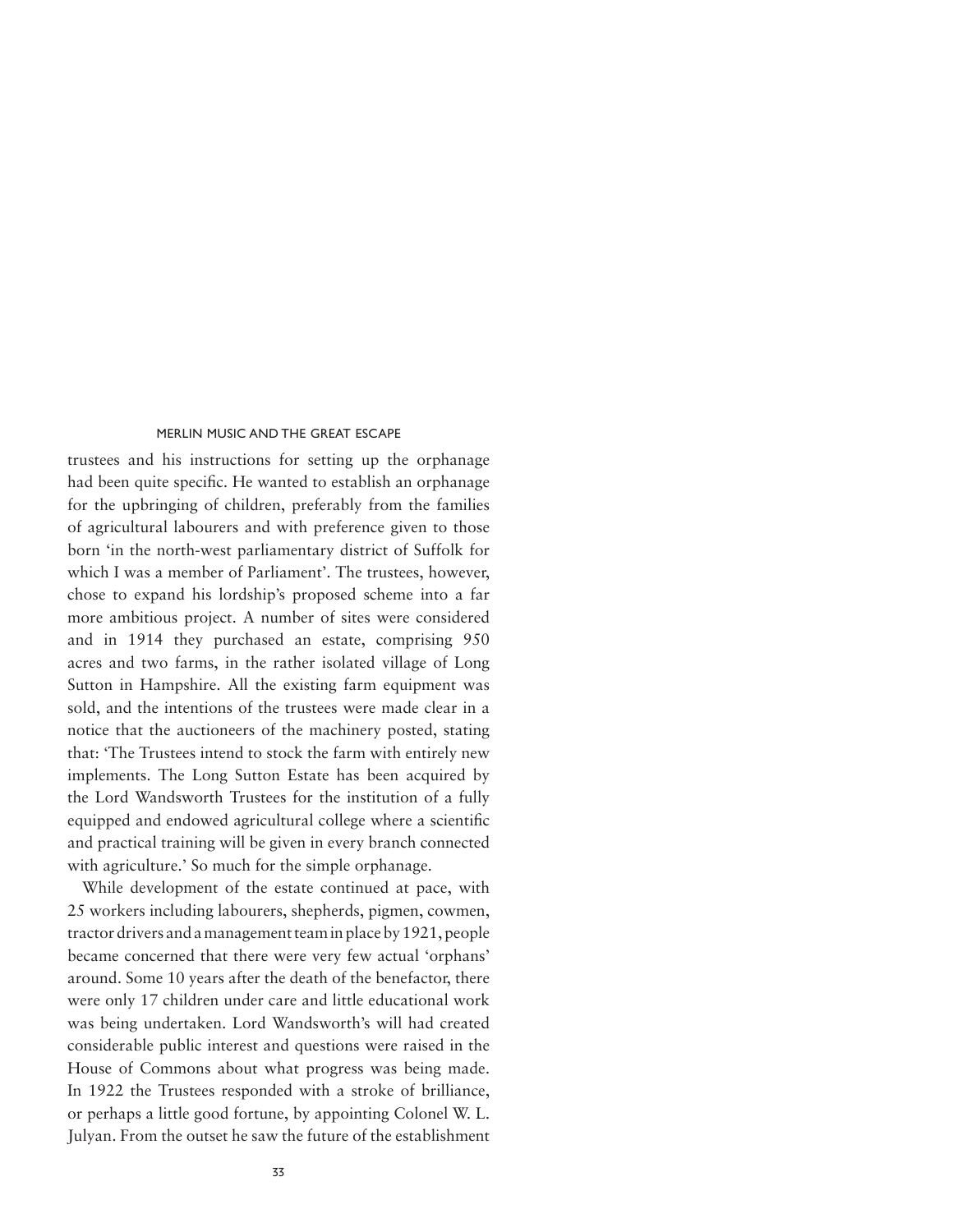as primarily educational, although this was to be no ordinary school. It would be an agricultural college, teaching a general education syllabus along with agricultural science and practical work. True to Lord Wandsworth's wishes it would be exclusively for orphan or one-parent children from needy agricultural families.

The prospectus stated that:

*The general scheme of instruction is to provide a boy with a normal course of education until he reaches the age of about 14 years. He learns to read and write and to lay the necessary foundations of his mental development … The boy who shows the intellectual capacity is picked out for special instruction that will fi t him to pass the necessary examinations and to proceed to some place of higher or technical education such as an Agricultural College or a University. If the boy is not of the type to make use of higher education as he grows older and develops an inclination to one side or another, his training becomes*  specialised so that he may eventually become qualified to *take charge of a herd, a poultry establishment, the tractor equipment of a farm, farm accounts etc. …*

By the early 1930s the school was being run by the Principal, Colonel Little; the Warden, Colonel Julyan; the Secretary (Bursar), Captain Radcliffe; six masters and two farm managers. They took 'entire responsibility' for around 150 disadvantaged boys, providing them with whatever opportunities they could in order to create a better life. 'Everyone is good at something' was their credo. Their aim was to find that something and to build on it. This was not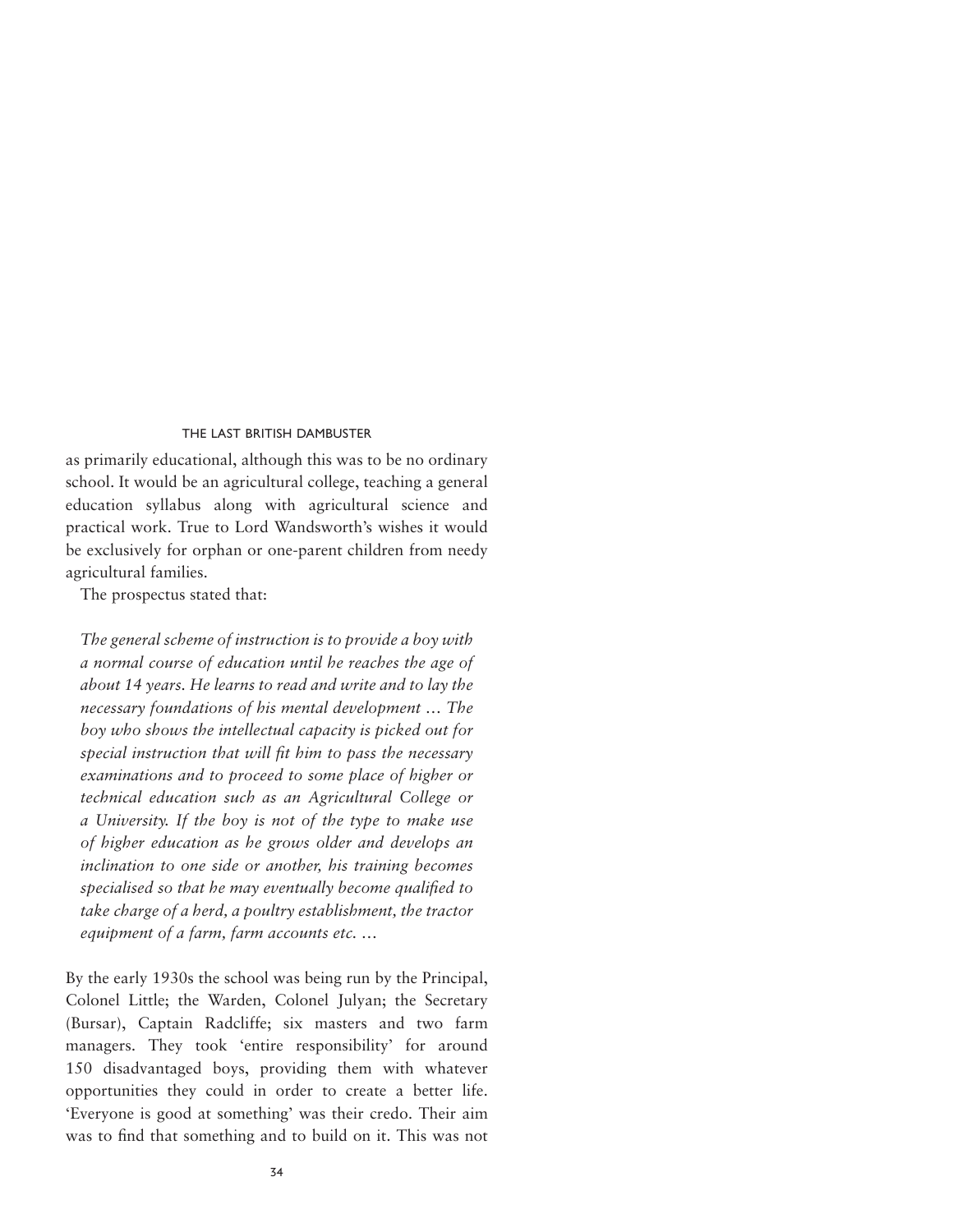like the schools that we hear so much of today, schools that appear to care more for their ranking in government league tables, protecting their status by rejecting those who do not achieve at the highest level. The college came to mean a great deal to me. It was my home for six years, but it took a little getting used to.

When I first arrived, like all newcomers, I went to the Junior House, across the fields from the main school buildings. We slept in dormitories of 12, making this a new, embarrassing and somewhat frightening experience. The boys had an initiation ceremony, which involved the large laundry basket that was put out at the end of the dormitory at the end of each week for the collection of dirty linen. At the earliest opportunity, a new boy was stripped, dumped in the basket, and taken on a high-speed ride down the dormitory, being pushed and shoved this way and that. You were then thrown into a cold bath. Horseplay like that was hardly a threatening experience, considering how I had been brought up, but it did nothing to calm my apprehension. With the initiation over, however, I did start to settle in to school life, and it wasn't at all bad.

We were equipped with school clothes, day suits, Sunday suits, shirts, underclothes, socks, boots and new pyjamas. I had never worn a pair of pyjamas before, or underwear for that matter. At home I would go to sleep in my day shirt. Food was basic but good and plentiful. We had breakfast, lunch, high tea and something to drink before bedtime. This was luxurious compared with what I had been used to. If any of us juniors stepped out of line, however, one of the punishments meted out by the prefects was the 'bread and water tea'. On one occasion, for whatever reason, the whole junior school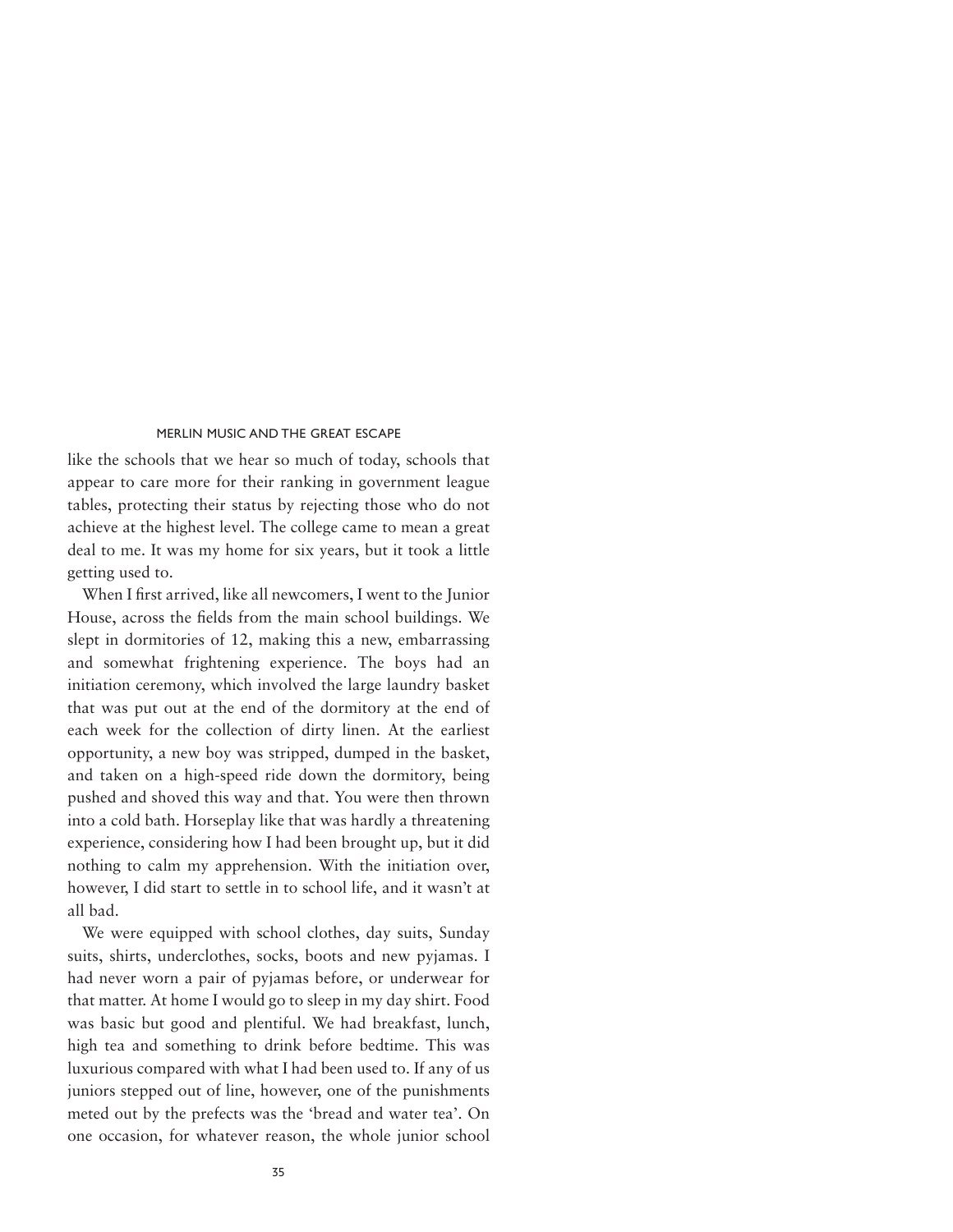was subjected to this. The punishment backfired when the kitchen staff took pity on us and produced masses of freshly baked bread. It tasted delicious and we all enjoyed our meal just as much as we would normally have done.

 Of course, this new kind of school life was thoroughly alien to me and I felt out of sorts for a good while. The daily routine helped but I struggled in getting to grips with being taught different subjects by different masters. Then there was organised sport – something else that was completely new to me. We had football (soccer), cricket and cross-country running. Those who were interested and had some musical knowledge, or aptitude, were encouraged to learn to play the piano. There was a lot going on and I don't think I was really comfortable with it all until I went up to the senior school. Perhaps I couldn't quite believe that this new life was happening to me. It was, after all, a far better lifestyle than I had ever known before, but it was all very strange. I was surrounded by boys from all parts of the country. They, naturally, all spoke with different accents, but before long we were all adopting the kind of 'neutral' accent that so many children of service families seem to acquire. It was something that we all did in an effort to feel like we were fitting in, although I admit that my broad Lincolnshire dialect took some getting rid of.

 Going home on holidays (of which there were few – Christmas and a summer break) meant being escorted to King's Cross the first time that I made the trip. Once home, I made a point of going back to my old elementary school and showing off my new clothes and new posh accent, making a beeline for the senior girls who were still there and were very impressed. That, of course, was as far as it went. I had no idea what to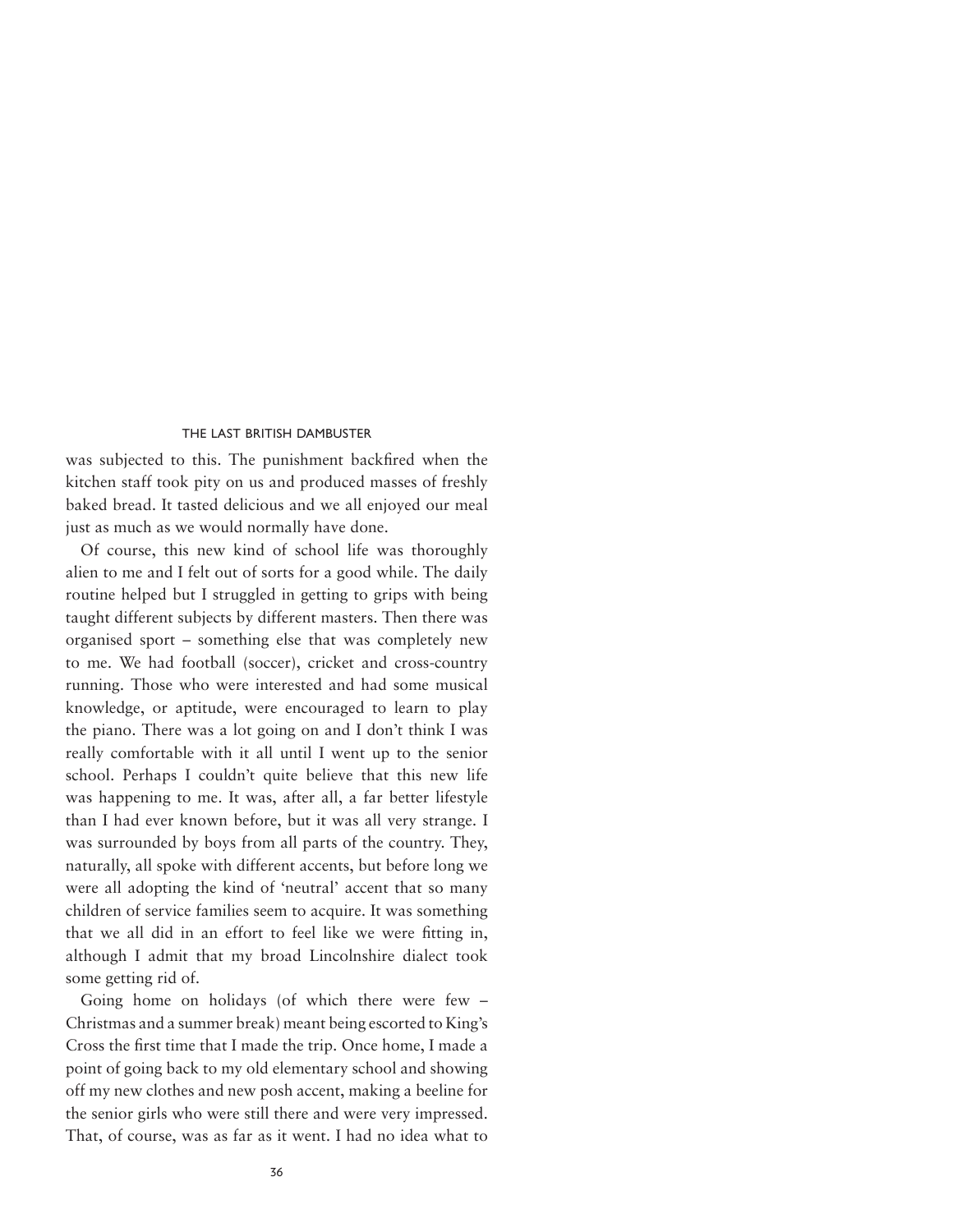do with a girl, whether I managed to impress her or not. I met up with my old friends from the village but we didn't seem to have that much in common any more. I had most definitely moved on, my life had changed, and, through no fault of their own, they were still stuck in the same old rut. I should think that they even resented me swanning around and showing off. At home, Lena was the only one who wanted to know how I was getting on. My father showed his customary degree of interest – none whatsoever. With him it was back to the old 'speak when you are spoken to' routine. Naturally, I was also required to do my share of work on the farm.

When I was 13, I moved up to senior school, where things were very different. Classes were geared to preparation for the School Certificate exams, which meant eight different subjects – English, maths, history, geography, biology, chemistry, physics and woodwork. We also had to gain some practical experience working on the farm and in the school gardens. Sport became a serious interest and I played house football and cricket as well as becoming a pretty good cross-country and middle-distance runner. The years spent trotting a mile and a half to Winthorpe School had obviously paid off. In my final two years I played for the school first XI at both football and cricket. I thought I was pretty good at both, although an entry in the 1939 school magazine – *The Sower* – gives an entirely different impression.

*Unquestionably the defence was not the rock-like structure we should have wished to see. The full-backs, Johnson, Searle and Davies (when he recovered from his accident) were not certain to clear the ball in an emergency and positional defence sometimes made dangerous gaps.*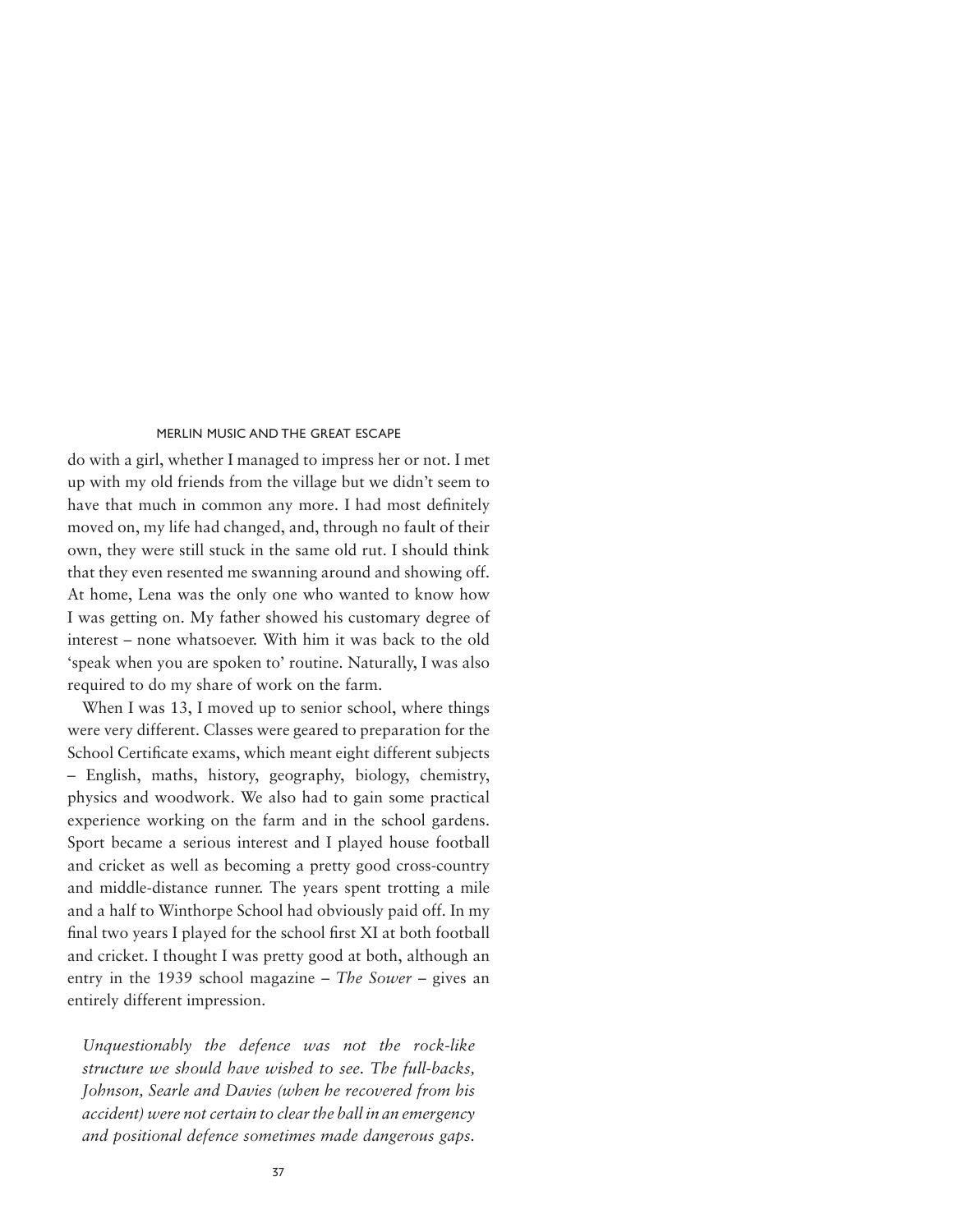*In the circumstances, our goalkeepers were sometimes overworked and likely to produce a jumpy state of nerves.*

I think that may be a little harsh, but the same issue of the magazine records me being second in the batting averages  $(23.2)$  and 'an outstanding fielder at point'.

 The same year I won the inter-house 880 yards and One Mile events. From time to time girls from another local school would come to Lord Wandsworth College to watch our sports days and attend a dance afterwards. When I won both my races, my friend Bill Tacchi, who had beaten me in the same races the year before, said, 'You only did that to impress your girlfriend!' Girlfriend? That was news to me. I didn't know I had a girlfriend. I was painfully shy and had no confidence with girls. Bill, miffed at being beaten into second place, was just pulling my leg. At the dance, most of us boys, having been taught some dance steps at school, shuffled around the hall with some unfortunate girl, finding the enforced socialising incredibly awkward. Playing cricket or running was far easier!

 Academically, I managed to keep my head above water, although I wasn't the most gifted of students. Our headmaster was called Mr Johnson, which didn't do me many favours. If you got caught doing something you shouldn't, he was the one who administered the caning. He used to boast that he could lay six of the best on the width of a sixpence. I only had one occasion to discover how right that was. I've no idea what my crime was, but I'm fairly sure I must have deserved it. Fortunately, you didn't get a caning for bad handwriting, otherwise I'd have been seeing a lot more of Mr Johnson. Our English master Mr James – inevitably known as 'Jimmy'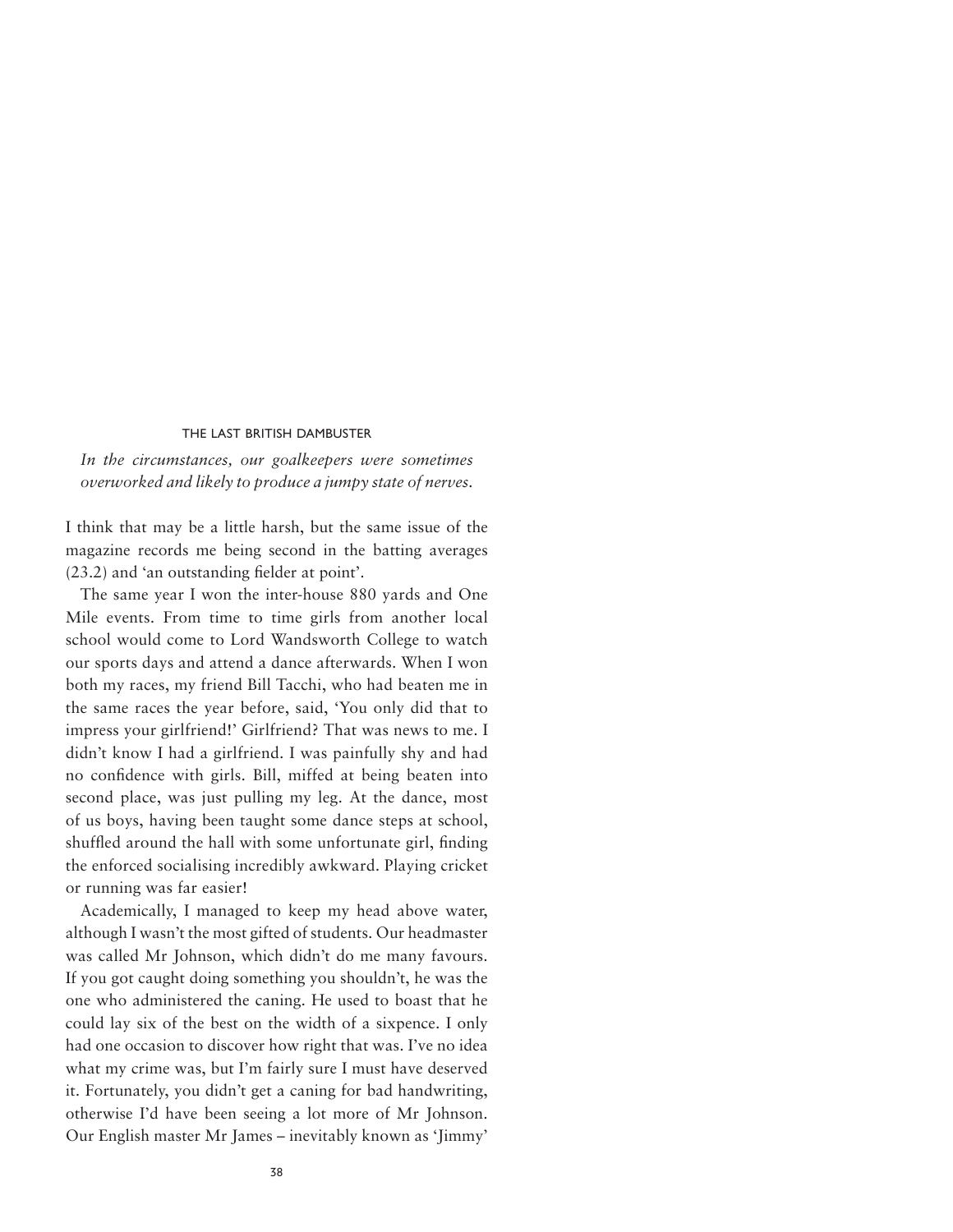– once said to me, 'You know, Johnson, they say you can tell a person's character from his handwriting. Yours must be pretty awful.'

 For maths we had Mr Bowden, who loved telling what he considered to be jokes. One of these went: 'Why is a mouse when it spins? Because the higher the fewer.' I still don't get it, even after 70 years. Biology was Mr Goodliffe. In one of the lessons on reproduction, he recited a limerick:

*There once was a young fellow called Sarkey Who had an affair with a darky. The result of his sins was triplets, not twins, One white, one black and one khaki.*

Of course, this is totally unacceptable nowadays, and I'm not even sure that it did any good in helping us to appreciate the importance of chromosomes.

My School Certificate results were adequate but no better. To pass your School Cert you had to pass at least seven out of the eight papers with at least one distinction. This I managed to achieve. When we met shortly after the results were known, the headmaster said to me, 'Congratulations, Johnson. How did you manage it?' I had thought of becoming a vet but I was never going to be able to pass all the required exams, so I decided to make a career in horticulture. This meant working full time in the gardens, which I thoroughly enjoyed. The head gardener also tutored us on the Royal Horticultural Society Junior Certificate, which I eventually passed. When it was time for me to leave school, I applied for and got a job as an assistant park keeper in Basingstoke. It was December 1939 when I left Lord Wandsworth Agricultural College. War had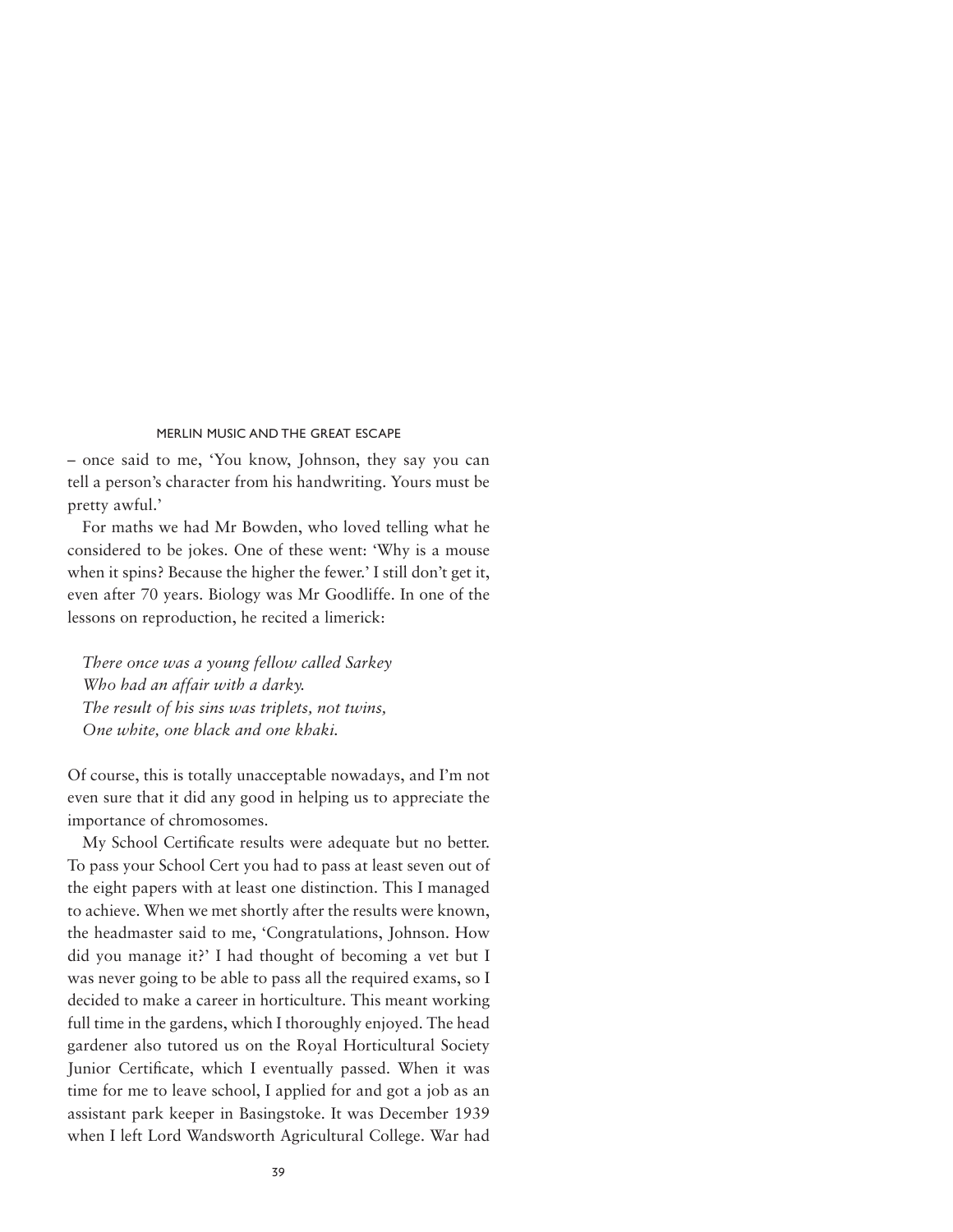been declared three months previously and none of us knew what lay in store, so in such uncertain times it was a huge comfort for me to have the college there in the background, always looking out for my best interests.

The college had not only helped me to find the job in Basingstoke but had also arranged my digs. In mid-December, Colonel Little wrote to the borough surveyor:

*We are pleased for the above (G. L. Johnson) to accept the post in your Parks and Gardens on the terms stated:- Weekly wage, first year 27/6d per week [£1.35] Weekly wage, second year 30/- per week [£1.50] Minimum Term of engagement – two years* … *We trust that this lad will give you every satisfaction*.

On 28 December, Captain Radcliffe confirmed with a Mrs Martin that she would provide:

… *board and lodging for one of our students, George Leonard Johnson, who is starting work at the Basingstoke Memorial Park on 1st January.* 

*Please confirm that you are willing to provide full board and washing for the sum of 25/- [£1.25] per week.* 

You will find Johnson a very steady and well behaved *boy. He was Head Prefect in this school and a Patrol Scout Leader and I am sure he will not give you any trouble.*

I remember Mrs Martin and her family very well. They were good to me at a time when I was going through another great upheaval. I wrote to Captain Radcliffe on 8 January 1940, saying: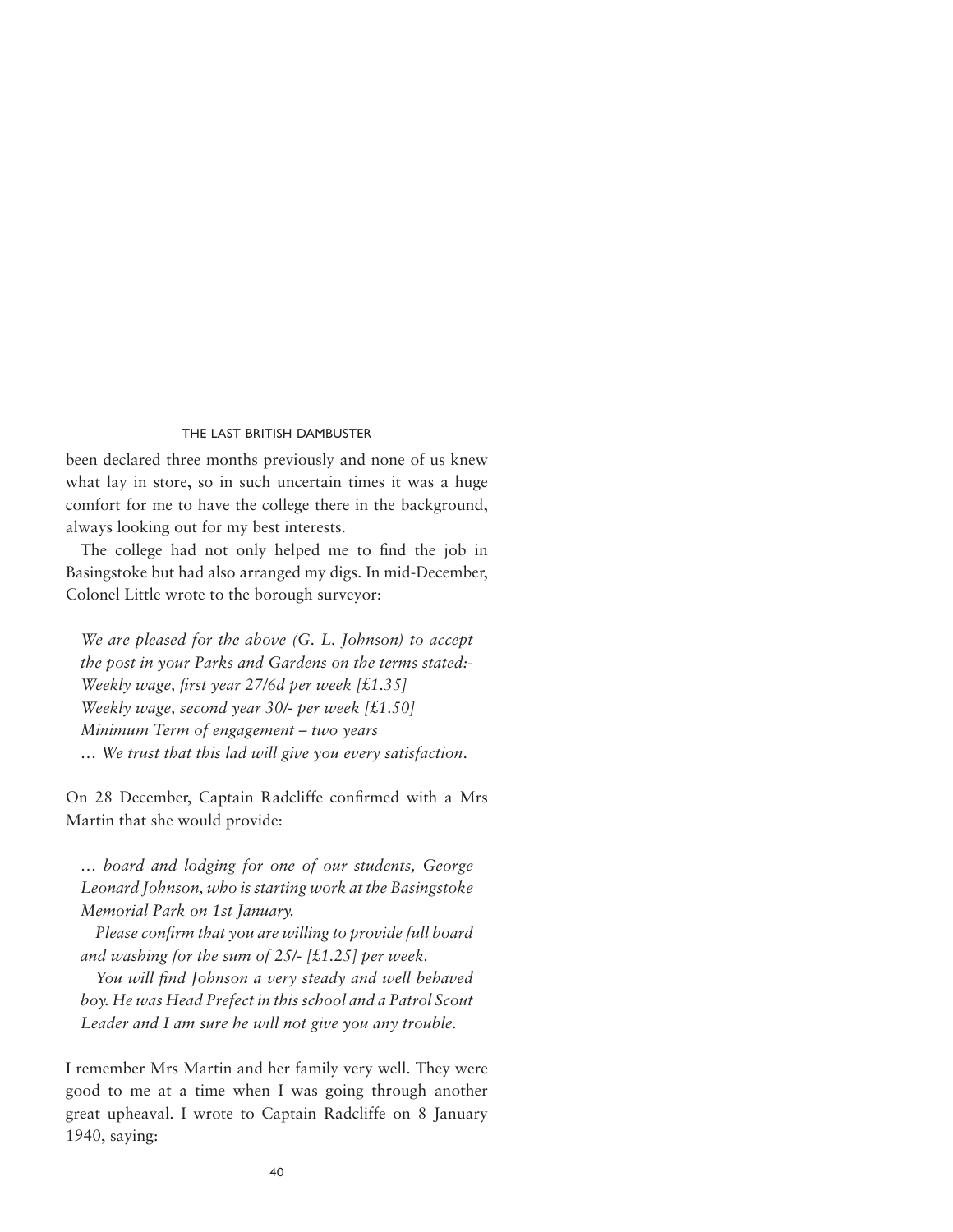*I arrived here last Sunday and by now I have settled into my new home. The lodgings are very good and although, as you know, I have to share a room, my roommate is a very nice fellow. He is the middle son of three living with their mother. The food is good and there is plenty of it. Everyone seems to almost go out of their way to make me feel at home and be one of the family.* 

My roommate was Fred. I doubt that he was best pleased at his new sleeping arrangements but he probably wasn't given much choice. Money was tight for so many people in those days and his mother must have been pleased to have a guaranteed regular rent coming in. I had very little cash to spare but did have the college reaching out to make sure that I coped. On 10 January, Captain Radcliffe wrote to me saying:

Your financial position seems to be as follows:-*Wages £1 7s 6d Lodging Fees £1 5s 0d Insurance 1s 0d Hospital 2d Pocket Money 2s 6d Total £1 8s 8d Leaving a balance of 1s 2d a week to be contributed by the College (in addition to the 5/- per week which we are saving for you here)*

The college was basically making sure that I could make ends meet, even including an allowance for pocket money. Captain Radcliffe also recommended an insurance company with which I should take out a policy, with the college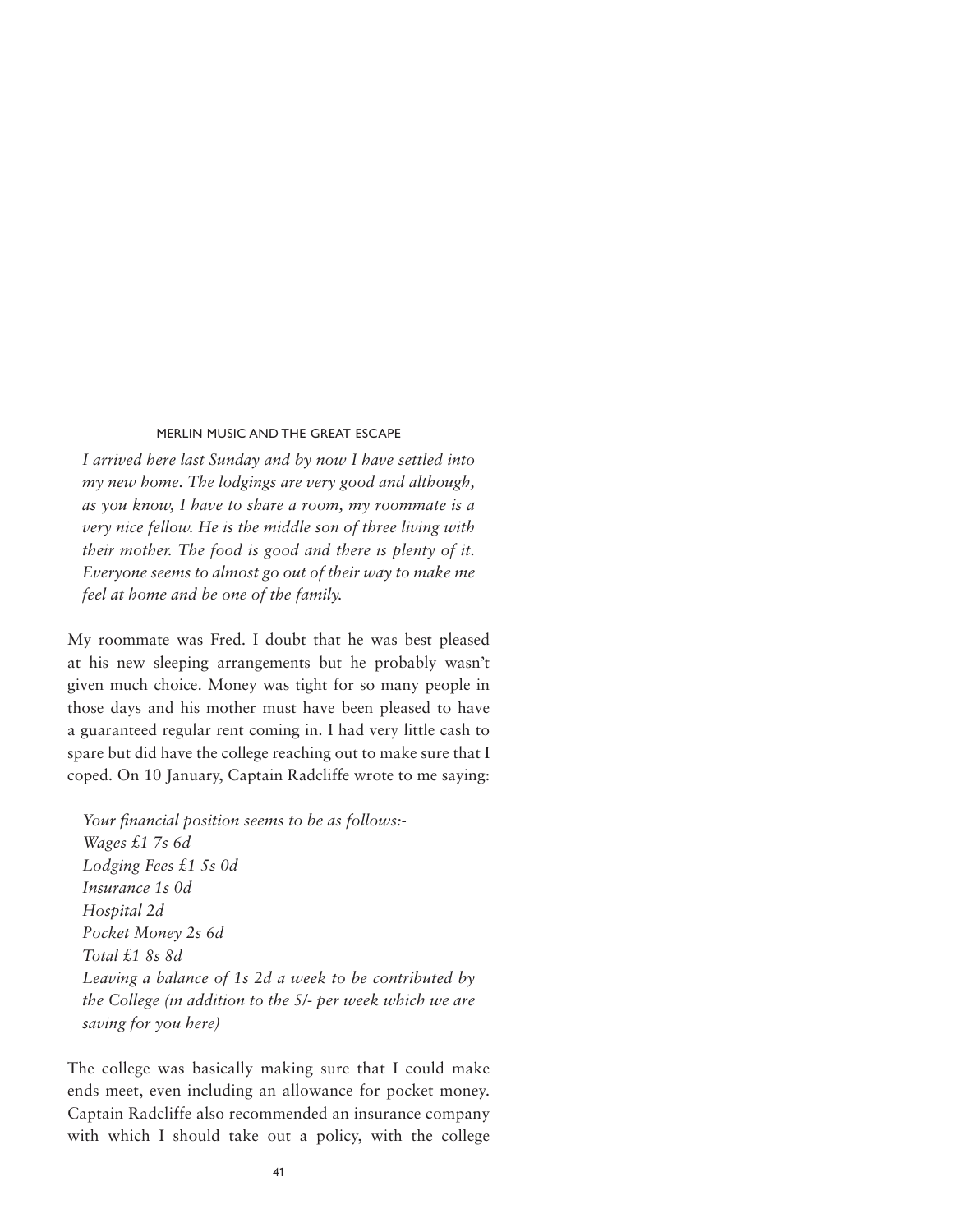paying the weekly premium of 1/3d (1 shilling and 3 old pence) 'until you are earning sufficient to do this out of your own pocket'. They carried on paying it until 1945, never questioning whether I could meet the cost myself, more than fulfilling their obligation to take 'entire responsibility' for me until I was 21. Whenever I needed anything, such as a few shillings from my savings after I had been forced to take unpaid time off work when I had the flu, the college was there for me. Even when I decided to join a local cricket club in May 1940, they did their best:

*I am hoping to join a cricket club in the near future. I was over at Long Sutton the other day and Mr Warner very generously offered to help with trousers and shirts and if necessary the subscription. I would also like a pair of cricket boots and also a cricket bat if possible. There are, of course, club bats but it would be so much better to have one so as to be sure of using the same one every time. The subscription is only 4/6d per season* … *I am going on holiday on June 8th and would you please forward me four pounds to cover the travelling and holiday expenses.*

For the first time Captain Radcliffe seemed to be a little peevish in his response:

*I will send you the £4 you ask for but you are running your balance perilously low. I will remind Mr Warner*  about your flannels and shirts. We will provide you with *some cricket boots if you will let me know what they cost. You ought to be able to get them for about 12/6d but I am afraid the College cannot give you a bat.*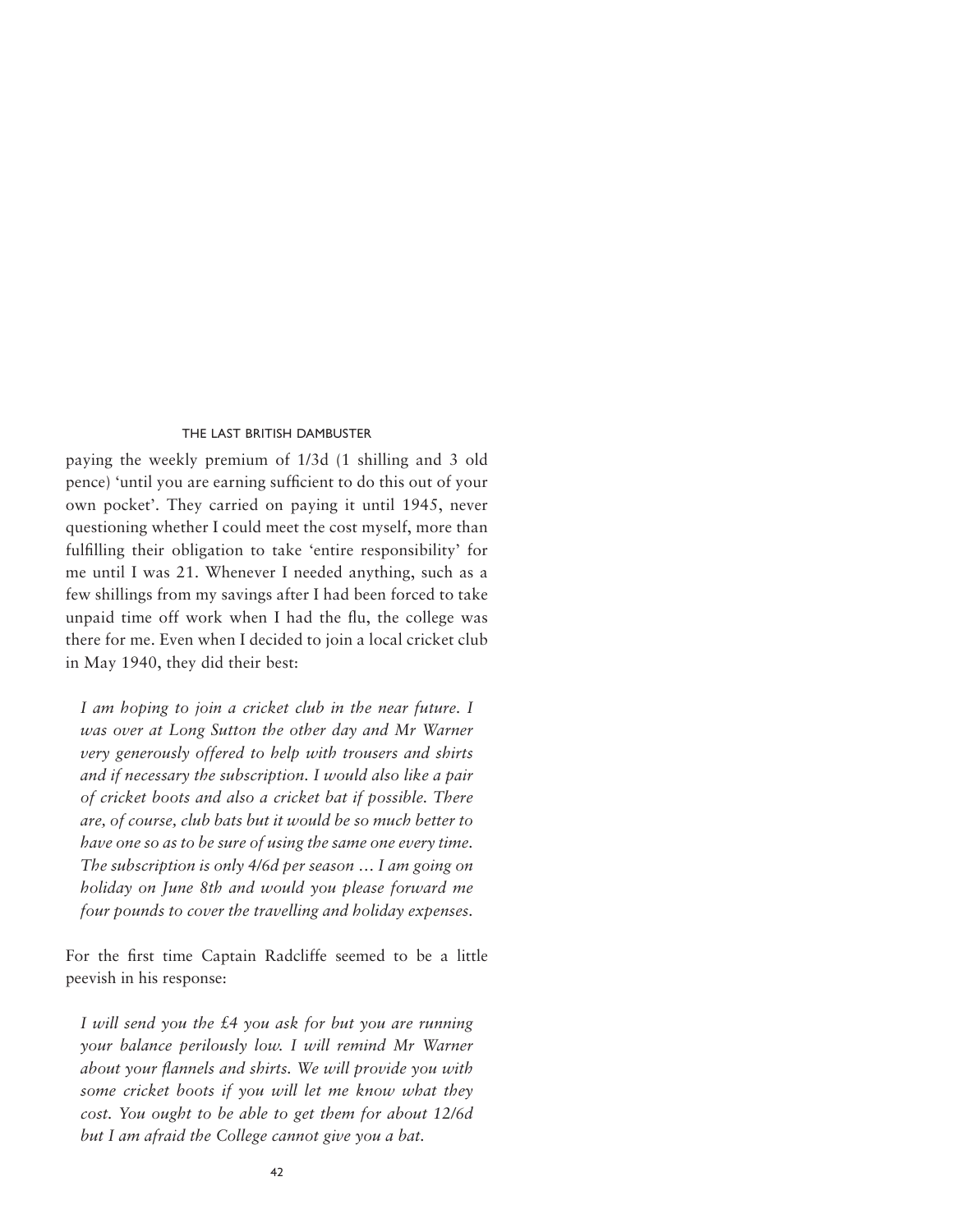They couldn't give me a bat, but they had, in fact, given me so much more. I know that I didn't truly appreciate what the college did for me at the time, perhaps because the only lifestyle with which I could compare college life was so far removed from it – the grim place that was my home. Perhaps I also took the efforts that they made on my behalf a little for granted. Certainly, it wasn't until I was older and wiser that I realised just how much Lord Wandsworth College had done for me and how good they had been to me. The military men who ran the school gave me a glimpse of life in an institution that certainly stood me in good stead when it came to serving in the RAF. Yet 'institution' seems too cold and harsh a word to describe Lord Wandsworth College and its ethos. True to their word, they cared for me and cared about me, which is something that, aside from my lovely sister Lena, I had not experienced before. They had taken a shy and nervous little boy and helped him take the first steps towards becoming an increasingly confident young man. For that I will be forever grateful.

 In 2008, I returned to Lord Wandsworth College for the first time since 1940. I spent a fine day out being treated like royalty by the alumni association and being shown round the fabulous modern school. They have had to move with the times and only around 10 per cent of the pupils now have their fees paid by the foundation. Their academic record these days is truly excellent and their recreational and sports facilities are marvellous. The school has produced a clutch of England rugby internationals, including 2003 Rugby World Cup hero Jonny Wilkinson.

 While I was visiting the college, I asked if anyone knew what had happened to another former student – my old best pal